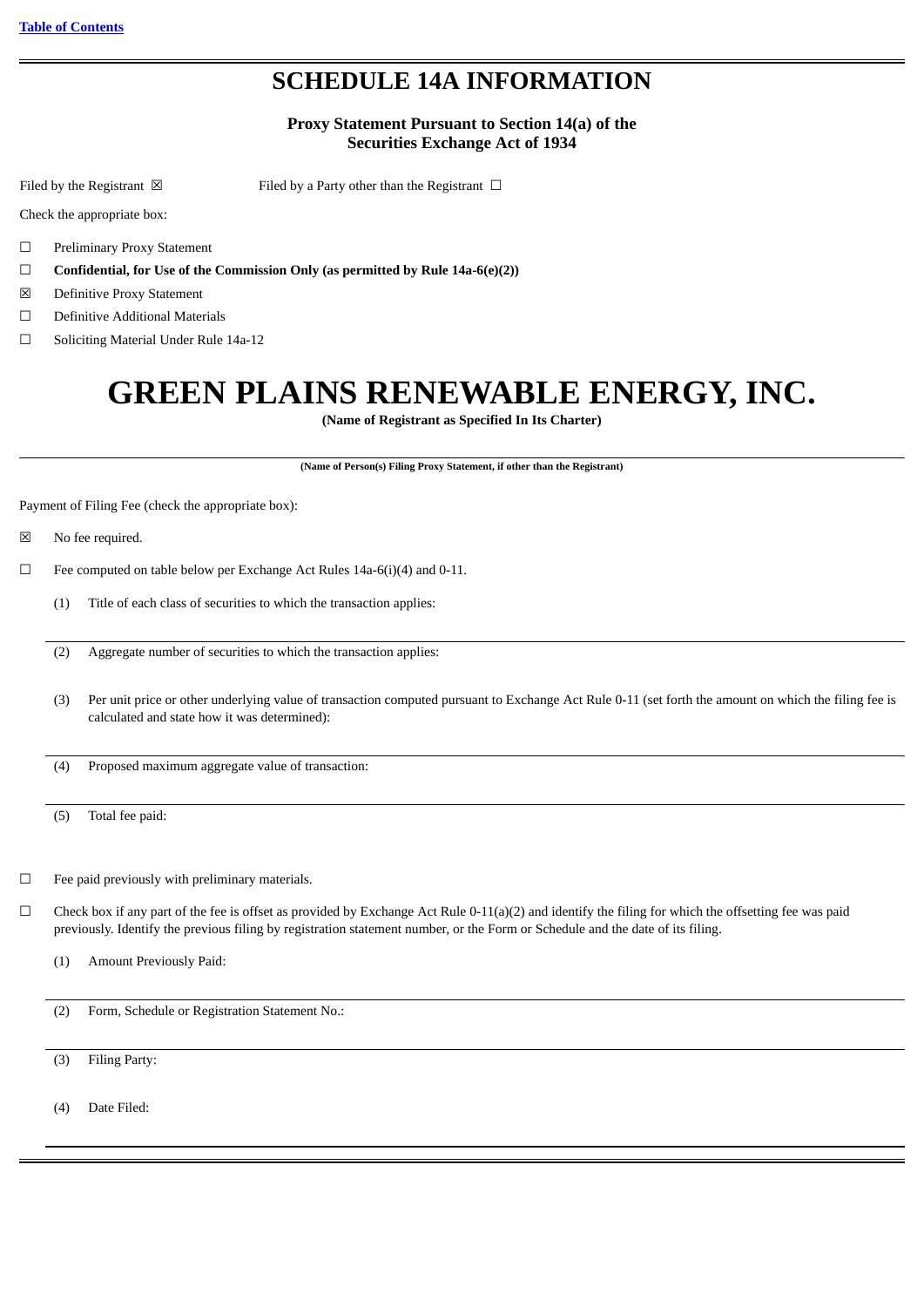

April 8, 2010

Dear Shareholder,

You are cordially invited to attend the 2010 Annual Meeting of Shareholders of Green Plains Renewable Energy, Inc. to be held at 10:00 a.m., Central Time, on Wednesday, May 5, 2010 at the Hilton Omaha Hotel located at 1001 Cass Street, Omaha, Nebraska.

A Notice of Annual Meeting of Shareholders, Proxy Statement containing information about matters to be acted upon, Proxy Card and 2009 Annual Report are enclosed.

Please use this opportunity to take part in the affairs of your company. Whether or not you plan to attend the Annual Meeting of Shareholders, please complete, date, sign and return the accompanying Proxy Card in the enclosed postage-paid envelope, or vote via the Internet or telephone. Please refer to the enclosed Proxy Card for instructions on voting via the Internet or telephone or, if your shares are registered in the name of a broker or bank, please refer to the information forwarded by the broker or bank to determine if Internet or telephone voting is available to you. If you attend the Annual Meeting of Shareholders, you may revoke the proxy and vote in person.

On behalf of the Board of Directors, we appreciate your continued interest in your company.

Sincerely,

Wey-Hun

Wayne B. Hoovestol *Chairman of the Board of Directors*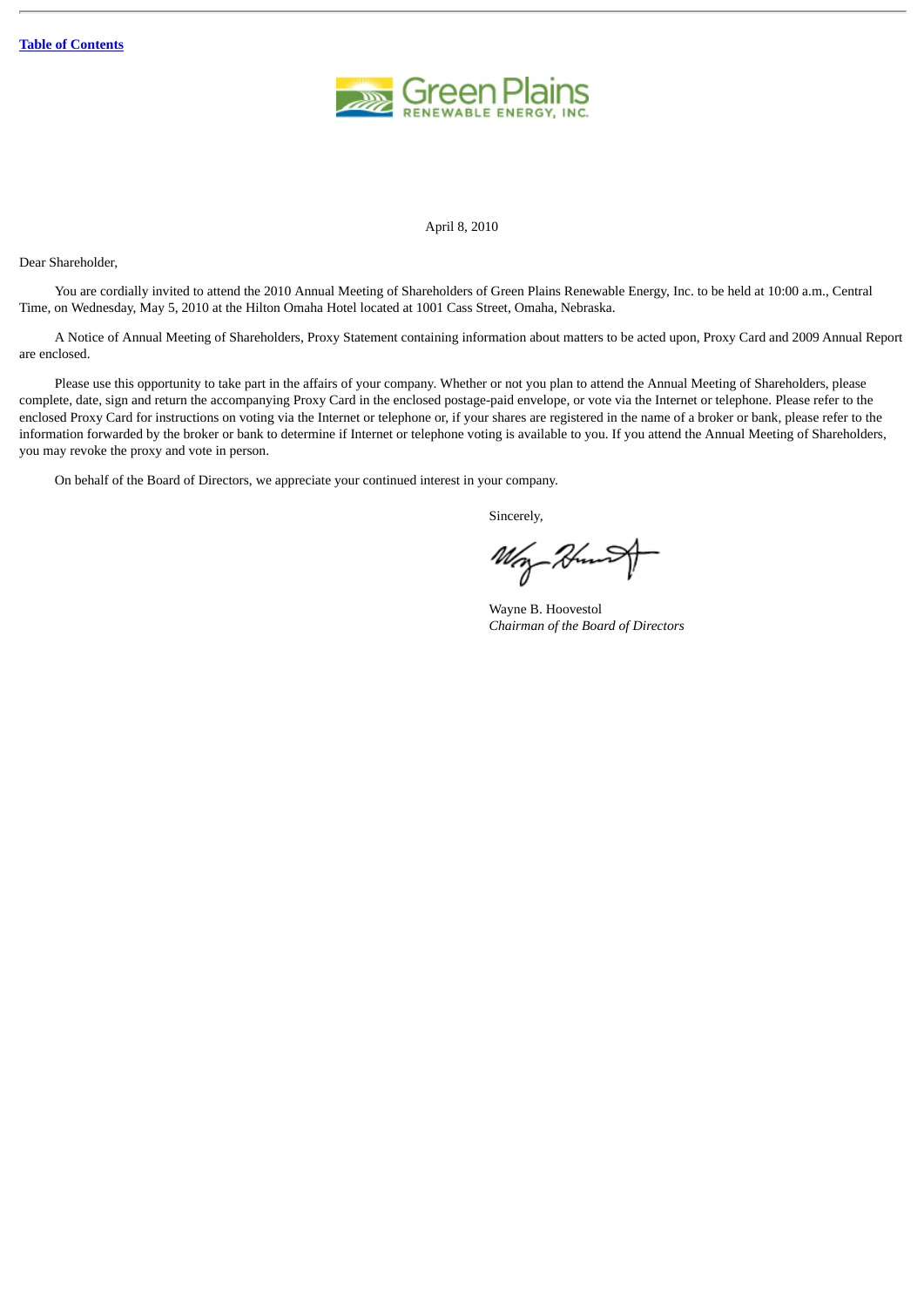#### **GREEN PLAINS RENEWABLE ENERGY, INC.**

#### **NOTICE OF ANNUAL MEETING OF SHAREHOLDERS to be held on May 5, 2010**

The 2010 Annual Meeting of Shareholders (the "Annual Meeting") of Green Plains Renewable Energy, Inc. (the "Company") will be held at 10:00 a.m., Central Time, on Wednesday, May 5, 2010 at the Hilton Omaha Hotel located at 1001 Cass Street, Omaha, Nebraska, for the following purposes:

1. To elect three directors to serve three-year terms that expire at the 2013 annual meeting; and

2. To transact such other business as may properly come before the Annual Meeting or any adjournment or postponement thereof.

The foregoing items are more fully described in the accompanying Proxy Statement. The Company has fixed the close of business on March 10, 2010 as the record date for the determination of shareholders entitled to notice of and to vote at the Annual Meeting and any adjournment thereof. Each share of the Company's Common Stock is entitled to one vote on all matters presented at the Annual Meeting.

**Important Notice Regarding the Availability of Proxy Materials for the 2010 Annual Meeting of Shareholders.** Pursuant to rules promulgated by the Securities and Exchange Commission, we have elected to provide access to our proxy materials both by: (i) sending you this full set of proxy materials, including a Proxy Card; and (ii) notifying you of the availability of our proxy materials on the Internet. **This Notice and Proxy Statement and our 2009 Annual Report may be accessed at** *www.edocumentview.com/GPRE.*

**WHETHER OR NOT YOU EXPECT TO ATTEND THE ANNUAL MEETING, WE URGE YOU TO VOTE YOUR SHARES BY PROMPTLY COMPLETING AND RETURNING THE ENCLOSED PROXY CARD OR VOTING VIA THE TOLL-FREE TELEPHONE NUMBER OR OVER THE INTERNET, AS PROVIDED IN THE PROXY CARD.**

By Order of the Board of Directors,

Michelle Arapes

Michelle S. Mapes *Corporate Secretary*

Omaha, Nebraska April 8, 2010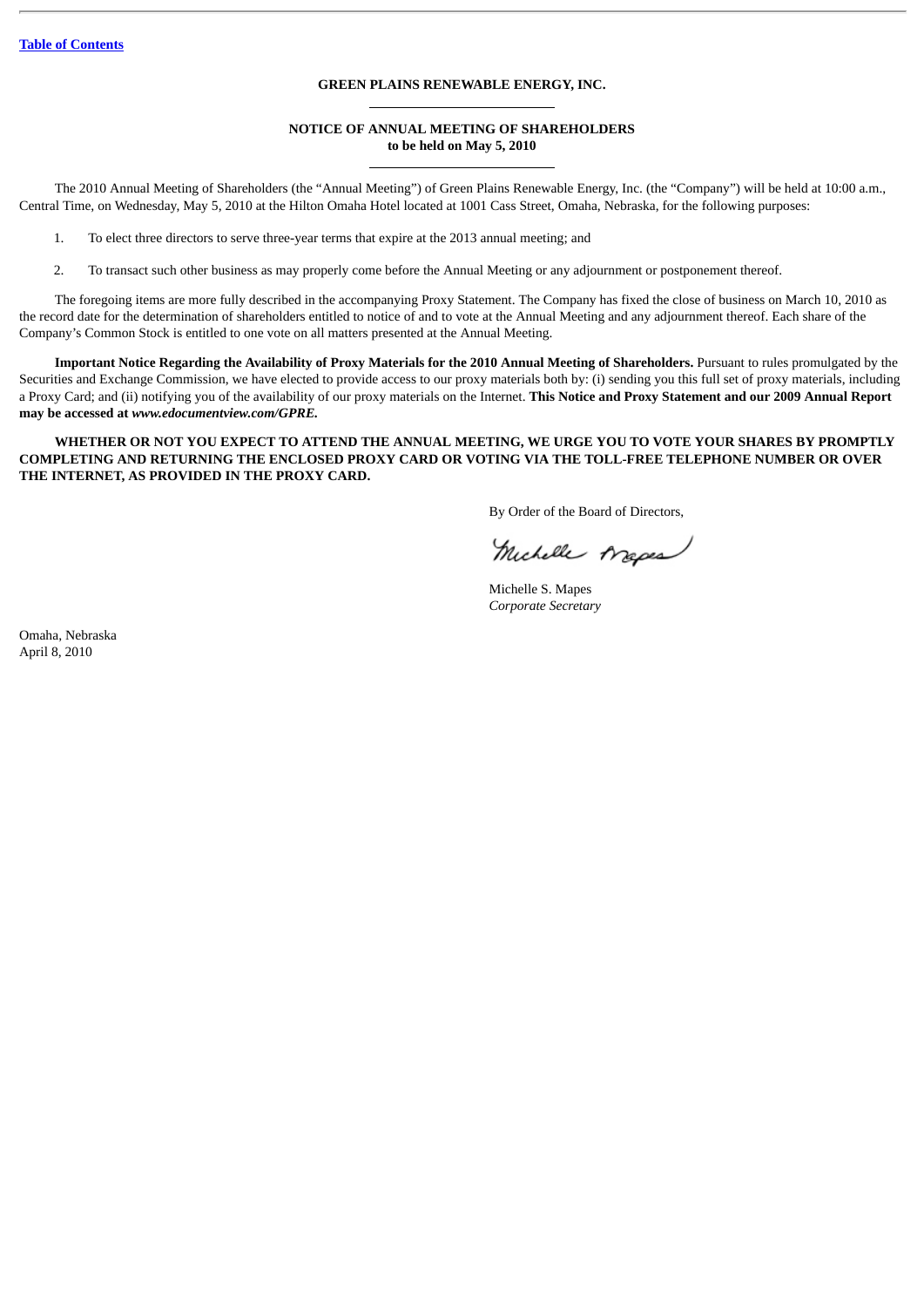Ē.

### **TABLE OF CONTENTS**

<span id="page-3-0"></span>

|                                                                                                                  | Page           |
|------------------------------------------------------------------------------------------------------------------|----------------|
| <b>INFORMATION ABOUT THIS PROXY STATEMENT AND THE ANNUAL MEETING</b>                                             |                |
| <b>Introduction</b>                                                                                              | 1              |
| <b>Record Date, Outstanding Shares and Quorum</b>                                                                | $\mathbf{1}$   |
| <b>Proxy Voting and Revocability of Proxies</b>                                                                  | $\mathbf{1}$   |
| <b>Broker Non-Votes</b>                                                                                          | $\sqrt{2}$     |
| <b>Expenses and Methods of Solicitation</b>                                                                      | $\overline{2}$ |
| <b>Vote Required</b>                                                                                             | 3              |
| <b>INFORMATION ABOUT THE BOARD OF DIRECTORS AND CORPORATE GOVERNANCE</b>                                         | 3              |
| <b>Board of Directors</b>                                                                                        | 3              |
| Director Independence                                                                                            | 3              |
| <b>Board Meetings, Directors' Attendance and Shareholder Communications</b>                                      | 3              |
| <b>Board Committees</b>                                                                                          | $\overline{4}$ |
| <b>Board Diversity</b>                                                                                           | 5              |
| <b>Director Qualifications</b>                                                                                   | 5              |
| <b>Code of Ethics</b>                                                                                            | $\,6$          |
| <b>Role in Risk Oversight</b>                                                                                    | $\,6$          |
| <b>Board Leadership Structure</b>                                                                                | $\,6$          |
| PROPOSAL 1-ELECTION OF DIRECTORS                                                                                 | 7              |
| <b>Election of Directors</b>                                                                                     | 7              |
| Nominees For Election at the 2010 Annual Meeting                                                                 | $\overline{7}$ |
| <b>Continuing Directors with Terms Expiring in 2011</b>                                                          | $\, 8$         |
| <b>Continuing Directors with Terms Expiring in 2012</b>                                                          | 9              |
| <b>DIRECTOR COMPENSATION</b>                                                                                     | 10             |
| <b>EXECUTIVE OFFICERS</b>                                                                                        | 11             |
| <b>EXECUTIVE COMPENSATION</b>                                                                                    | 12             |
| <b>Compensation Discussion and Analysis</b>                                                                      | 12             |
| <b>Summary Compensation Table</b>                                                                                | 16             |
| <b>Grants of Plan-Based Awards</b>                                                                               | 18             |
| <b>Outstanding Equity Awards at Year-End</b>                                                                     | 19             |
| <b>Option Exercises and Stock Vested</b>                                                                         | 19             |
| Potential Payments upon Termination or Change in Control                                                         | 20             |
| <b>Compensation Committee Report</b>                                                                             | 24             |
| <b>Compensation Committee Interlocks and Insider Participation</b>                                               | 25             |
| <b>Compensation Risk Assessment</b>                                                                              | 25             |
| PRINCIPAL SHAREHOLDERS                                                                                           | 25             |
| <b>Holdings of Management and Principal Shareholders</b><br>CERTAIN RELATIONSHIPS AND RELATED PARTY TRANSACTIONS | 25<br>27       |
| Policies and Procedures Regarding Related Party Transactions                                                     | 27             |
| <b>Related Party Transactions</b>                                                                                | 27             |
| <b>INDEPENDENT PUBLIC ACCOUNTANTS</b>                                                                            | 28             |
| <b>Change in Accountants</b>                                                                                     | 28             |
| <b>Availability of Accountants</b>                                                                               | 28             |
| Fees                                                                                                             | 28             |
| Pre-Approval of Audit and Non-Audit Services                                                                     | 29             |
| <b>AUDIT COMMITTEE REPORT</b>                                                                                    | 29             |
| <b>SECTION 16(a) BENEFICIAL OWNERSHIP REPORTING COMPLIANCE</b>                                                   | 30             |
| <b>OTHER MATTERS</b>                                                                                             | 30             |
| <b>Annual Report</b>                                                                                             | 30             |
| <b>Shareholder Proposals</b>                                                                                     | 31             |
| <b>Discretionary Authority</b>                                                                                   | 31             |
|                                                                                                                  |                |
| <b>APPENDIX A - AUDIT COMMITTEE CHARTER</b>                                                                      | A-1            |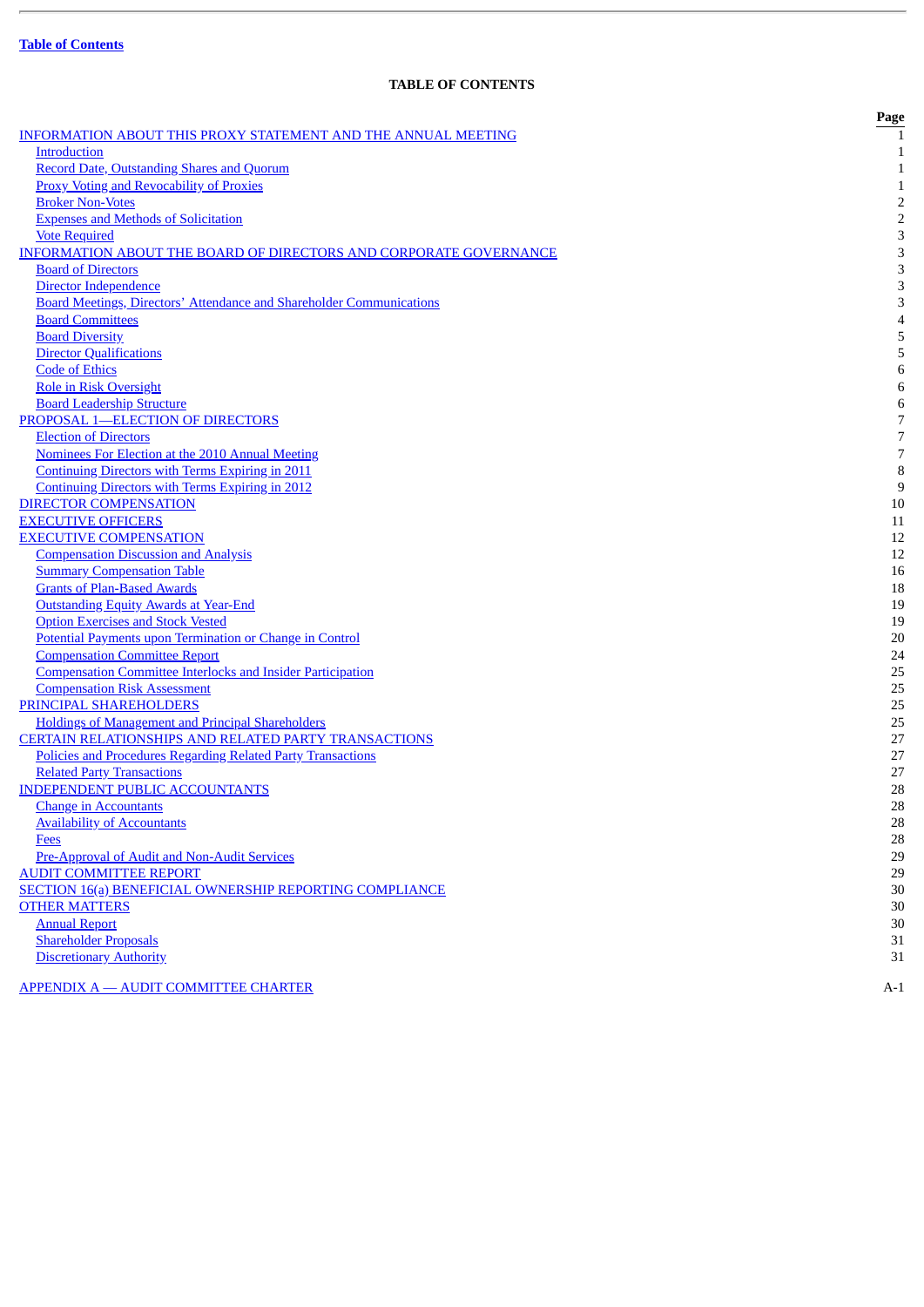#### **GREEN PLAINS RENEWABLE ENERGY, INC.**

#### **PROXY STATEMENT**

#### **ANNUAL MEETING OF SHAREHOLDERS to be held on May 5, 2010**

#### **INFORMATION ABOUT THIS PROXY STATEMENT AND THE ANNUAL MEETING**

#### <span id="page-4-1"></span><span id="page-4-0"></span>**Introduction**

This Proxy Statement is being furnished to holders of Green Plains Renewable Energy, Inc. (the "Company") common stock, \$0.001 par value per share (the "Common Stock"), in connection with the solicitation by and on behalf of the Board of Directors (the "Board") of the Company of proxies to be used at the 2010 Annual Meeting of Shareholders of the Company (the "Annual Meeting") to be held at 10:00 a.m., Central Time, on Wednesday, May 5, 2010 at the Hilton Omaha Hotel located at 1001 Cass Street, Omaha, Nebraska, and any adjournment or postponement thereof. The purpose of the Annual Meeting is to elect three Directors and to transact such other business as may properly come before the meeting. This Proxy Statement, the Notice of Annual Meeting of Shareholders, the accompanying Proxy Card and our 2009 Annual Report are first being mailed to shareholders entitled to vote at the Annual Meeting on or about April 8, 2010.

#### <span id="page-4-2"></span>**Record Date, Outstanding Shares and Quorum**

The Company has fixed the close of business on March 10, 2010 as the record date for the determination of shareholders entitled to notice of and to vote at the Annual Meeting and any adjournment or postponement thereof (the "Record Date"). There were 31,743,958 shares of Common Stock issued and outstanding, including all unvested restricted stock, at the close of business on the Record Date. Holders of record of the Company's Common Stock on the Record Date are entitled to cast one vote per share, exercisable in person or by properly executed proxy, with respect to each matter to be considered by them at the Annual Meeting.

The presence, in person or by properly executed proxy, at the Annual Meeting of the holders of a majority of the issued and outstanding shares of Common Stock entitled to vote shall constitute a quorum. Proxies that are marked to "withhold authority" with respect to the election of Directors and proxies for which no instructions are given will be counted for purposes of determining the presence of a quorum.

#### <span id="page-4-3"></span>**Proxy Voting and Revocability of Proxies**

Common Stock, represented by the proxies received pursuant to this solicitation and not timely revoked, will be voted at the Annual Meeting in accordance with the instructions indicated in properly submitted proxies. If no instructions are indicated, such shares will be voted as recommended by the Board. If any other matters are properly presented to the Annual Meeting for action, the person(s) named in the enclosed form(s) of proxy and acting thereunder will have discretion to vote on such matters in accordance with their best judgment. Broker non-votes and abstentions are not treated as votes cast for purposes of any of the matters to be voted on at the meeting.

A holder of Common Stock who has given a proxy may revoke it prior to its exercise by providing written notice of revocation or a later-dated proxy to the Secretary of the Company at any time before the closing of the polls at the meeting, or by voting in person at the meeting. Any written notice revoking a proxy should be sent to: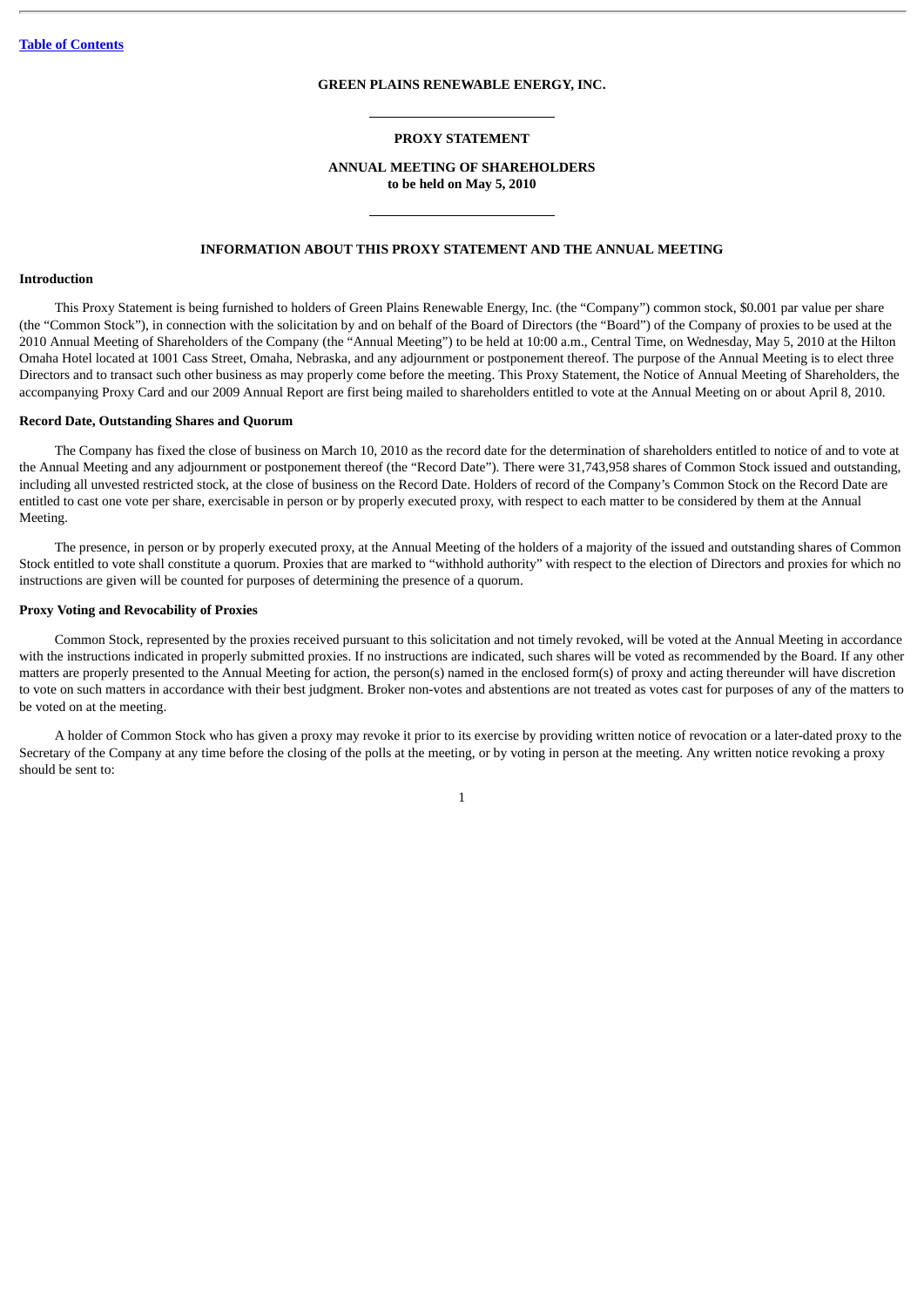Green Plains Renewable Energy, Inc., Attention: Michelle S. Mapes, Corporate Secretary, 9420 Underwood Avenue, Suite 100, Omaha, Nebraska 68114. Attendance in person at the Annual Meeting does not itself revoke a proxy; however, any shareholder who attends the Annual Meeting may revoke a previously submitted proxy by voting in person.

Computershare Trust Company, N.A. is the transfer agent and registrar for our common stock. If your shares are registered directly in your name with the Company's transfer agent, with respect to those shares, you are considered the "shareholder of record" or a "registered shareholder" and these materials were sent to you directly by the Company. If you are a shareholder of record, you may vote in person at the Annual Meeting.

If your shares are held in a stock brokerage account or by a bank or other nominee, you are considered the "beneficial owner" of shares held in street name, and that organization should have forwarded these materials to you. As the beneficial owner, you have the right to direct your broker, bank or nominee holding your shares how to vote and are also invited to attend the Annual Meeting. Please refer to the information forwarded by your broker or bank for instructions on how to direct their vote. However, since you are not a shareholder of record, you may not vote these shares in person at the Annual Meeting unless you bring with you a legal proxy from the shareholder of record.

If you are a registered shareholder, there are four ways to vote:

- By going to the Internet website indicated on the Proxy Card and following the instructions provided (you will need the control number from your Proxy Card);
- By calling the toll-free telephone number indicated on the Proxy Card (you will need the control number from your Proxy Card);
- By signing, dating and returning the enclosed Proxy Card; or
- By written ballot in person at the Annual Meeting.

Your shares will be voted as you indicate. If you do not indicate your voting preferences, the appointed proxies will vote your shares FOR Proposal 1.

#### <span id="page-5-0"></span>**Broker Non-Votes**

Broker non-votes occur when nominees, such as brokers and banks holding shares on behalf of the beneficial owners, are prohibited from exercising discretionary voting authority for beneficial owners who have not provided voting instructions at least ten days before the Annual Meeting date. If no instructions are given within that time frame, the nominees may vote those shares on matters deemed "routine" by the New York Stock Exchange. On non-routine matters, nominees cannot vote without instructions from the beneficial owner, resulting in so-called "broker non-votes." Broker non-votes are not counted for the purposes of determining the number of shares present in person or represented by proxy on any voting matter. Proposal 1 is considered non-routine.

#### <span id="page-5-1"></span>**Expenses and Methods of Solicitation**

The Company will bear the expense of soliciting proxies. In addition to the use of the mail and Internet, proxies may be solicited personally, or by telephone or other means of communications, by Directors, officers and employees of the Company and its subsidiaries who will not receive additional compensation therefor. The Company will reimburse banks, brokerage firms and nominees for their reasonable expenses in forwarding proxy solicitation materials to beneficial owners of shares held of record by such banks, brokerage firms and nominees.

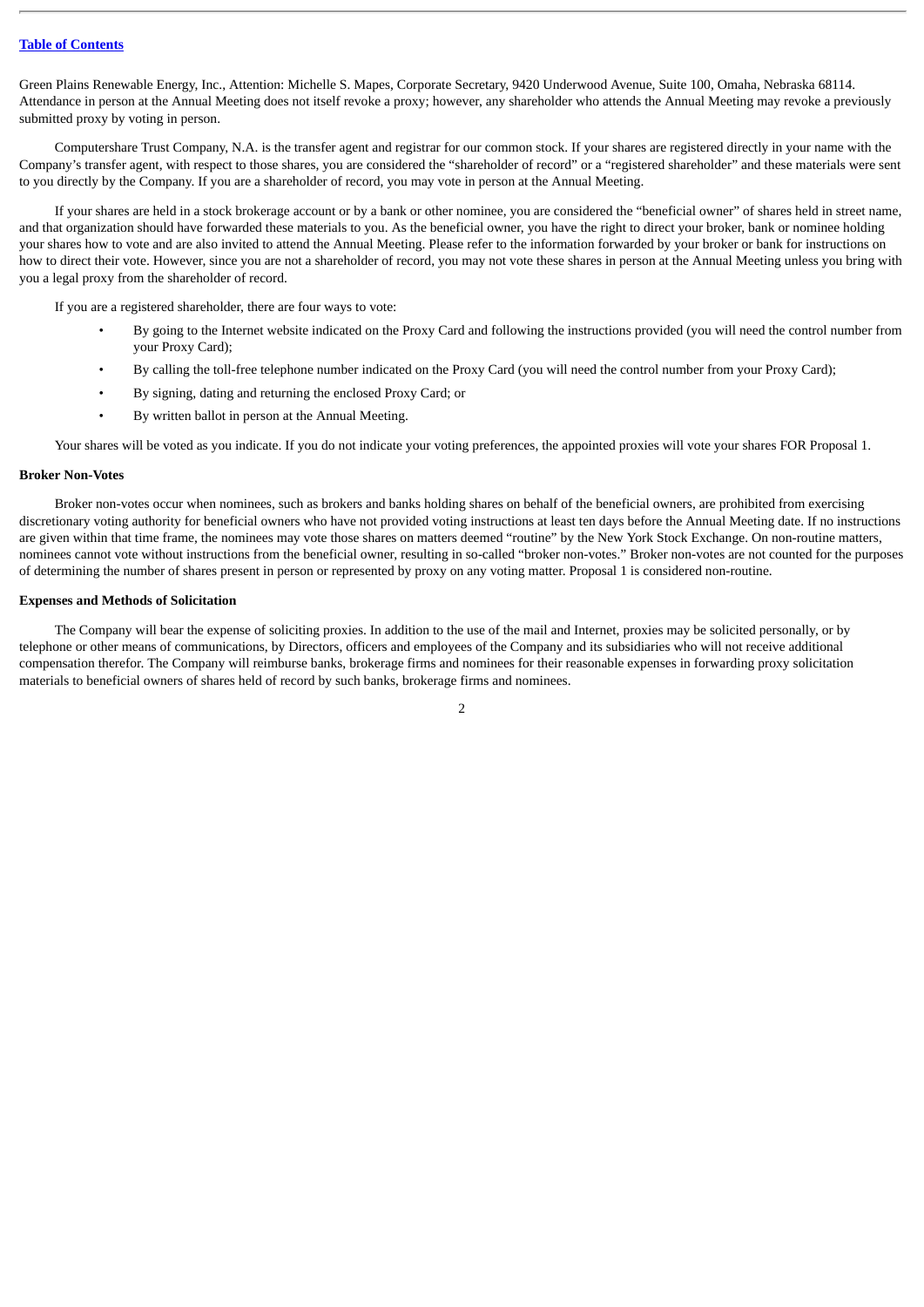#### <span id="page-6-0"></span>**Vote Required**

The affirmative vote of a plurality of the votes cast at the Annual Meeting by the holders of the Common Stock, assuming a quorum is present, is required to elect each Director. The three persons receiving the greatest number of votes at the Annual Meeting shall be elected as Directors. Since only affirmative votes count for this purpose, broker non-votes or votes withheld will not affect the outcome of the voting on Proposal 1.

#### **INFORMATION ABOUT THE BOARD OF DIRECTORS AND CORPORATE GOVERNANCE**

#### <span id="page-6-2"></span><span id="page-6-1"></span>**Board of Directors**

Prior to and immediately following the October 15, 2008 merger with VBV LLC and its subsidiaries (the "VBV merger transaction"), the Company was governed by a nine-member Board of Directors. Pursuant to a shareholders' agreement entered into in connection with the VBV merger transaction (the "Shareholders' Agreement"), two wholly-owned subsidiaries of NTR plc, NTR US Biosystems Holdings Limited (f/k/a Bioverda International Holdings Limited) and Greenstar North America Holdings Inc. (collectively, "Bioverda"), together have the right, as long as they collectively own at least 33.5% of the Company's outstanding Common Stock, to designate four individuals to be nominated for election as Directors. Bioverda's initial nominees were Jim Anderson, Jim Barry, James Crowley and Michael Walsh. Similarly, as long as Wilon Holdings, S.A. ("Wilon") owns at least 2.5% of the Company's outstanding Common Stock, it will have the right to designate one individual to be nominated for election as a Director. Wilon's initial nominee was Alain Treuer. Directors Gordon Glade, Gary Parker, Brian Peterson and Wayne Hoovestol continued to serve on the Board after the merger. Except for the Bioverda and Wilon nominees, the Directors will be nominated for election by the Board of Directors or the shareholders in accordance with the Company's bylaws and Nominating Committee procedures, as outlined below. The Company has agreed to cause the Bioverda nominees and the Wilon nominee to be nominated for election as Directors of the Company and has agreed to solicit proxies for the election of such nominees and recommend that shareholders vote in favor of each nominee. The Shareholders' Agreement also provides that each committee of the Board shall, subject to applicable director independence rules, include at least two Bioverda nominees or one Bioverda nominee and one Wilon nominee.

The Board currently consists of ten members, divided into three groups. One group of Directors is elected at each annual meeting of shareholders for a three-year term. Each year a different group of Directors is elected on a rotating basis. James Crowley (a Bioverda nominee), Gordon Glade and Gary Parker are up for re-election at the 2010 Annual Meeting (to serve until the 2013 annual meeting or until their respective successors shall be elected and qualified). The terms of Jim Anderson (a Bioverda nominee), Wayne Hoovestol and Michael Walsh (a Bioverda nominee) expire at the 2011 annual meeting. The terms of Jim Barry (a Bioverda nominee), Todd Becker, Brian Peterson and Alain Treuer (the Wilon nominee) expire at the 2012 annual meeting.

#### <span id="page-6-3"></span>**Director Independence**

A Director is independent if, in the opinion of the Board, he or she has no relationship which would interfere with the exercise of independent judgment in carrying out the responsibilities of a Director and otherwise satisfies the independence requirements of applicable Nasdaq Stock Market ("NASDAQ") and SEC rules. The Board has reviewed the independence of its current Directors and nominees and found that, except for Mr. Becker and Mr. Hoovestol due to their current and prior positions with the Company, each of them is independent.

#### <span id="page-6-4"></span>**Board Meetings, Directors' Attendance and Shareholder Communications**

The Board held five meetings during 2009. Meetings were conducted via teleconference or in person. No incumbent Director attended fewer than seventyfive percent (75%) of the aggregate of Board meetings and committee meetings held on which an incumbent Director served during this period. The Company's policy is to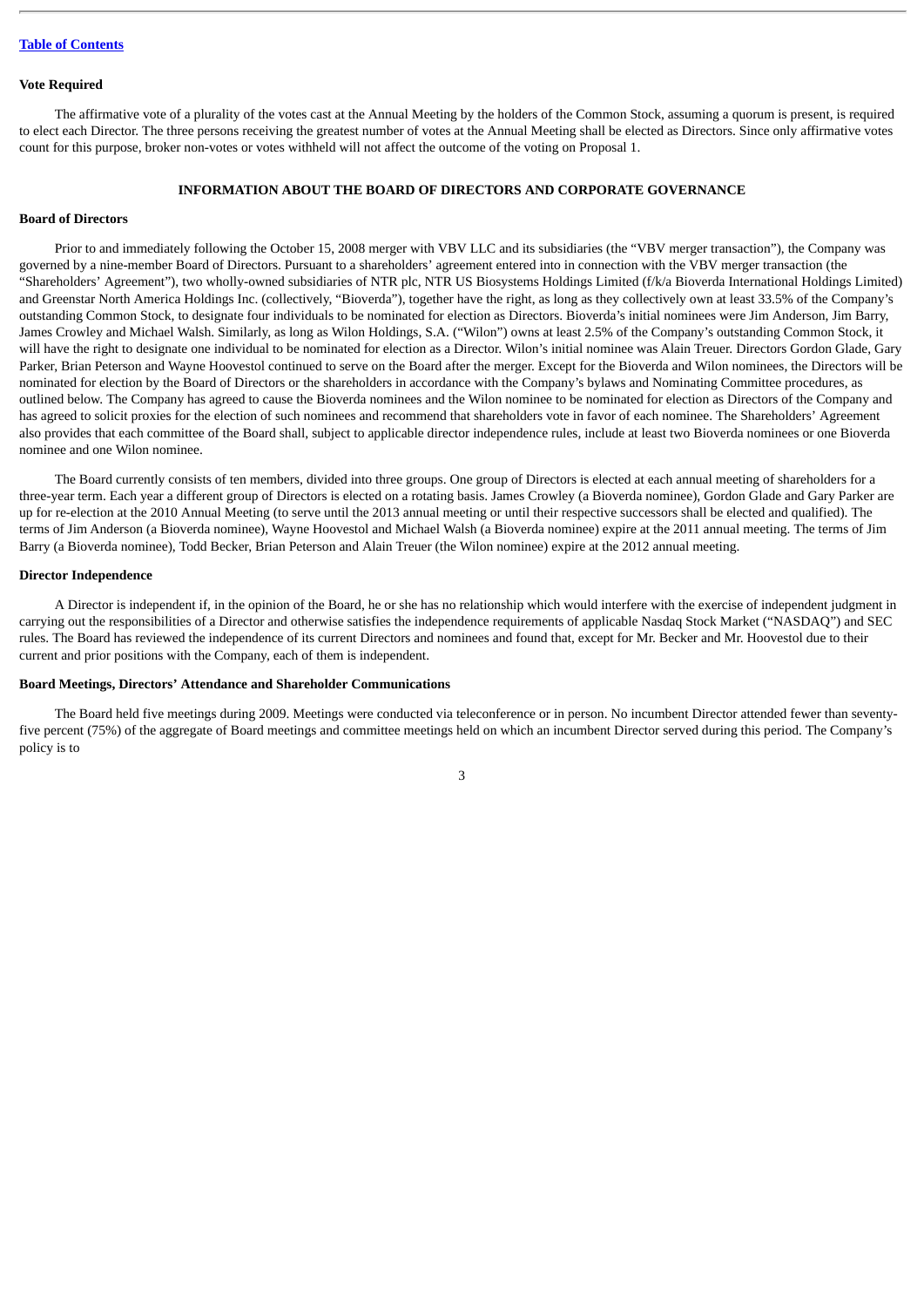encourage, but not require, Board members to attend annual shareholder meetings. All Board members attended the 2009 annual meeting.

Shareholders who would like to send written communications to the Board may do so by submitting such communications to: Green Plains Renewable Energy, Inc., Attention: Michelle S. Mapes, Corporate Secretary, 9420 Underwood Avenue, Suite 100, Omaha, Nebraska 68114. The Board suggests, but does not require, that such submissions include the name and contact information of the shareholder making the submission and a description of the matter that is the subject of the communication. Ms. Mapes will then furnish such information to the Board or appropriate committee of the Board for review.

#### <span id="page-7-0"></span>**Board Committees**

The Board has standing Audit, Compensation and Nominating Committees.

#### *Audit Committee*

The Company has a separately designated standing Audit Committee established in accordance with section 3(a)(58)(A) of the Securities Exchange Act of 1934 (the "Exchange Act"). The Audit Committee is comprised of four Directors, all of whom meet the independence standards of NASDAQ and the SEC. Audit Committee members are Jim Anderson, James Crowley, Gordon Glade and Brian Peterson, with Mr. Crowley serving as Chairman. Mr. Crowley has been determined to be an audit committee financial expert as defined in Rule 407(d)(5) of Regulation S-K. During 2009, the Audit Committee held five meetings via teleconference or in person.

The Audit Committee Charter was revised in March 2009 and is attached as Appendix A hereto. The Audit Committee Charter is also posted on the Company's website at *www.gpreinc.com*. The Audit Committee Charter is reviewed, revised and updated on an annual basis.

The function of the Audit Committee, as detailed in the Audit Committee Charter, is to provide assistance to the Board in fulfilling its responsibility to the shareholders, potential shareholders, and investment community relating to corporate accounting, reporting practices, and the quality and integrity of the financial reports of the Company. In so doing, it is the responsibility of the Audit Committee to maintain free and open means of communication between the Directors, the independent auditors and Company management.

#### *Compensation Committee*

The Compensation Committee is comprised of four Directors, all of whom meet the independence standards of NASDAQ and the SEC. Compensation Committee members are Jim Anderson, Gary Parker, Alain Treuer and Michael Walsh, with Mr. Treuer serving as Chairman. During 2009, the Compensation Committee met three times via teleconference or in person. The Compensation Committee Charter is posted on the Company's website.

The Compensation Committee establishes the Company's general compensation policy and, except as prohibited by law, may take any and all actions that the Board could take relating to compensation of Directors, executive officers, employees and other parties. The Compensation Committee's role is to (i) evaluate the performance of the Company's executive officers, (ii) set compensation for Directors and executive officers, (iii) make recommendations to the Board on adoption of compensation plans and (iv) administer Company compensation plans. When evaluating potential compensation adjustments, the Compensation Committee solicits and considers input provided by the Chief Executive Officer relating to the individual performance and contribution to the Company's overall performance by executive officers and other key employees.

Pursuant to its charter, the Compensation Committee is empowered to hire outside advisors as it deems appropriate to assist it in the performance of its duties. The Compensation Committee has sole authority to retain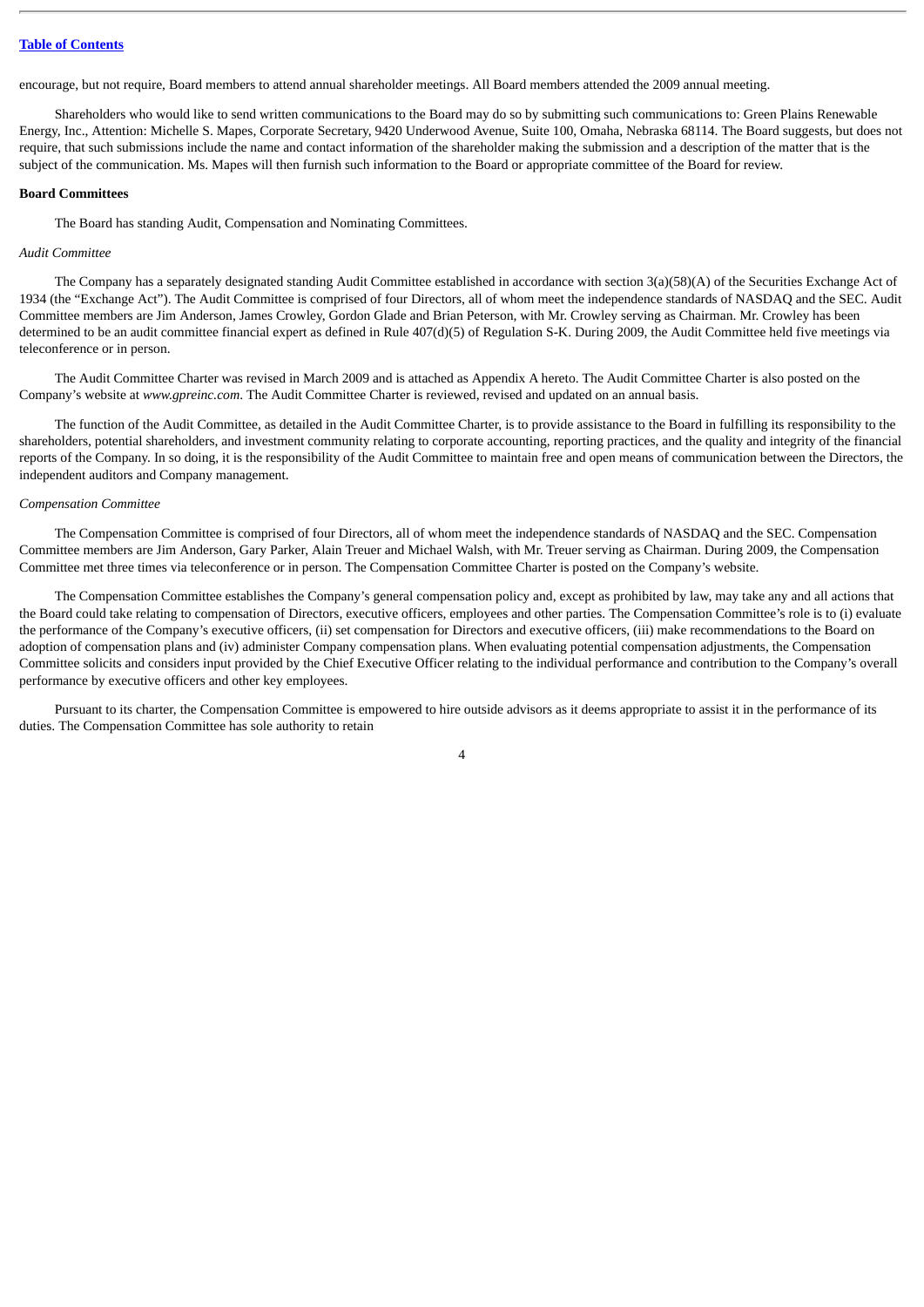or terminate any compensation consultants or advisors and to approve their fees. For additional information on the Compensation Committee's role, its use of outside advisors and their roles, as well as the Committee's processes and procedures for the consideration and determination of executive compensation, see "Executive Compensation—Compensation Discussion and Analysis."

#### *Nominating Committee*

The Nominating Committee is comprised of three Directors, all of whom meet the independence standards of NASDAQ and the SEC. Nominating Committee members are Jim Barry, Gordon Glade and Gary Parker, with Mr. Barry serving as Chairman. During 2009, the Nominating Committee met one time. The Nominating Committee Charter is posted on the Company's website.

The function of the Nominating Committee, as detailed in the Nominating Committee Charter, is to recommend to the Board the slate of Director nominees for election to the Board and to identify and recommend candidates to fill vacancies occurring between annual shareholder meetings. The Nominating Committee has established certain broad qualifications in order to consider a proposed candidate for election to the Board. The Nominating Committee has a strong preference for candidates with prior board experience with public companies. The Nominating Committee will also consider such other factors as it deems appropriate to assist in developing a board and committees that are diverse in nature and comprised of experienced and seasoned advisors. These factors include judgment, skill, diversity (including factors such as race, gender or experience), integrity, experience with businesses and other organizations of comparable size, the interplay of the candidate's experience with the experience of other Board members, and the extent to which the candidate would be a desirable addition to the Board and any committees of the Board.

#### <span id="page-8-0"></span>**Board Diversity**

In considering whether to recommend any candidate for inclusion in the Board's slate of recommended Director nominees, including candidates recommended by shareholders, the Nominating Committee considers criteria that include the candidate's integrity, business acumen, age, experience, commitment, diligence, conflicts of interest and ability to act in the interests of all shareholders. Moreover, the Nominating Committee considers the value of diversity of experience on the Board, taking into account the current Board membership, in the director identification and nomination process. The Nominating Committee seeks nominees with a broad diversity of experience, professions, skills, geographic representation and backgrounds. The Nominating Committee does not assign specific weights to particular criteria and no particular criterion is necessarily applicable to all prospective nominees. The Company believes that the backgrounds and qualifications of the Directors, considered as a group, should provide a significant composite mix of experience, knowledge and abilities that will allow the Board to fulfill its responsibilities.

#### <span id="page-8-1"></span>**Director Qualifications**

Presented below are biographies of each Director nominee and continuing Director containing information regarding the person's service as a Director, business experience, director positions held currently or at any time during the last five years, information regarding involvement in certain legal or administrative proceedings, if applicable, and the experiences, qualifications, attributes or skills that caused the Nominating Committee and the Board to determine that the person should serve as a Director for the Company.

It is the policy of the Nominating Committee to consider candidates recommended by security holders, Directors, executive officers and other sources, including, but not limited to, third-party search firms. Security holders of the Company may submit recommendations for candidates for the Board. All recommendations shall be submitted in writing to: Green Plains Renewable Energy, Inc., Attention: Michelle S. Mapes, Corporate Secretary, 9420 Underwood Avenue, Suite 100, Omaha, Nebraska 68114. Such submissions should include the name, contact information, a brief description of the candidate's business experience and such other information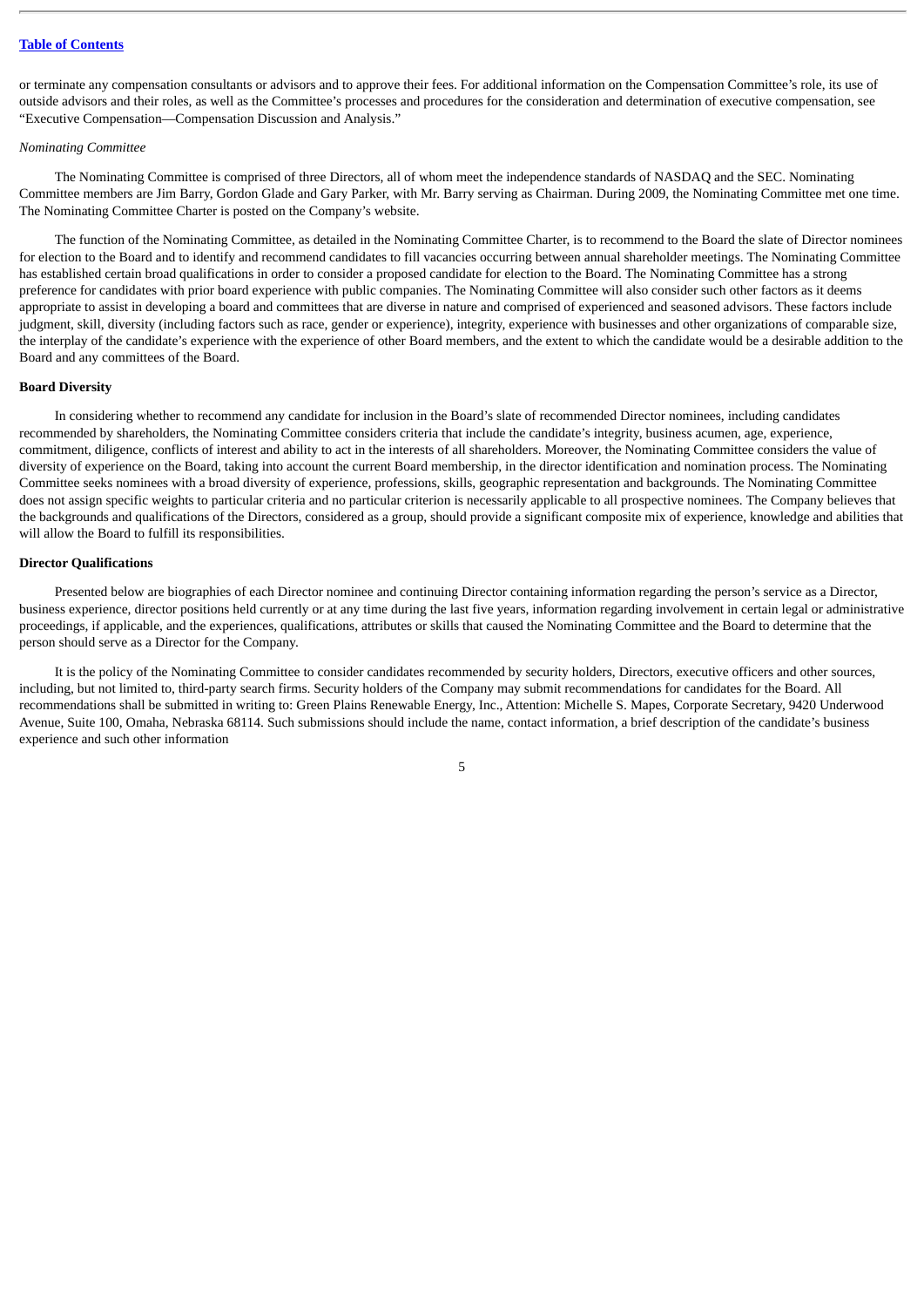as the person submitting the recommendation believes is relevant to the evaluation of the candidate. The Nominating Committee will review all such recommendations. For candidates to be considered for election at the next annual shareholder meeting, the recommendation must be made in accordance with the Company's bylaws.

The Nominating Committee will evaluate whether an incumbent Director should be nominated for re-election to the Board or any committee of the Board upon expiration of such Director's term using the same factors as described above for other Board candidates. The Nominating Committee will also take into account the incumbent Director's performance as a Board member. Failure of any incumbent Director to attend at least seventy-five percent (75%) of the Board meetings held in any year of service as a Board member will be viewed negatively by the Nominating Committee in evaluating the performance of such Director. The Nominating Committee recommended that the three incumbent Directors whose terms of office expire at the 2010 Annual Meeting be included on the ballot for re-election as Directors for a three-year term expiring at the 2013 annual meeting. This recommendation was based on a review and evaluation of meeting attendance, knowledge of the industries in which the Company operates and overall contributions to the Board. See the discussion above under Board of Directors regarding the designation of nominees by the Bioverda entities and Wilon.

#### <span id="page-9-0"></span>**Code of Ethics**

The Board has adopted a Code of Ethics that applies to its Chief Executive Officer and all senior financial officers, including the Chief Financial Officer, principal accounting officer, other senior financial officers and persons performing similar functions. The full text of the Code of Ethics is published on the Company's website at *www.gpreinc.com* in the "Investors – Corporate Governance" section. We intend to disclose future amendments to, or waivers from, certain provisions of the Code of Ethics on the Company's website within five business days following the adoption of such amendment or waiver.

#### <span id="page-9-1"></span>**Role in Risk Oversight**

The Board's role in the Company's risk oversight process includes receiving regular reports from members of senior management on areas of material risk to the Company, including operational, financial, legal and regulatory, and strategic and reputational risks. The full Board (or the appropriate committee in the case of risks that are under the purview of a particular committee) receives these reports from the appropriate "risk owner" within the organization to enable it to understand the Company's risk identification, risk management and risk mitigation strategies. Additionally, the Board has approved and periodically reviews the Company's Risk Management policy, which specifically sets parameters of risk with respect to commodity and hedging positions. When a committee receives a report, the Chairman of the relevant committee reports the discussion to the full Board during the committee reports portion of the next Board meeting. This enables the Board and its committees to coordinate the risk oversight role, particularly with respect to risk interrelationships.

#### <span id="page-9-2"></span>**Board Leadership Structure**

The Board does not have a policy on whether the same person should serve as both the chief executive officer and chairman of the board or, if the roles are separate, whether the chairman should be selected from the non-employee Directors or should be an employee. The Board believes that it should have the flexibility to make these determinations at any given point in time in the way that it believes best provides appropriate leadership for the Company at that time. Over the last several years, the Company has had each of the following leadership structures, reflecting its circumstances at the time: separate non-employee Chairman and Chief Executive Officer (January 2009 to February 2009 and November 2009 to present); separate Chairman and Chief Executive Officer, with the Chairman being a member of the Company's management (March 2009 to November 2009); combined Chairman and Chief Executive Officer (October 2008 to December 2008); and separate non-employee Chairman and Chief Executive Officer (prior to October 2008). The Board believes that its current leadership structure, with Mr. Hoovestol, a non-employee serving as the Board Chairman, and Mr. Becker serving as the Chief Executive Officer, is appropriate given the experience of each individual. Both individuals are currently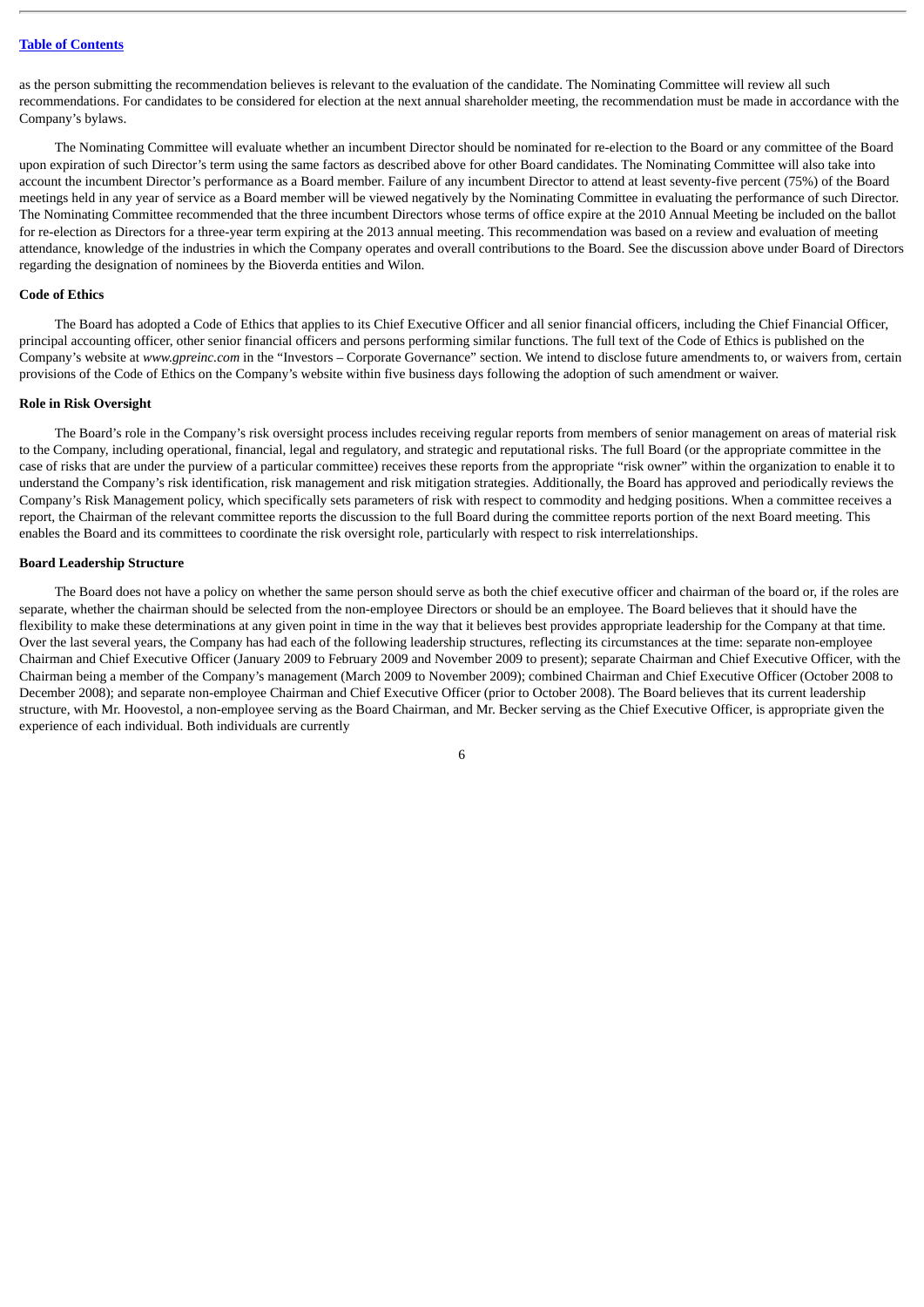<span id="page-10-0"></span>deemed not to be independent. The independent members of the Board meet regularly in executive session with the other independent, non-management Directors. The Board, with guidance from the Nominating Committee, will periodically continue to review its leadership structure.

#### **PROPOSAL 1**

#### **ELECTION OF DIRECTORS**

#### <span id="page-10-1"></span>**Election of Directors**

The Board is divided into three classes, with the members of each class serving three-year terms of office. This results in one class standing for election at each annual meeting of shareholders. The Nominating Committee has recommended and the Board has nominated for re-election James Crowley, Gordon Glade and Gary Packer, each to serve a term that expires at the 2013 annual meeting. All of the nominees are presently Directors, have consented to being named in this Proxy Statement and have agreed to serve if elected.

Your Proxy Card will be used to vote for the election of the nominees unless you withhold the authority to do so when you submit your proxy. If no instructions are given, your shares will be voted for the three nominees. As explained above, the Company's Directors are elected by the affirmative vote of the plurality of the shares present and entitled to vote. The three persons receiving the greatest number of votes at the Annual Meeting shall be elected as Directors.

#### **THE BOARD OF DIRECTORS RECOMMENDS A VOTE "FOR" ALL NOMINEES NAMED HEREIN.**

The following paragraphs set forth information about the nominees and the Company's continuing Directors. All Director biography information is as of April 8, 2010.

#### <span id="page-10-2"></span>**Nominees for Election at the 2010 Annual Meeting**

JAMES CROWLEY, 63, who has served as a Director since October 2008, also serves as Chairman of the Board's Audit Committee. Mr. Crowley has been the Chairman and Managing Partner of Old Strategic, LLC since July 2006. His previous experience includes service as Chairman and Managing Partner of Strategic Research Institute, President of Global Investment and Merchant Banking at Prudential Securities, and investment banking at Smith Barney Harris Upham & Co. He currently serves on the board and is audit committee chair of Core Molding Technologies and has served on a number of educational and notfor-profit boards. Mr. Crowley has a Masters degree in Business Administration from the Wharton Graduate School of Business at the University of Pennsylvania and a Bachelor of Science degree in Business Administration from Villanova University. The Board concluded that Mr. Crowley should serve as a Director because he qualifies as an audit committee financial expert, possessing the requisite education and business acumen, along with having served on other boards and as an audit committee chair of another company.

GORDON GLADE, 39, who has served as a Director since December 2007, also serves on the Board's Audit and Nominating Committees. For more than the past five years, Mr. Glade has served as President and Chief Executive Officer of AXIS Capital, Inc., a commercial equipment leasing company. In addition, he is a current investor in several other ethanol companies. Mr. Glade also serves as Vice President and a director of the Edgar Reynolds Foundation and as a director of the Brunswick State Bank. Mr. Glade has a Bachelor of Science degree in both Accounting and Finance from Texas Christian University. The Board concluded that Mr. Glade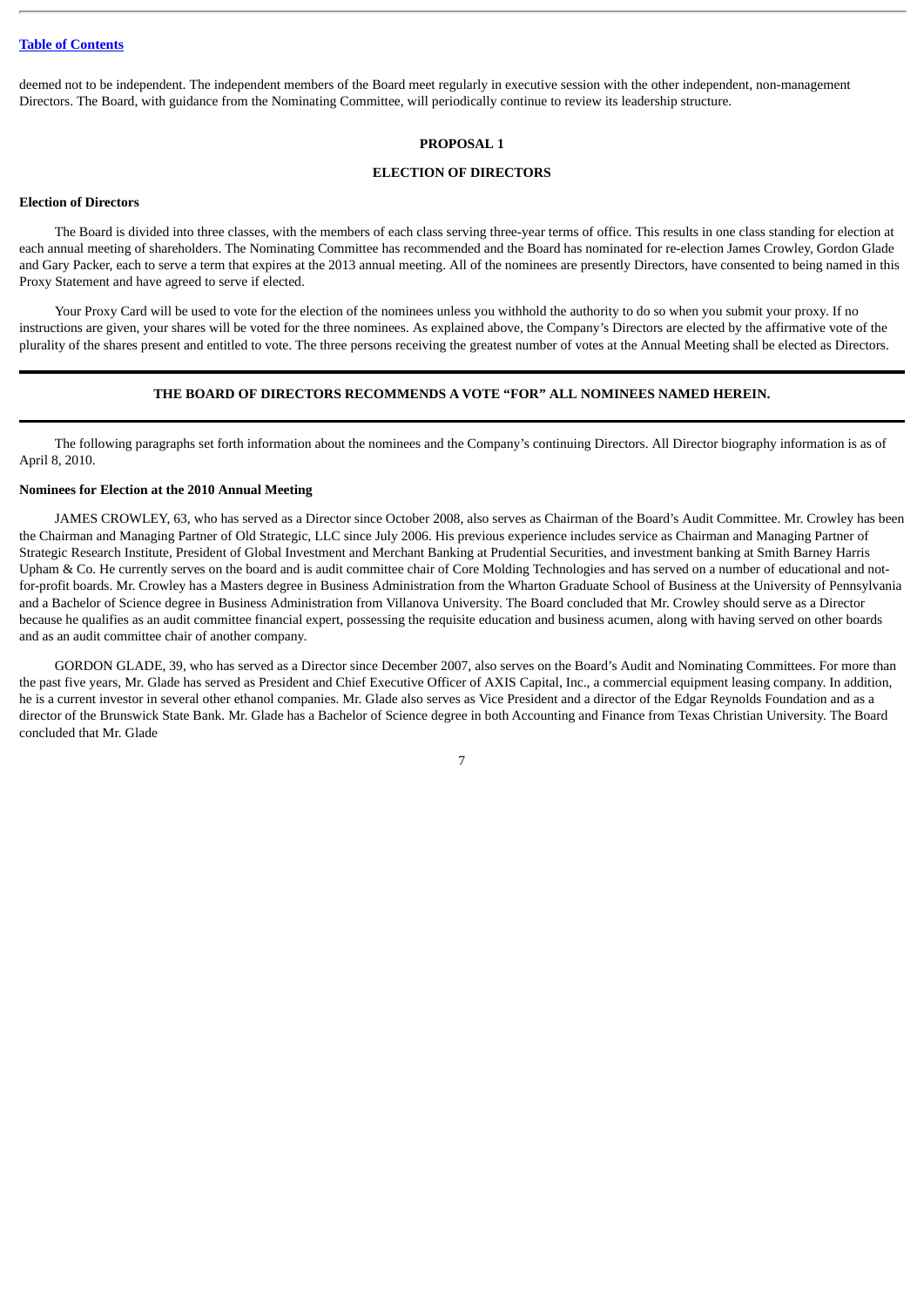should serve as a Director because his business experience, including his experience as an investor in other ethanol companies, provides the Board with valuable perspective.

GARY PARKER, 60, who has served as a Director since November 2007, also serves on the Board's Compensation and Nominating Committees. Mr. Parker is the President, Chief Executive Officer and owner of GP&W Inc., d/b/a Center Oil Company, of St. Louis, Missouri, which he founded in 1986 to market gasoline and other petroleum products. Mr. Parker is also the founder of Center Ethanol Company LLC, which owns a 54 million gallon ethanol plant with rail and barge access on the Mississippi River, located in Sauget, Illinois. He also serves on the board of Reliance Bancshares Inc., a publicly-traded bank holding company. Mr. Parker has a Bachelor of Science degree in Business Administration from Wichita State University. The Board concluded that Mr. Parker should serve as a Director because his energy background, including that within the ethanol industry, along with other board experience, is beneficial to the Board.

#### <span id="page-11-0"></span>**Continuing Directors with Terms Expiring in 2011**

JIM ANDERSON, 52, who has served as a Director since October 2008, also serves on the Board's Audit and Compensation Committees. Mr. Anderson joined The Gavilon Group, LLC in March 2010 as Chief Operating Officer, Fertilizer. Mr. Anderson served United Malt Holdings ("UMH"), a producer of malt for use in the brewing and distilling industries, as Chief Executive Officer and member of the board of directors from September 2006 to February 2010. Prior to that, beginning in April 2003, he served as Chief Operating Officer / Executive Vice President of CT Malt, a joint venture between ConAgra Foods and Tiger Brands of South Africa. Mr. Anderson's experience in the agricultural processing and trading business includes serving as Senior Vice President and then President of ConAgra Grain Companies. His career also includes association with the firm Ferruzzi USA and as an Operations Manager for Pillsbury Company. Mr. Anderson has a Bachelor of Arts degree with a Finance emphasis from the University of Wisconsin - Platteville. The Board concluded that Mr. Anderson should serve as a Director because of his commodity experience and agribusiness knowledge, which provides the Board with a relevant depth of understanding of the Company's operations.

WAYNE HOOVESTOL, 52, has served as a Director since March 2006 and as Chairman of the Board since October 2008. Mr. Hoovestol served as Chief Operating Officer from January 2007 to February 2007, and as Chief Executive Officer from February 2007 to December 2008 (he resigned from this position effective January 1, 2009). He was appointed as Chief Strategy Officer in March 2009. He resigned as Chief Strategy Officer in November 2009 and is no longer an employee of the Company. Mr. Hoovestol began operating Hoovestol Inc., a trucking company, in 1978. He is also President of Lone Mountain Truck Leasing, which he founded in 2005. Mr. Hoovestol became involved with the ethanol industry as an investor in 1995, and has served on the boards of two other ethanol companies. Mr. Hoovestol also served on the board of CapSource Financial, Inc., a truck trailer sales and leasing company, from May 2005 to March 2007. The Board concluded that Mr. Hoovestol should serve as a Director because of his former leadership as chief executive officer, as well as the business perspective he brings to the Board through his ownership of other entities and investments in other ethanol companies.

MICHAEL WALSH, 53, who has served as a Director since October 2008, also serves on the Board's Compensation Committee. Mr. Walsh was appointed Group Finance Director of NTR plc, a leading international environmental and renewable energy company, in February 2003. Prior to that, he was Group Finance Director and Company Secretary of Musgrave Group plc for ten years. Mr. Walsh is currently on the audit committee of Boundary Capital Plc and also holds a number of other non-executive directorships for foreign companies. He is a Chartered Accountant who worked with PricewaterhouseCoopers in both Dublin and London. Mr. Walsh has a Bachelor of Commerce degree from University College Cork. The Board concluded that Mr. Walsh should serve as a Director because his deep financial background and professional experience are assets to the Board. In addition, his global insight provides diversity to the Board.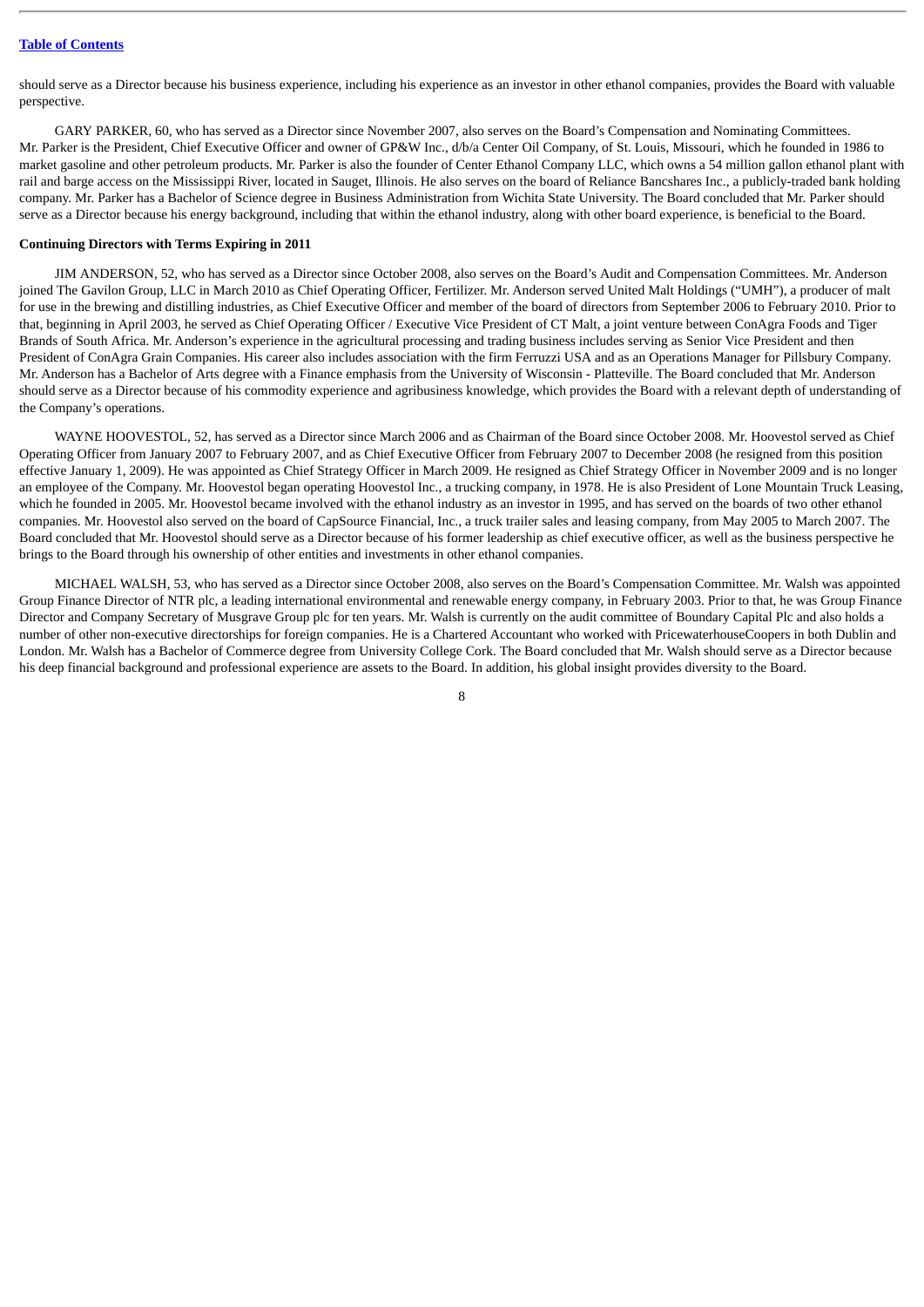#### <span id="page-12-0"></span>**Continuing Directors with Terms Expiring in 2012**

JIM BARRY, 43, who has served as a Director since October 2008, also serves as Chairman of the Board's Nominating Committee. Mr. Barry was appointed Chief Executive Officer of NTR plc in June 2000 after serving as Assistant Chief Executive and General Manager, Development. Prior to joining NTR, he worked with Bain and Company, a global consulting firm, and in the investment banking division of Morgan Stanley International. Mr. Barry is on the Council of Patrons of Special Olympics Ireland and is a board member of The Ireland Funds. He also sits on a number of Advisory Boards related to activities at Harvard Business School and University College Cork. Mr. Barry has a Masters degree in Business Administration from the Harvard Business School and a Bachelor of Commerce degree from University College Cork. The Board concluded that Mr. Barry should serve as a Director because of the proven leadership skills, energy industry expertise and international experience that he brings to the Board.

TODD BECKER, 44, was named President and Chief Executive Officer of the Company on January 1, 2009, and was appointed as a Director on March 10, 2009. Mr. Becker served as the Company's President and Chief Operating Officer from October 2008 to December 2008 and as Chief Executive Officer of VBV LLC from May 2007 to October 2008. Mr. Becker was Executive Vice President of Sales and Trading at Global Ethanol from May 2006 to May 2007. Prior to that, he worked for ten years with ConAgra Foods in various management positions including Vice President of International Marketing for ConAgra Trade Group and President of ConAgra Grain Canada. Mr. Becker has over 20 years of related experience in various commodity processing businesses, risk management and supply chain management, along with extensive international trading experience in agricultural markets. Mr. Becker has a Masters degree in Finance from the Kelley School of Business at Indiana University and a Bachelor of Science degree in Business Administration with a Finance emphasis from the University of Kansas. The Board concluded that Mr. Becker should serve as a Director because he provides an insider's perspective about the business and the strategic direction of the Company to Board discussions. His extensive commodity experience and leadership traits make him an essential member of the Board.

BRIAN PETERSON, 46, who has served as a Director since 2005, was named to the Board's Audit Committee in March 2009. Mr. Peterson also served as Executive Vice President in charge of site development from 2005 to October 2008. Mr. Peterson was the sole founder and owner of Superior Ethanol LLC, which was acquired by the Company in 2006. For the last twenty-three years, he has owned and operated grain farming entities which now include acreages in Iowa, Arkansas and South Dakota. Additionally, he built, owns and operates a beef feedlot in northwest Iowa. Mr. Peterson has a Bachelor of Science degree in Agricultural Business from Dordt College. The Board concluded that Mr. Peterson should serve as a Director because of his ethanol and grain industry experience, which serves as an important resource to the Board.

ALAIN TREUER, 37, who has served as a Director since October 2008, also serves as Chairman of the Board's Compensation Committee. Mr. Treuer is Chairman and Chief Executive Officer of Tellac Reuert Partners (TRP) SA, a global Investment and Financial Consulting firm. He was appointed Chief Executive in 2004 and became Chairman in 2005. Mr. Treuer has also controlled Wilon Holdings, S.A. since 2006. Prior to joining TRP SA, he was Chairman of TIGC, a global telecommunications company that he founded in 1992 and sold in 2001. Mr. Treuer has a Masters degree in Business Administration from the Graduate School of Business at Columbia University in New York and a Bachelor of Economics degree from the University of St. Gallen in Switzerland. The Board concluded that Mr. Treuer should serve as a Director because the business experiences of Mr. Treuer, combined with his education and global acumen, allows him to provide unique operational insights to the Board.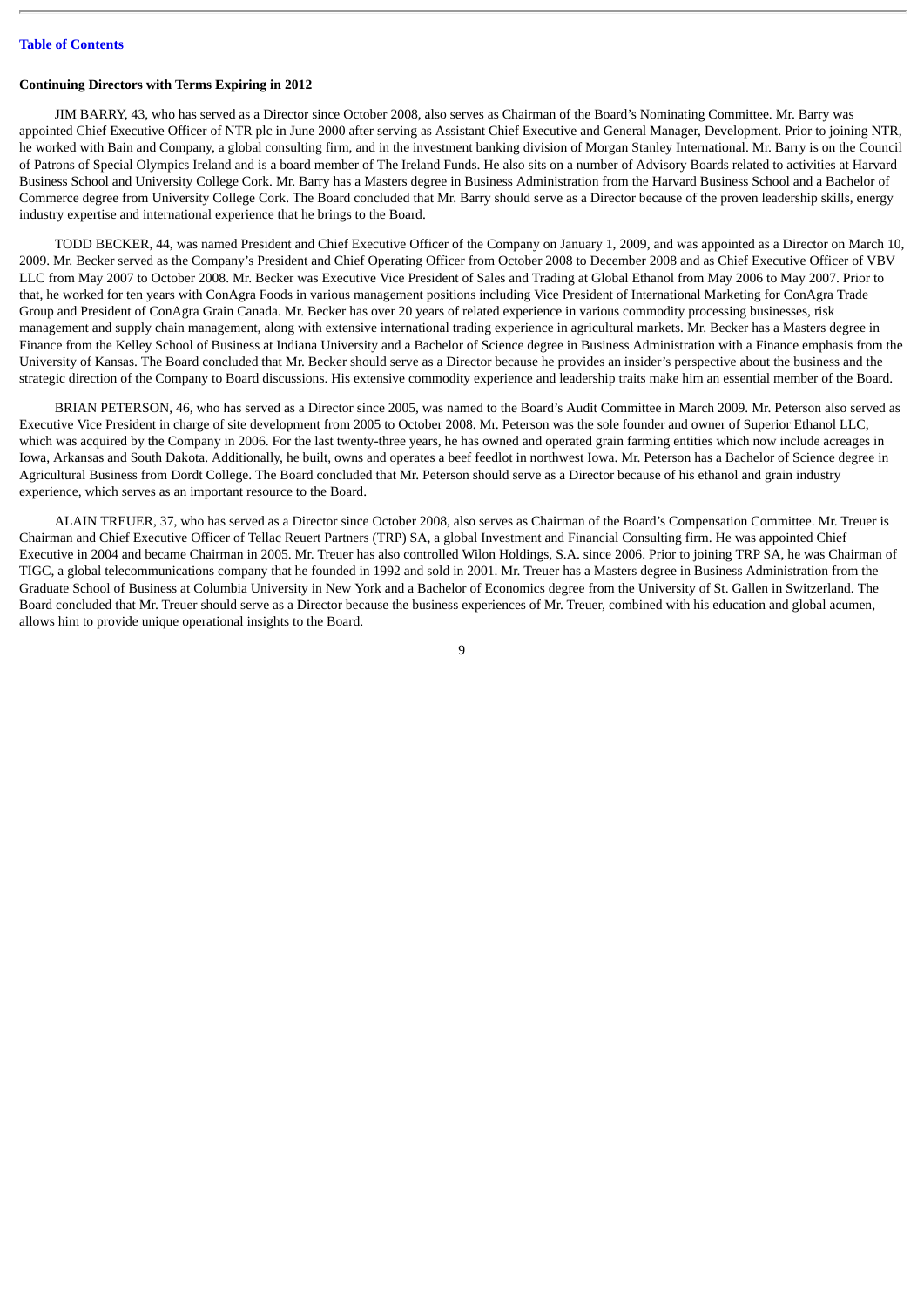#### **DIRECTOR COMPENSATION**

<span id="page-13-0"></span>The Company, upon the recommendation of the Compensation Committee, compensates its Directors through a retainer structure for preparation and attendance at Board meetings and committee meetings, and for serving as a committee chairman. Each non-employee Director is paid \$30,000 per year for serving on the Board, including serving on Board committees. In addition, the Audit Committee chairman receives \$15,000 annually, the Compensation Committee chairman receives \$7,500 annually and the Nominating Committee chairman receives \$1,250 annually. In addition, Board members are reimbursed for travel and other business-related expenses.

As an employee, Mr. Becker did not receive compensation as a Director. See the Summary Compensation Table for information on his compensation. Mr. Hoovestol was an employee until November 2009 and received compensation as a Director only in November and December.

On May 26, 2009, the Company's non-employee Directors, except Messrs. Barry and Walsh (who declined the grant), each received a grant of 10,000 deferred stock units (DSUs) pursuant to the 2009 Equity Incentive Plan. The award vests after one year. Until shares are issued pursuant to the DSU agreement, which does not occur until the third anniversary of the grant date, the Directors have no voting, dividend or other rights or privileges with respect to the shares. Annual individual DSU grants will be awarded equal to the lesser of \$50,000 in value, as measured on the date of grant, or 10,000 DSUs.

In 2009, the Compensation Committee engaged an independent compensation consultant from Frederic W. Cook & Co., Inc. ("F.W. Cook") to evaluate the Company's non-employee Director compensation program and provide recommendations for changes to ensure the Company's program is market-competitive and consistent with recognized corporate governance "best practices." The foregoing compensation program was approved based upon such recommendations in June 2009.

The following table sets forth 2009 compensation for non-employee Directors.

|                           | <b>Fees earned</b><br>or paid in | Stock                    | <b>Option</b>            | All other |              |
|---------------------------|----------------------------------|--------------------------|--------------------------|-----------|--------------|
|                           | cash                             | awards                   | awards                   | comp.     | <b>Total</b> |
| <b>Name</b>               | $($ \$)                          | (3)(1)                   | $($ \$ $)(1)$            | $($ \$)   | $($ \$       |
| Wayne Hoovestol, Chairman | 5,000                            | $\overline{\phantom{a}}$ | $\overline{\phantom{0}}$ |           | 5,000        |
| Jim Anderson              | 30,000                           | 28,200                   | $\overline{\phantom{a}}$ | -         | 58,200       |
| Jim Barry $(2)$           | 31,250                           | $\overline{\phantom{a}}$ | $\overline{\phantom{0}}$ | -         | 31,250       |
| James Crowley             | 45,000                           | 28,200                   | $\overline{\phantom{a}}$ | -         | 73,200       |
| Gordon Glade              | 30,000                           | 28,200                   | $\overline{\phantom{a}}$ |           | 58,200       |
| Gary Parker               | 30,000                           | 28,200                   | $\overline{\phantom{a}}$ | -         | 58,200       |
| <b>Brian Peterson</b>     | 30,000                           | 28,200                   | ٠                        |           | 58,200       |
| Alain Treuer              | 37,500                           | 28,200                   | $\overline{\phantom{a}}$ | -         | 65,700       |
| Michael Walsh (2)         | 30,000                           | $\overline{\phantom{0}}$ | $\overline{\phantom{0}}$ |           | 30,000       |

(1) Amounts for "Stock awards" and "Option awards" reflect the aggregate grant date fair value of these awards computed in accordance with FASB ASC Topic 718. Refer to footnote 11 to the Company's

consolidated financial statements in the Company's Form 10-K, as amended, for the year ended December 31, 2009 for more information regarding option assumptions and valuation.<br>(2) Director compensation for Messrs. Barry an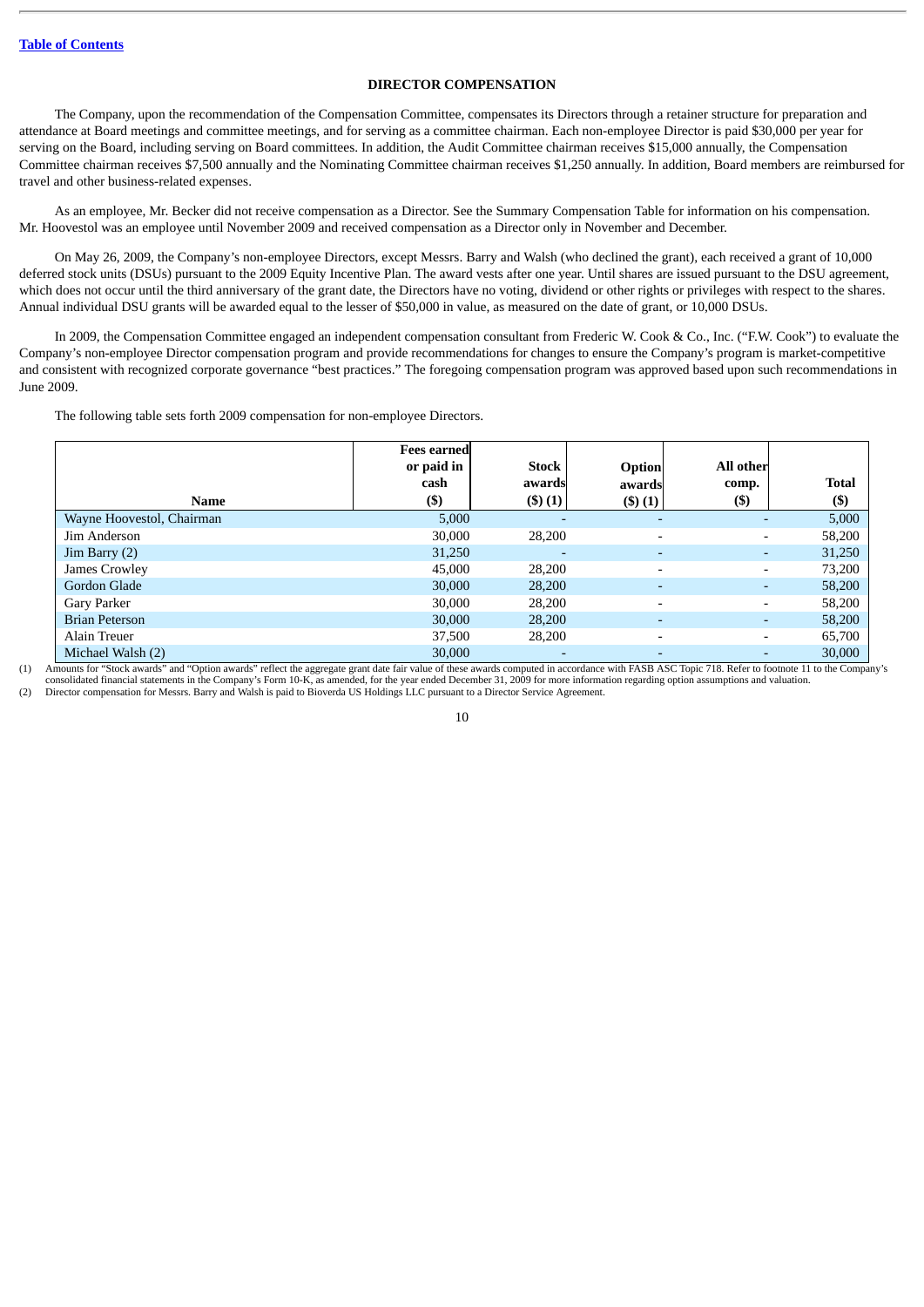#### **EXECUTIVE OFFICERS**

<span id="page-14-0"></span>The following table provides certain information regarding the Company's executive officers as of April 8, 2010.

| Name                  | Age | <b>Position</b>                                                    |
|-----------------------|-----|--------------------------------------------------------------------|
| Todd A. Becker        | 44  | President and Chief Executive Officer (and Director)               |
| Jerry L. Peters       | 52  | Chief Financial Officer                                            |
| Jeffrey S. Briggs     | 45  | <b>Chief Operating Officer</b>                                     |
| Carl S. (Steve) Bleyl | 51  | Executive Vice President - Ethanol Marketing                       |
| Ronald B. Gillis      | 60  | Executive Vice President – Finance and Treasurer                   |
| Michelle S. Mapes     | 43  | Executive Vice President - General Counsel and Corporate Secretary |
| Michael C. Orgas      | 51  | <b>Executive Vice President – Commercial Operations</b>            |
| Edgar E. Seward Jr.   | 43  | Executive Vice President - Plant Operations                        |

Biographical information related to Todd Becker, who also serves as a Director of the Company, is provided above in this Proxy Statement.

JERRY PETERS joined the Company as Chief Financial Officer in June 2007. Mr. Peters served as Senior Vice President – Chief Accounting Officer for ONEOK Partners, L.P. from May 2006 to April 2007, as its Chief Financial Officer from July 1994 to May 2006, and in various senior management roles prior to that. ONEOK Partners is a publicly-traded partnership engaged in gathering, processing, storage, and transportation of natural gas and natural gas liquids. Prior to joining ONEOK Partners in 1985, Mr. Peters was employed by KPMG LLP as a certified public accountant. Mr. Peters has a Masters degree in Business Administration from Creighton University with a Finance emphasis and a Bachelor of Science degree in Business Administration from the University of Nebraska – Lincoln.

JEFF BRIGGS joined the Company as Chief Operating Officer in November 2009. Mr. Briggs served as a consultant to the Company from July 2009 to November 2009. Prior to his consulting role, Mr. Briggs was Founder and General Partner of Frigate Capital, LLC, a private investment partnership investing in small and mid-sized companies, from January 2004 through January 2009. Prior to Frigate, Mr. Briggs spent nearly seven years at Valmont Industries, Inc. as President of the Coatings Division. Prior to Valmont, Mr. Briggs acquired and managed an electronic manufacturing company; was Director of Mergers and Acquisitions for Peter Kiewit and Sons; worked for Goldman Sachs in their Equities Division; and served five years as an Officer in the U.S. Navy on a nuclear submarine. Mr. Briggs has a Masters degree in Business Administration from the Harvard Business School and a Bachelor of Science degree in Mechanical Engineering, Thermal and Power Systems from UCLA.

STEVE BLEYL joined the Company as Executive Vice President – Ethanol Marketing in October 2008. Mr. Bleyl served as Executive Vice President – Ethanol Marketing for VBV LLC from October 2007 to October 2008. From June 2003 until September 2007, Mr. Bleyl served as Chief Executive Officer of Renewable Products Marketing Group LLC, an ethanol marketing company, building it from a co-operative marketing group of five ethanol plants in one state to seventeen production facilities in seven states. Prior to that, Mr. Bleyl worked for over 20 years in various senior management and executive positions in the fuel industry. Mr. Bleyl has a Masters degree in Business Administration from the University of Oklahoma and a Bachelor of Science degree in Aerospace Engineering from the United States Military Academy.

RON GILLIS joined the Company as Executive Vice President – Finance and Treasurer in October 2008. Mr. Gillis served as Chief Financial Officer for VBV LLC from August 2007 to October 2008. From May 2005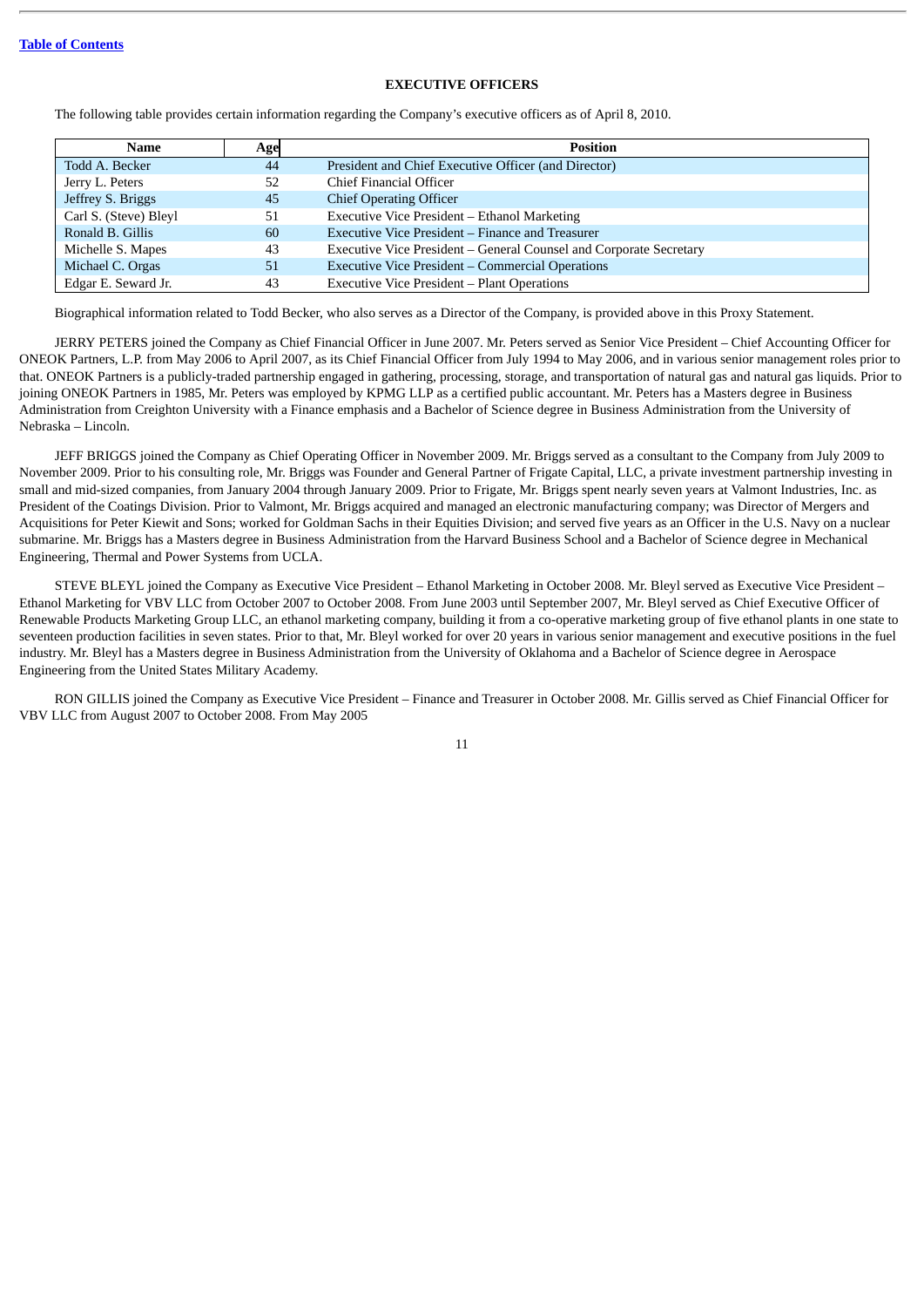until July 2007, Mr. Gillis served as Chief Financial Officer of Renewable Products Marketing Group LLC, an ethanol marketing company. Prior to that, Mr. Gillis served for over 20 years in senior financial management, control and audit positions with ConAgra Foods Inc. in the commodity trading area, both domestic and international. Mr. Gillis is a certified management accountant and holds an Honors Commerce degree from the University of Manitoba.

MICHELLE MAPES was named Executive Vice President – General Counsel and Corporate Secretary in November 2009 after joining the Company in September 2009 as its General Counsel. Prior to joining Green Plains, Ms. Mapes was a Partner at Husch Blackwell Sanders, LLP, where for three years she focused her legal practice nearly exclusively in renewable energy. Prior to that, Ms. Mapes was Chief Administrative Officer and General Counsel for HDM Corporation. Ms. Mapes served as Senior Vice President – Corporate Services and General Counsel to Farm Credit Services of America from April 2000 to June 2005. Ms. Mapes holds a Juris Doctorate, Masters degree in Business Administration and a Bachelor of Science degree in Accounting and Finance, all from the University of Nebraska-Lincoln.

MIKE ORGAS joined the Company as Executive Vice President – Commercial Operations in November 2008. Mr. Orgas has extensive experience in supply chain management, logistics, risk management, and strategic planning. From May 2004 to October 2008, Mr. Orgas served as the Director of Raw Materials Strategic Sourcing and Risk Management for the Malt-O-Meal Company. From February 2003 to December 2003, Mr. Orgas was a Partner in the Agribusiness/Food Practice of McCarthy & Company, an advisory services firm. Prior to that, Mr. Orgas served in various management capacities at ConAgra Foods, Inc. and at General Mills. Mr. Orgas has a Masters degree in Business Management from the University of Montana and a Bachelor of Science degree in Business Administration from the University of Minnesota.

EDGAR SEWARD joined the Company as Executive Vice President – Plant Operations in October 2008. From May 2006 until October 2008, Mr. Seward served as the General Manager for Indiana Bio-Energy, LLC, a subsidiary of VBV LLC, where he managed development of the Bluffton ethanol plant from its inception through construction, staffing and operations. From January 2004 to April 2006, Mr. Seward served as a General Manager for United Bio-Energy, LLC, where he managed development of and provided technical support for multiple dry mill ethanol facilities. From October 2002 to December 2003, Mr. Seward served as a project manager for ICM, Inc., where he was actively involved in the design and specifications for dry milling technologies and facilities. Prior to that, Mr. Seward served in operations for a bio-technology business in the United Kingdom and in operations management at Aventine Renewable Energy. Mr. Seward has a Masters degree in Business Administration from the University of Illinois and a Bachelor of Science degree in Biology from Culver-Stockton College.

#### **EXECUTIVE COMPENSATION**

#### <span id="page-15-1"></span><span id="page-15-0"></span>**Compensation Discussion and Analysis**

#### *Introduction*

This Compensation Discussion and Analysis provides an overview of the Company's executive compensation program, including:

- the general compensation philosophy for executive compensation:
- the material elements of executive compensation and the process the Company follows for making executive compensation decisions; and
	- information about 2009 compensation earned by the following executive officers ("Named Executive Officers"):
		- Todd A. Becker President and Chief Executive Officer ¡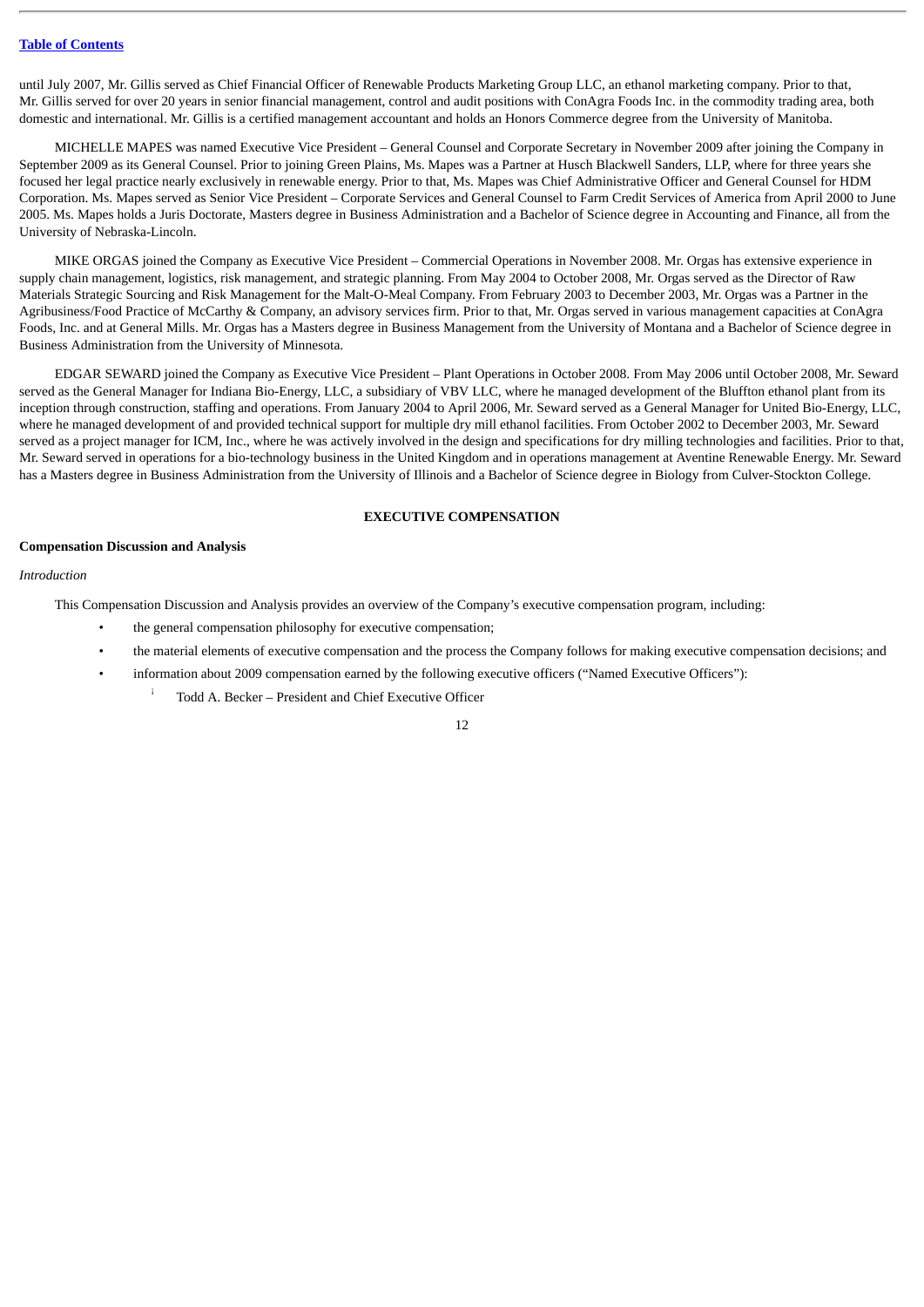- Jerry L. Peters Chief Financial Officer ¡
- Michael C. Orgas Executive Vice President—Commercial Operations ¡
- Steve Bleyl Executive Vice President—Ethanol Marketing ¡
- Ronald B. Gillis Executive Vice President—Finance and Treasurer ¡

#### *Executive Compensation Philosophy*

The Compensation Committee has structured the Company's executive compensation policy based upon the following goals:

- To attract, motivate and retain talented executive officers and other key employees.
- To use incentive compensation to reinforce strategic performance objectives.
- To align the interests of executive officers and key employees with the interests of the Company's shareholders, such that risks and rewards of strategic decisions are shared.

As described below, compensation for executive officers consists of three components: base compensation, annual performance/bonus awards and longterm incentive compensation. Equity awards are made pursuant to the Company's 2009 Equity Incentive Plan, which was approved by the Company's shareholders in May 2009 (the "2009 Equity Incentive Plan").

#### *Compensation Committee Process and Compensation Consultant*

The Compensation Committee is responsible for designing, reviewing and overseeing the administration of the Company's executive compensation program, and reviewing and approving annually all compensation decisions relating to the Named Executive Officers. Generally, all decisions with respect to determining the amount or form of compensation for the Company's Named Executive Officers are made by the Committee in accordance with the methodology described below.

When evaluating potential salary adjustments for executive officers, the Compensation Committee solicits and considers input provided by the Chief Executive Officer relating to the executive's performance and contribution to the Company's overall performance. The Chief Executive Officer plays no role in setting his own compensation.

The Compensation Committee has the sole authority from the Board for the appointment, compensation and oversight of the Company's outside compensation consultant. The Compensation Committee retained F.W. Cook as a consultant during 2009 to assist with its responsibilities related to the Company's executive and Board compensation programs. F.W. Cook's fees for executive compensation consulting to the Compensation Committee during 2009 were \$54,260. The executive compensation services provided include assisting in defining the Company's executive compensation strategy, providing market benchmark information, supporting the design of incentive compensation plans, advising on the competitiveness of Board compensation, and providing regulatory and governance guidance. During 2009, F.W. Cook provided no other services to the Company.

#### *Base Compensation*

The Compensation Committee decides on the overall compensation package, of which the base salary is a significant component, for the Company's executive officers. Market compensation data described below guides the Compensation Committee in the determination of total pay, which includes base pay, bonuses, equity compensation and benefits. The Compensation Committee reviews both national and industry specific compensation data. Each executive is evaluated against the market pay data and adjustments are made based on individual factors such as experience level and job performance. The objective is to fashion a compensation package that will attract and retain talented employees. Individual salaries vary based upon the individual's level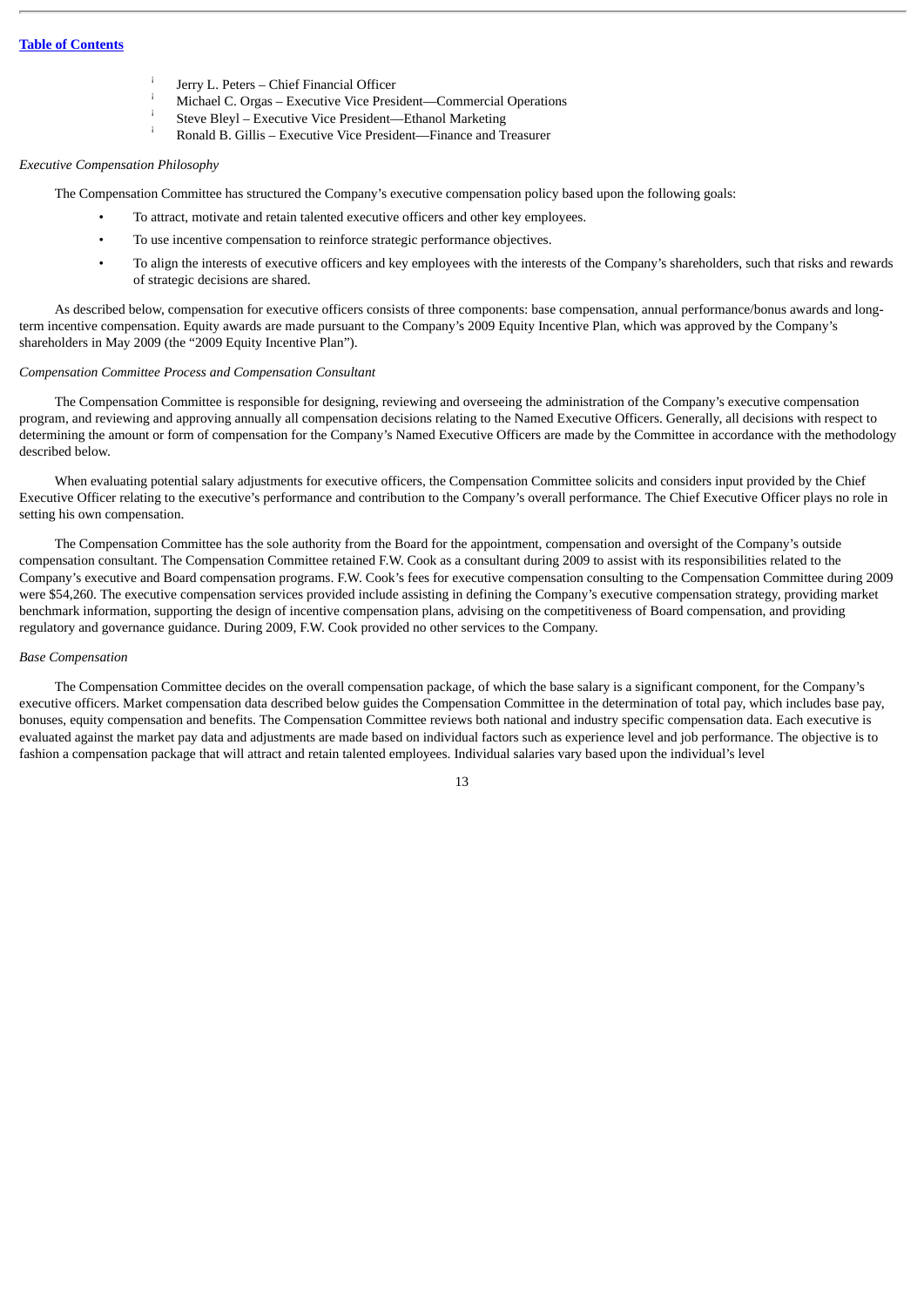of responsibility, work experience, performance, impact on the business, tenure and potential for advancement within the Company. Individual salaries for newlyhired executive officers and other key employees are determined at the time of hire taking into account the above-factors, other than tenure. To attract quality talent with the expertise to perform required duties, base salaries are established to be consistent with salaries paid to personnel in similar positions in the market. These salaries may be adjusted to consider the overall compensation package, which may include bonuses, incentive pay and other forms of compensation, such as benefits. To retain quality talent, the Compensation Committee may recommend base salary adjustments that are commensurate with increasing job responsibilities and to reflect competitive market data for executive officers of industry-sector firms of similar size and performance. The Company adjusted base salaries for Todd Becker, Mike Orgas and Ron Gillis in November 2009 based upon a review of general industry compensation data, not specific to any company, from F.W. Cook. For Mr. Becker, the Company relied upon data from the Hay Group, as well. The Hay Group methodology evaluates positions and determines the number of points the position has and then compares such position to positions with similar points. For other executive positions, the Compensation Committee was guided by general industry data from F.W. Cook. Given the growth the Company has experienced, the Compensation Committee expects that it will continue to evaluate compensation data and methodologies for benchmarking from independent compensation consultants.

For 2009, the base salaries for the Company's Named Executive Officers were as follows: Todd Becker – \$400,000, which increased to \$450,000 in November 2009; Jerry Peters – \$280,000; Michael Orgas – \$200,000, which increased to \$250,000 in November 2009; Steve Bleyl – \$250,000; and Ron Gillis – \$200,000, which increased to \$225,000 in November 2009.

#### *Annual Performance/Bonus Awards*

Annual bonuses are one form of incentive compensation used by the Company to reinforce performance-based objectives and retain key personnel. No specific performance-based objectives were established for the Named Executive Officers during 2009. Rather, the Compensation Committee took into account the Company's financial performance in 2009 while individual employee performance was considered on a subjective level, utilizing the 2010 performance goals set forth in the Company's Short-Term Incentive Plan, which was approved by the Board in January 2010. As previously disclosed, the Short-Term Incentive Plan provides that certain specified employees of the Company may be awarded cash bonuses by the Compensation Committee upon meeting certain specified performance goals or other performance criteria as determined by the Compensation Committee. The performance goals are set from time-to-time by the Compensation Committee and may differ from employee to employee and from award to award. Each current employee who is an executive officer in the Company is a participant in the Short-Term Incentive Plan, as well as certain other officers of the Company. See the Summary Compensation Table below for the cash bonuses awarded for 2009.

For 2010, the Compensation Committee has established specific performance goals and set target levels of cash bonuses based on a percentage of base salary.

#### *Long-Term Incentive Compensation*

Named Executive Officers are eligible to receive long-term equity-based incentive compensation awards under the Company's 2009 Equity Incentive Plan.

The Company's ability to operate its business and implement its strategies effectively depends, in part, on the efforts of its executive officers and other key personnel. The Company's executive officers have developed expertise in ethanol and related industries, and they have hired qualified managers and key personnel to operate the Company's plants, agribusiness operations, and marketing and distribution business. The grants of restricted stock, options or deferred stock units to executive officers encourage equity ownership and closely align management's interests with the interests of shareholders, such that risks and rewards of strategic decisions are shared. Additionally, because awards will be subject to forfeiture in certain cases if the employee leaves the Company, such awards are anticipated to provide a long-term incentive to remain with the Company.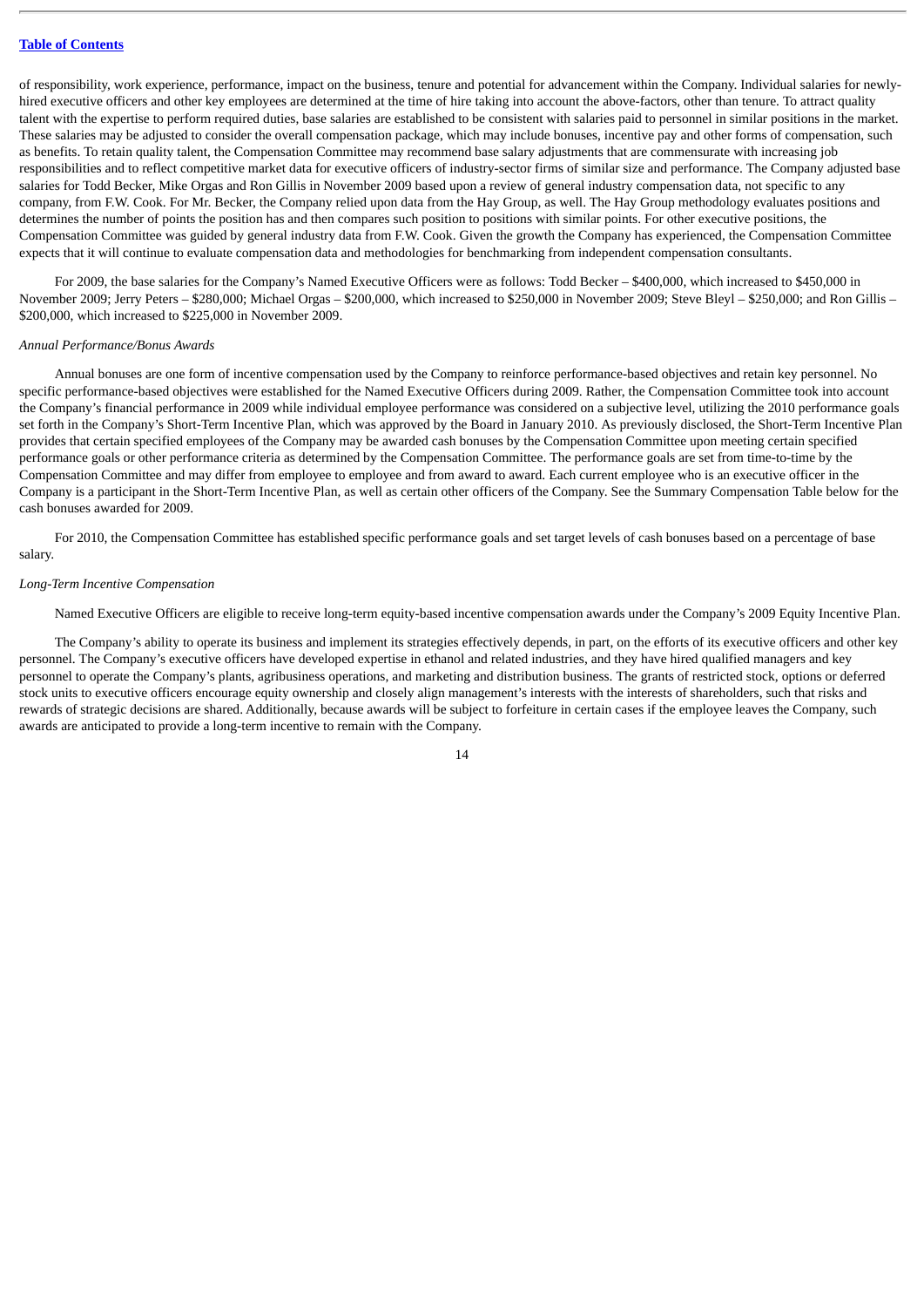Based on Compensation Committee assessments and recommendations, the Company's long-term compensation program includes the following components to assist in aligning management's interests with the interests of shareholders:

- Emphasizes "at risk" pay such as options and other long-term incentives.
- Emphasizes long-term compensation such as options and restricted stock.
- Rewards financial results and promotion of Company objectives as well as individual performance against individual objectives.

As part of its process, in an effort to align the interests of management and shareholders with the goal of sharing the risks and rewards of strategic decisions that are made, the Compensation Committee will review the advisability of granting shares or options to members of management. The aggregate number of shares or options granted to management will be based on the executive's position and the value of each individual's contributions to the Company, as well as competitive norms. During 2009, individuals' contributions were assessed by the Compensation Committee on a subjective basis.

Based on the Company's financial performance in 2009, and individual performance evaluations, stock awards were granted for 2009 performance and issued in February 2010. In addition to the restricted stock award granted to Mr. Becker, an option grant of 100,000 shares was also awarded on December 22, 2009 at an exercise price of \$12.48. The options were granted as a result of the compensation review by the Compensation Committee in November 2009, as discussed under Base Compensation.

To align the interests of the executives with the interests of the Company's shareholders, such that risks and rewards of strategic decisions are shared, and to encourage retention of the Company's executive officers, the restricted stock awards vest 25% on the grant date and 25% each year for the next three years. Because they were granted in 2010, the stock awards do not appear in the Summary Compensation Table for 2009. The amounts shown under stock awards in 2009 were for grants made in 2009 for 2008 performance. These awards to the Company's Named Executive Officers consisted of grants of 150,000 shares to Mr. Becker, 10,227 shares to Mr. Peters, 17,045 shares to Mr. Orgas, 18,182 shares to Mr. Bleyl and 9,091 shares to Mr. Gillis.

For 2010, the Company has established that it desires to make awards that provide total compensation (subject to the attainment of specific performance goals) for the executive officers to achieve total compensation in a range of the 50<sup>th</sup> to 75<sup>th</sup> percentile of total compensation, with a target allocation of the 62 1/2<sup>th</sup> percentile, as measured by the annual compensation study which is expected to be conducted by an independent compensation consultant, and evaluated annually by the Compensation Committee. The study is expected to take into account a peer group mutually agreed upon by the Compensation Committee and the consultant. To become eligible for an award:

- the executive officer is expected to have met his or her individual measurable performance objectives; and
- the Company is expected to have achieved for the year:
	- satisfactory progress toward its measurable multi-year strategic plan objectives; ¡
	- attainment of established banded EBITDA (defined as earnings before interest, income taxes, noncontrolling interests, depreciation and amortization) measurements that, for initial eligibility, result in positive profit before tax; and ¡
	- for target awards, attainment within the range of 85% to 115% of budgeted EBITDA. ¡

The Compensation Committee retains discretion to make exceptions to these parameters in the event of circumstances beyond the Company's control. Awards may be in a combination of options and restricted stock. Awards are expected to be awarded consistent with the target allocation based on achievement of performance goals. Awards will vest 25% upon grant, with the remaining vesting equally over the following 3 years.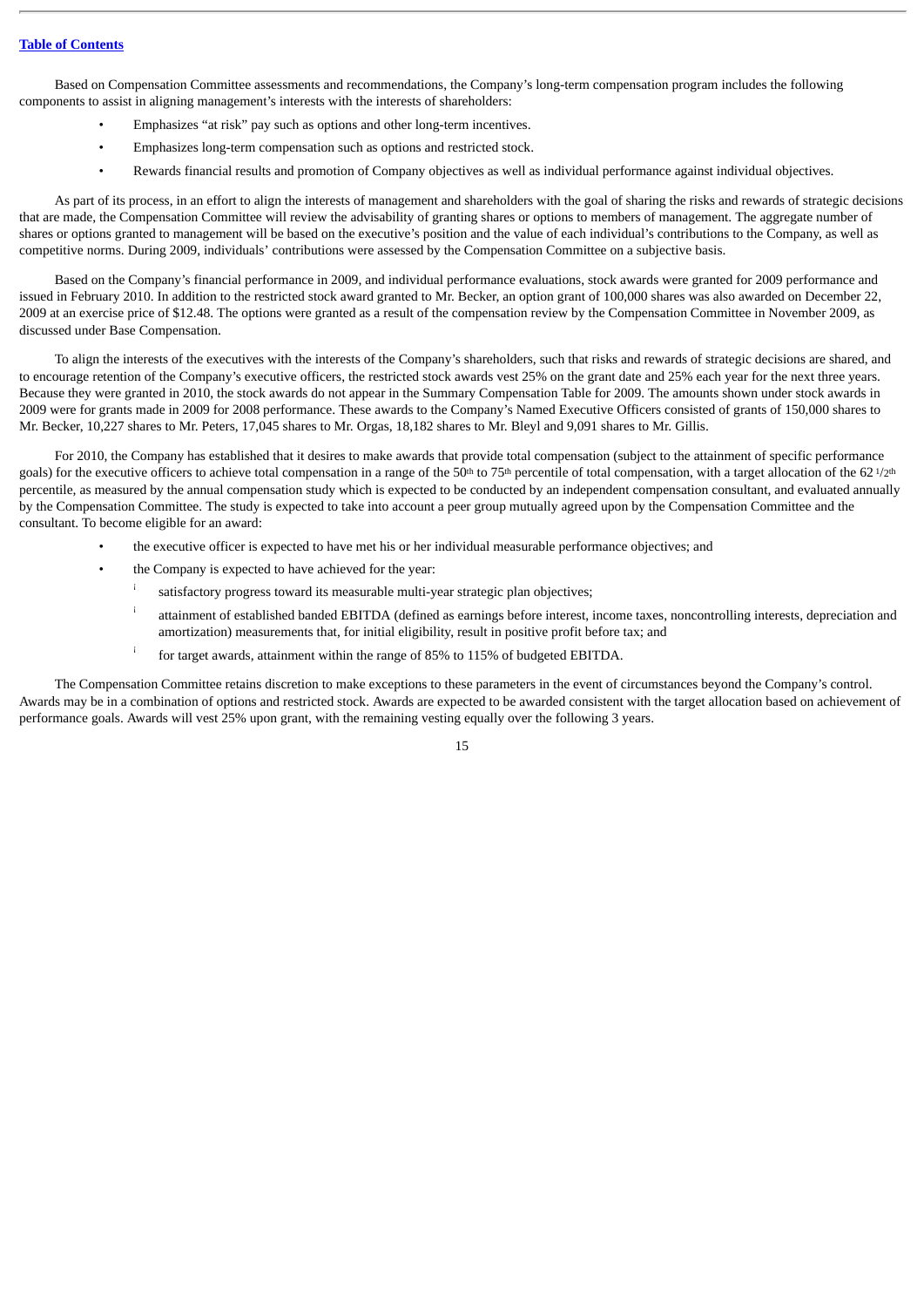#### *Tax Deductibility of Compensation*

Section 162(m) of the Internal Revenue Code (the "Code") precludes a public corporation from taking a deduction for compensation in excess of \$1,000,000 with respect to each of the Named Executive Officers unless certain specific performance criteria are satisfied. The 2009 Equity Incentive Plan was designed to help ensure that incentive compensation awarded thereunder is considered qualified performance-based compensation within the meaning of Section 162(m). While the Company's long-term executive compensation program seeks to maximize the tax deductibility of executive compensation, the Compensation Committee retains the flexibility to compensate executives in a manner intended to promote varying corporate goals, even if certain amounts may not be deductible under Section 162(m).

#### *Employment and Severance Agreements*

The Company has entered into employment agreements with Todd Becker, Jerry Peters and Mike Orgas. These agreements are described below. The Company has provided employment offer letters to Steve Bleyl and Ron Gillis, which are described below. Their employment is at-will, but certain benefits are provided upon a change in control or termination without cause, as set forth below at "Potential Payments upon Termination or Change in Control."

The Compensation Committee may adjust base salary, bonus percentage or long-term incentives to levels that exceed the initial terms of the executive officers' employment agreements or offer letters based on its periodic review of compensation data.

#### <span id="page-19-0"></span>**Summary Compensation Table**

The following table provides certain compensation information for the year ended December 31, 2009, for the 13-month period from December 1, 2007 to December 31, 2008, and for the fiscal year ended November 30, 2007 as to the Company's Named Executive Officers.

|                                   |      |                      |                          | <b>Stock</b>               | Option             | All other                |                        |
|-----------------------------------|------|----------------------|--------------------------|----------------------------|--------------------|--------------------------|------------------------|
| Name and principal position       | Year | <b>Salary</b><br>(5) | <b>Bonus</b> (\$)<br>(1) | awards (\$)<br>$(1)$ $(2)$ | awards (\$)<br>(2) | $comp. (\$)$<br>(3)      | <b>Total</b><br>$($ \$ |
|                                   |      |                      |                          |                            |                    |                          |                        |
| Todd A. Becker (4)                | 2009 | 408,333              | 720,000                  | 306,500                    | 770,000            | 13,266                   | 2,218,099              |
| President and Chief               | 2008 | 84,872               | 400,000                  | 124,151                    | 394,000            | 605,688                  | 1,608,711              |
| <b>Executive Officer</b>          | 2007 |                      |                          |                            |                    |                          |                        |
|                                   |      |                      |                          |                            |                    |                          |                        |
| Jerry L. Peters                   | 2009 | 283,321              | 224,000                  | 22,500                     |                    | 10,242                   | 540,063                |
| <b>Chief Financial Officer</b>    | 2008 | 236,256              | 123,500                  | 149,750                    | 174,784            | 6,371                    | 690,661                |
|                                   | 2007 | 95,731               | 38,000                   | 239,520                    | 107,400            |                          | 480,651                |
|                                   |      |                      |                          |                            |                    |                          |                        |
| Michael C. Orgas (4)              | 2009 | 204,861              | 250,000                  | 37,500                     | ٠                  | 211,683                  | 704,044                |
| <b>Executive Vice President -</b> | 2008 | 33,333               | 62,500                   | 80,750                     | 93,974             | 9,850                    | 280,407                |
| <b>Commercial Operations</b>      | 2007 | ÷                    | ٠                        | $\overline{a}$             |                    |                          |                        |
|                                   |      |                      |                          |                            |                    |                          |                        |
| Steve Bleyl (4)                   | 2009 | 250,000              | 250,000                  | 50,000                     |                    | 858                      | 550,858                |
| <b>Executive Vice President -</b> | 2008 | 53,045               | 175,000                  | 299,500                    | 174,784            | $\overline{\phantom{a}}$ | 702,329                |
| <b>Ethanol Marketing</b>          | 2007 |                      |                          |                            |                    |                          |                        |
|                                   |      |                      |                          |                            |                    |                          |                        |
| Ronald B. Gillis (4)              | 2009 | 204,167              | 150,000                  | 20,000                     |                    | 10,234                   | 384,401                |
| <b>Executive Vice President -</b> | 2008 | 42,436               | 20,000                   | 149,750                    | 174,784            | 1,521                    | 388,491                |
| Finance and Treasurer             | 2007 |                      |                          |                            |                    |                          |                        |

(1) Includes unpaid cash bonuses as of December 31, 2009. For 2009 bonuses, any cash payments are included in the "Bonus" column. Any 2009 bonus amounts paid in restricted stock, but not granted until<br>2010, are not include remaining vesting to occur over a three-year period. See "Compensation Discussion and Analysis" for additional information.

(2) Amounts for "Stock awards" and "Option awards" reflect the aggregate grant date fair value computed in accordance with FASB ASC Topic 718. Certain option award amounts for 2008 and 2007 reflect the aggregate fair value as amended, for the year ended December 31, 2009 for more information regarding option assumptions and valuation.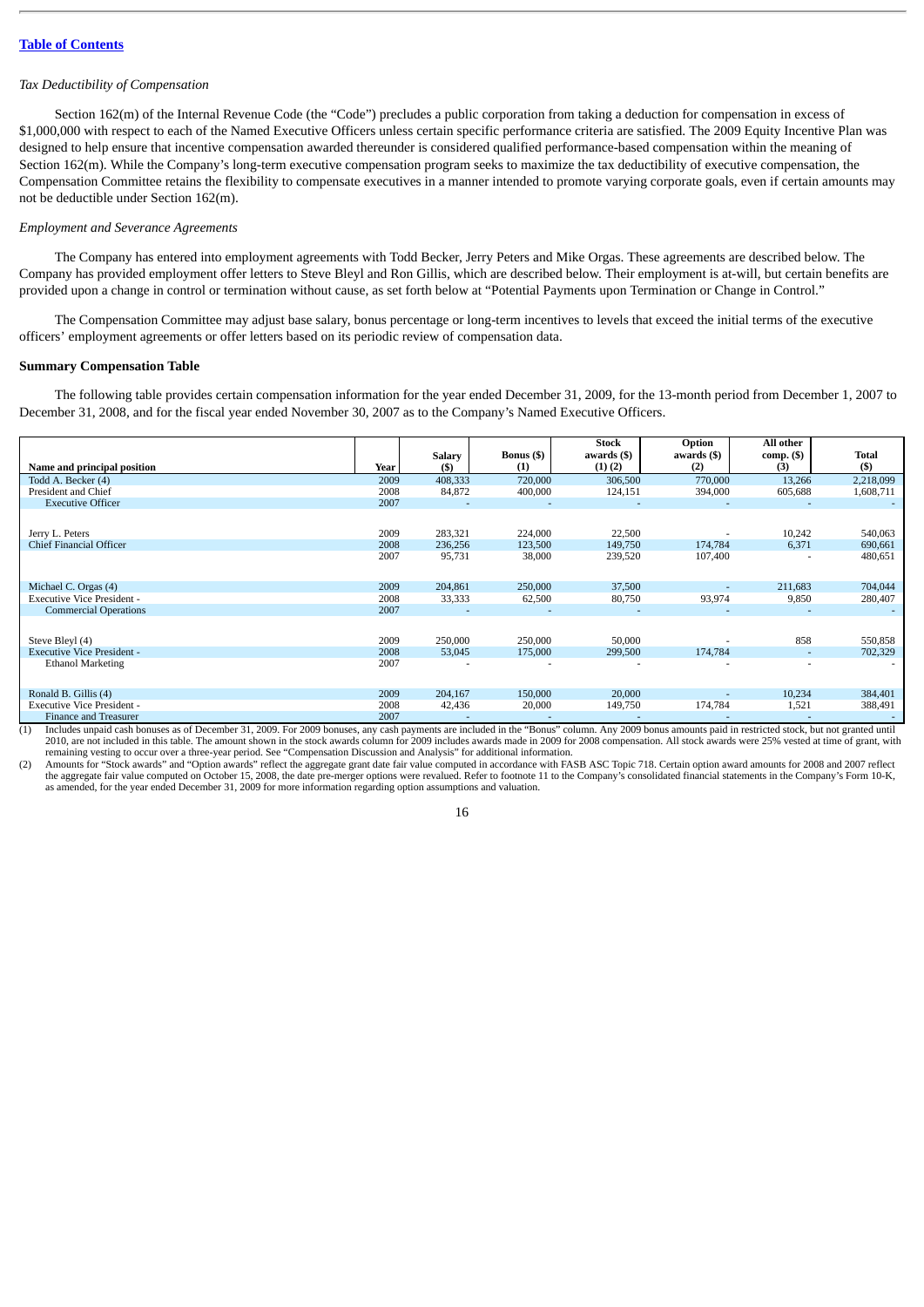- "All other compensation" generally consists of the Company match to the executive officer's 401(k) retirement plan. For Mr. Becker, the 2009 amount consists of insurance premiums paid by the Company and the Company match on Company retirement plans, and the 2008 amount represents payments made, pursuant to Mr. Becker's employment agreement, to Prudential Financial (all reimbursements were made to Prudential in early 2009) for moving expenses, realtor fees, commissions on sales of houses and losses on sales of houses. See "Employment Arrangements" below for further information on the employment agreement between Mr. Becker and the Company. For Mr. Orgas, the 2009 amount consists of payments made pursuant to Mr. Orgas' employment agreement for moving expenses and housing allowances totaling \$205,341, with the remainder consisting of Company match on Company retirement plans. For Messrs. Peters, Bleyl and Gillis, 2009 amounts generally consist of the Company match on Company retirement plans.
- Messrs. Becker, Bleyl and Gillis became employees and were named executive officers of the Company following completion of the VBV merger transaction on October 15, 2008. Compensation presented for these executive officers in 2008 is for the period from October 15, 2008 to December 31, 2008, except for the amounts described in note (3) related to 2009 payments related to Mr. Becker's 2008 relocation to Omaha, Nebraska. Mr. Orgas became an executive officer in November 2008.

#### *Employment Arrangements*

*Mr. Becker.* Effective October 16, 2008, the Company entered into an employment agreement with Todd A. Becker to serve as the Company's President and Chief Operating Officer. Mr. Becker's employment agreement was amended in December 2009 to provide for a tax gross-up payment in the event of any tax payments on fringe benefits. Mr. Becker had served as Chief Executive Officer of VBV until the closing of the VBV merger transaction. Mr. Becker was named President and Chief Executive Officer of the Company on January 1, 2009. The terms of the employment agreement provide that Mr. Becker will receive the following: (i) a minimum annual salary of \$400,000, which increased to \$450,000 in November 2009; (ii) an annual bonus of up to 50% of annual base salary based on objectives to be set by the Company and the Board's Compensation Committee; (iii) awards of long-term incentive benefits of a type and at a level that is competitive with long-term incentive plan benefits provided to chief executive officers of public companies of comparable size in similar industries; and (iv) on the closing date of the VBV merger transaction, a fully-exercisable option to acquire 150,000 shares at an exercise price equal to the greater of \$10 per share or the closing price of the Company's Common Stock on such date. Any shares acquired by Mr. Becker pursuant to exercise of the option may not be transferred, except to family members or to a trust for the benefit of Mr. Becker or his family members, for a period of three years after the closing of the VBV merger transaction, subject to certain exceptions. Those exceptions include (i) a Change in Control generally as defined in the 2007 Equity Compensation Plan and clarified in Mr. Becker's employment agreement, and (ii) the termination of Mr. Becker's employment without Cause or for Good Reason (as those terms are defined in the employment agreement), or due to Mr. Becker's death or disability. Upon execution of Mr. Becker's employment agreement, Mr. Becker became entitled (i) to relocation assistance to facilitate his move to Omaha, Nebraska, half of which was paid by each of the Company and VBV until closing, after which all relocation costs were paid by the Company, and (ii) to be paid the cost of acquiring his two existing residences at their appraised values and any additional amount by which Mr. Becker's costs of acquiring and improving his two existing residences exceed their appraised values. Mr. Becker's employment is "at-will" and may be terminated at any time by the Company or Mr. Becker. See Potential Payments upon Termination or Change in Control for additional information.

*Mr. Peters.* Effective October 24, 2008, the Company entered into an amended and restated employment agreement with Mr. Peters. The terms of the employment agreement provide that Mr. Peters will receive (i) an annual base salary of \$280,000, with adjustments considered annually, (ii) bonus compensation in an amount up to fifty percent of annual base salary, payable annually, based on objectives set by the Company, (iii) participation in the long-term incentive program developed by the Company, and (iv) other benefits that are generally available to Company employees. Mr. Peters' employment is "at-will" and may be terminated at any time, by either party, for any reason whatsoever. If employment is terminated without cause or for good reason, Mr. Peters will receive six month's base salary plus the greater of one-half of the maximum bonus for that year or the average bonus paid in the prior two years and all outstanding equity awards shall fully vest. See Potential Payments upon Termination or Change in Control for additional information.

*Mr. Orgas.* Mr. Orgas and the Company entered into an employment agreement effective November 1, 2008. The agreement provides for (i) a base salary of \$200,000, which increased to \$250,000 in November 2009,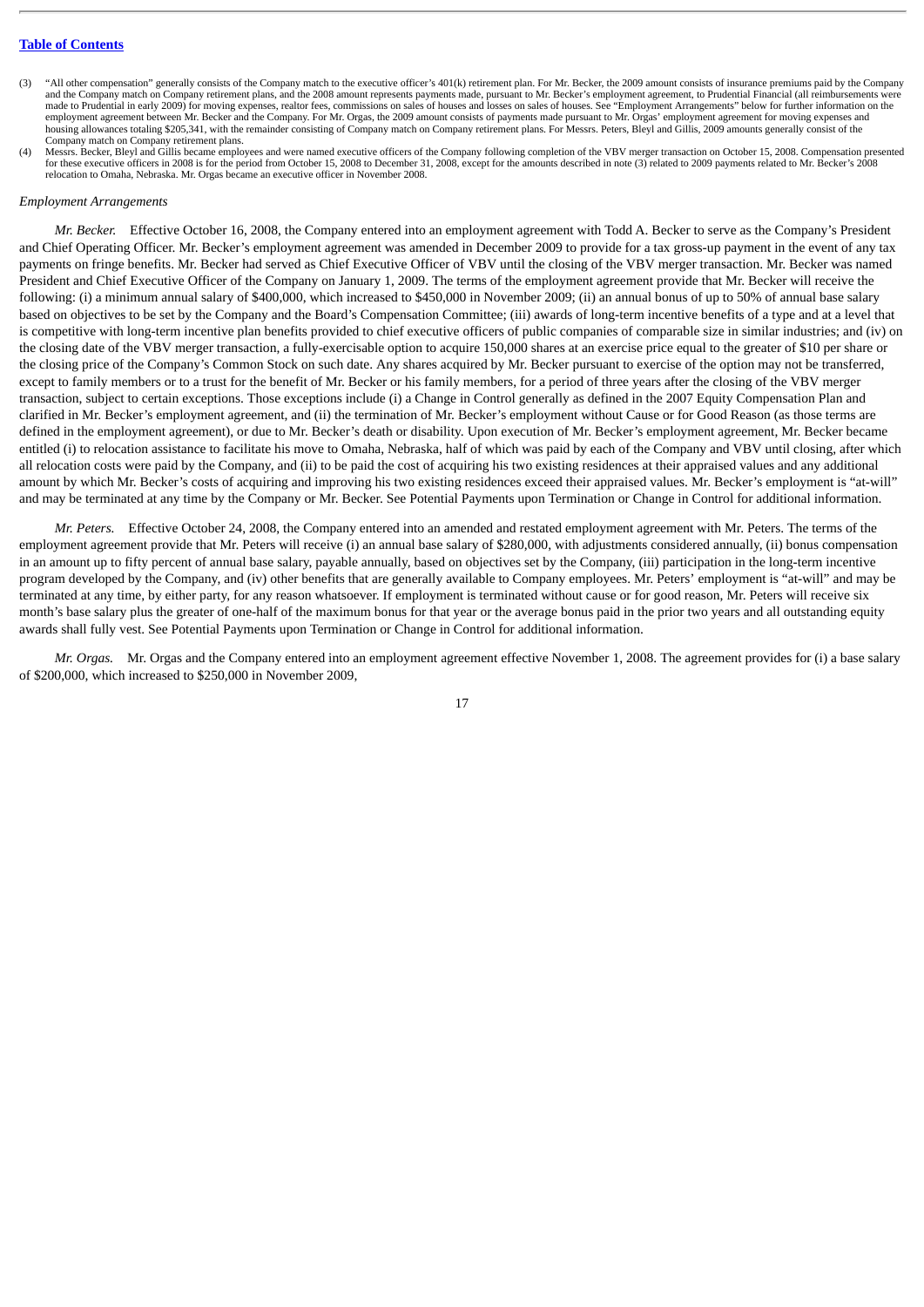subject to annual adjustments, (ii) annual bonus of up to 50% of base salary, based on objectives set by the Company, (iii) participation in a long-term incentive program developed by the Company, and (iv) participation in Company benefit plans. Mr. Orgas also received relocation assistance at the time of his employment. See Potential Payments upon Termination or Change in Control for additional information.

*Mr. Bleyl.* On October 15, 2008, Steve Bleyl was named Executive Vice President – Ethanol Marketing at an annual salary of \$250,000. He is also eligible for bonus compensation based on objectives to be set by the Company. The Company has provided Mr. Bleyl with an offer letter setting forth the terms of his at-will employment. See Potential Payments upon Termination or Change in Control for additional information.

*Mr. Gillis.* On October 15, 2008, Ron Gillis was named Executive Vice President – Finance and Treasurer at an annual salary of \$200,000, which increased to \$225,000 in November 2009. He is also eligible for bonus compensation based on objectives to be set by the Company. The Company has provided Mr. Gillis with an offer letter setting forth the terms of his at-will employment. See Potential Payments upon Termination or Change in Control for additional information.

#### <span id="page-21-0"></span>**Grants of Plan-Based Awards**

The following table sets forth information related to grants of stock options and stock awards pursuant to the terms of the 2007 and 2009 Equity Incentive Plans to the Company's Named Executive Officers during 2009.

| Name $(1)$           | <b>Grant</b><br>date | All other<br>stock<br>awards:<br>number of<br>shares of<br>stock or<br>units<br>$(4)$ (2) | All other<br>option<br>awards:<br>number of<br>securities<br>underlying<br>options<br>(4)(2) | <b>Exercise or</b><br>base price<br>of option<br>awards<br>$(S/\sh)$ | <b>Grant date</b><br>fair value<br>of<br>stock and<br>option<br>awards<br>$($ \$) |
|----------------------|----------------------|-------------------------------------------------------------------------------------------|----------------------------------------------------------------------------------------------|----------------------------------------------------------------------|-----------------------------------------------------------------------------------|
| Todd A. Becker (3)   | 3/10/09              | 50,000                                                                                    |                                                                                              |                                                                      | 67,500                                                                            |
|                      | 5/19/09              | 100,000                                                                                   |                                                                                              |                                                                      | 239,000                                                                           |
|                      | 12/22/09             | $\overline{\phantom{a}}$                                                                  | 100,000                                                                                      | 12.48                                                                | 770,000                                                                           |
| Jerry L. Peters (4)  | 2/13/09<br>4/10/09   | 25,000<br>10,227                                                                          | $\overline{\phantom{0}}$<br>٠                                                                | ٠                                                                    | 47,250<br>22,500                                                                  |
| Michael C. Orgas (5) | 4/10/09              | 17,045                                                                                    |                                                                                              |                                                                      | 37,500                                                                            |
| Steve Bleyl (6)      | 4/10/09              | 22,727                                                                                    | ٠                                                                                            | ٠                                                                    | 50,000                                                                            |
| Ronald B. Gillis (7) | 4/10/09              | 9,091                                                                                     |                                                                                              |                                                                      | 20,000                                                                            |

(1) Columns for "Estimated future payouts under non-equity incentive plan awards" and "Estimated future payouts under equity incentive plan awards" have been omitted from this table because no compensation is reportable thereunder. This table includes equity awards granted in 2009 as part of 2008 bonuses but does not include awards granted in 2010 for 2009 bonuses. See Summary Compensation Table for more information.

(2) Stock options and restricted stock awards vested 25% immediately and will vest another 25% per year beginning on the first anniversary of the date of grant, resulting in a three-year vesting term.<br>
(3) Does not include

Does not include 62,500 shares of restricted stock granted in February 2010 for 2009 performance.

Does not include 20,000 shares of restricted stock granted in February 2010 for 2009 performance.

(5) Does not include 20,000 shares of restricted stock granted in February 2010 for 2009 performance. Does not include 20,000 shares of restricted stock granted in February 2010 for 2009 performance.

(7) Does not include 5,000 shares of restricted stock granted in February 2010 for 2009 performance.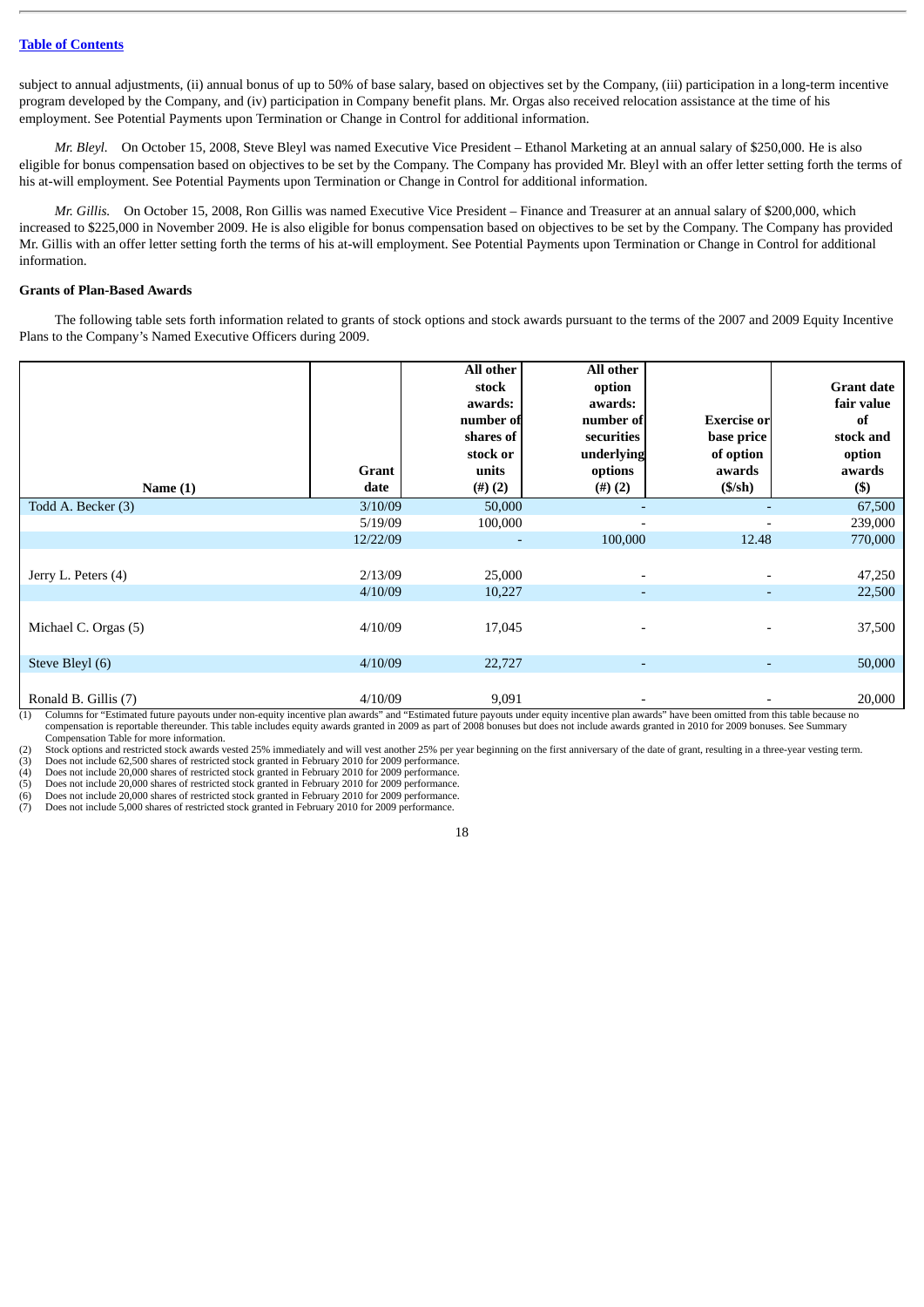#### <span id="page-22-0"></span>**Outstanding Equity Awards at Year-End**

The following table sets forth information related to outstanding equity awards for the Company's Named Executive Officers as of December 31, 2009.

|                         |                                                                                                    | <b>Stock awards</b>                                                                               |                                       |                              |                                                                                            |                                                                                                   |
|-------------------------|----------------------------------------------------------------------------------------------------|---------------------------------------------------------------------------------------------------|---------------------------------------|------------------------------|--------------------------------------------------------------------------------------------|---------------------------------------------------------------------------------------------------|
| Name $(1)$              | <b>Number of</b><br>securities<br>underlying<br>unexercised<br>options<br>$($ # $)$<br>exercisable | <b>Number of</b><br>securities<br>underlying<br>unexercised<br>options<br>$($ #)<br>unexercisable | Option<br>exercise<br>price<br>$($ \$ | Option<br>expiration<br>date | <b>Number of</b><br>shares or<br>units of<br>stock that<br>have not<br>vested<br>$($ # $)$ | <b>Market</b><br>value of<br>shares or<br>units of<br>stock that<br>have not<br>vested<br>$($ \$) |
| Todd A. Becker (3)      | 150,000                                                                                            |                                                                                                   | 10.00                                 | 10/15/16                     |                                                                                            |                                                                                                   |
|                         | 25,000                                                                                             | 75,000                                                                                            | 12.48                                 | 12/22/19                     |                                                                                            |                                                                                                   |
|                         |                                                                                                    |                                                                                                   |                                       |                              | 112,500                                                                                    | 1,672,875                                                                                         |
| Jerry L. Peters (2) (3) | 60,000                                                                                             | $\overline{\phantom{0}}$                                                                          | 19.96                                 | 06/08/15                     |                                                                                            |                                                                                                   |
|                         | 25,000                                                                                             | 25,000                                                                                            | 5.99                                  | 10/24/16                     |                                                                                            |                                                                                                   |
|                         |                                                                                                    |                                                                                                   |                                       |                              | 26,420                                                                                     | 392,865                                                                                           |
| Michael C. Orgas (3)    | 25,000                                                                                             | 25,000                                                                                            | 3.23                                  | 11/01/16                     |                                                                                            |                                                                                                   |
|                         |                                                                                                    |                                                                                                   |                                       |                              | 25,284                                                                                     | 375,973                                                                                           |
| Steve Bleyl (3)         | 25,000                                                                                             | 25,000                                                                                            | 5.99                                  | 10/15/16                     |                                                                                            |                                                                                                   |
|                         |                                                                                                    |                                                                                                   |                                       |                              | 42,045                                                                                     | 625,209                                                                                           |
| Ronald B. Gillis (3)    | 25,000                                                                                             | 25,000                                                                                            | 5.99                                  | 10/15/16                     |                                                                                            |                                                                                                   |
|                         |                                                                                                    |                                                                                                   |                                       |                              | 19,319                                                                                     | 287,274                                                                                           |

(1) Columns related to "Equity incentive plan awards" have been omitted because no compensation is reportable thereunder. The VBV merger transaction constituted a Change in Control, which triggered the vesting of certain compensation for Mr. Peters. Stock options exercisable for the remaining 30,000 shares of Common<br>Stock, at an exercise pric

#### <span id="page-22-1"></span>**Option Exercises and Stock Vested**

The following table sets forth information on stock options exercised or restricted stock vested for the Company's Named Executive Officers during 2009.

|                  |                          | <b>Stock awards</b><br>Option awards |             |              |
|------------------|--------------------------|--------------------------------------|-------------|--------------|
|                  | Number of                |                                      | Number of   |              |
|                  | shares                   | <b>Value</b>                         | shares      | <b>Value</b> |
|                  | acquired on              | realized on                          | acquired on | realized on  |
|                  | exercise                 | exercise                             | vesting     | vesting      |
| <b>Name</b>      | $^{(\#)}$                | $\left( \mathbb{S}\right)$           | $^{(#)}$    | (\$)         |
| Todd A. Becker   | $\overline{\phantom{0}}$ |                                      | 37,500      | 76,625       |
| Jerry L. Peters  | $\overline{\phantom{0}}$ |                                      | 8,807       | 17,437       |
| Michael C. Orgas | $\overline{\phantom{0}}$ |                                      | 10,511      | 55,437       |
| Steve Bleyl      | $\overline{\phantom{0}}$ |                                      | 18,182      | 102,125      |
| Ronald B. Gillis |                          |                                      | 8,522       | 49,811       |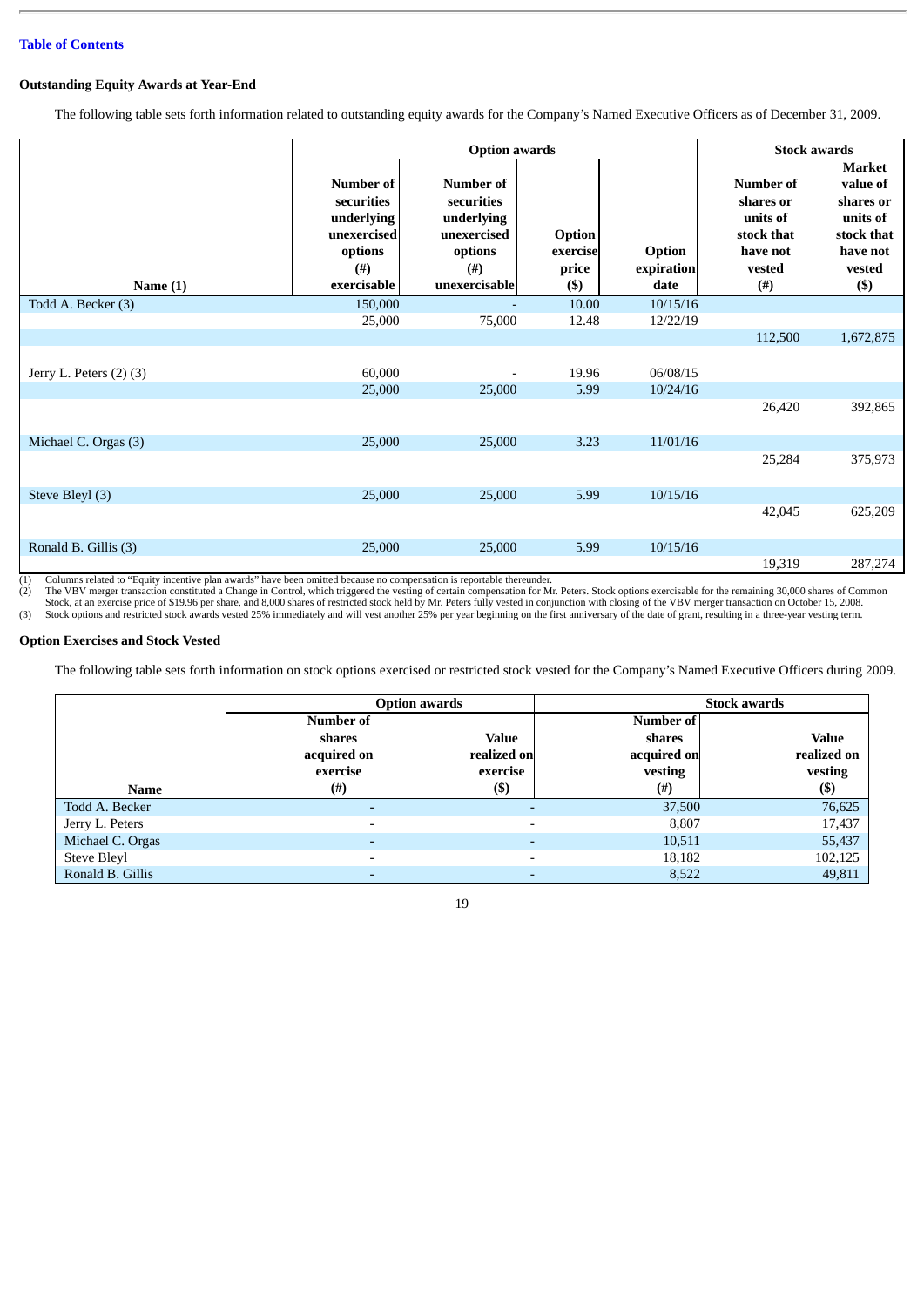#### <span id="page-23-0"></span>**Potential Payments upon Termination or Change in Control**

#### *Employment Agreement for Mr. Becker*

The Company entered into an employment agreement with Mr. Becker. See "Employment Arrangements" above for additional information. Upon termination without Cause or for Good Reason, Mr. Becker is entitled to (a) one year of base salary plus the greater of his maximum annual cash bonus for that year or the average bonus paid for the prior two years, (b) up to one year of continued health and dental coverage (which ceases upon acceptance of a comparable position within such period), (c) certain relocation assistance if he relocates beyond 50 miles within six months of termination, (d) all shares acquired upon exercise of options granted therein are released from certain lock-up restrictions and (e) all outstanding options and other equity awards will fully vest.

The employment agreement also contains a "gross-up" provision pursuant to Section 280G of the Code. In the event any severance benefits provided to Mr. Becker subject him to the excise tax imposed under the Code, the Company shall pay Mr. Becker the amount necessary to make up for the excise tax paid.

For such purposes, "Cause" means one of the following: (a) a material breach by executive of the terms of this Agreement, not cured within thirty (30) days from receipt of notice from the Board of such breach, (b) conviction of, or plea of guilty or no contest to, a felony; (c) willful misconduct or gross negligence in connection with the performance of executive's duties; or (d) willfully engaging in conduct that constitutes fraud, gross negligence or gross misconduct that results in material harm to the Company. For purposes of this definition, no act, or failure to act, on executive's part shall be considered "willful" unless done, or omitted to be done, by executive in knowing bad faith and without reasonable belief that his action or omission was in, or not opposed to, the best interests of the Company. Notwithstanding the foregoing, executive shall not be deemed to have been terminated for Cause unless and until there shall have been delivered to executive a copy of a resolution duly adopted by the affirmative vote of not less than three-quarters of the entire membership of the Board at a meeting of the Board called and held for the purpose (after reasonable notice to executive and an opportunity for executive, together with his counsel, to be heard before the Board), finding that in the good faith opinion of the Board executive was guilty of the conduct set forth above in (a), (b), (c) or (d) of this definition and specifying the particulars thereof in detail.

For such purposes, "Good Reason" means any of the following if the same occurs without executive's express written consent: (a) a material diminution in executive's base salary as described in the employment agreement; (b) a material diminution in executive's authority, duties, or responsibilities; (c) a material diminution in the authority, duties, or responsibilities of the person to whom executive is required to report; (d) a material change in the geographic location at which executive must perform the services (for this purpose, any relocation of more than 50 miles shall be deemed a material change); (e) any material reduction or other adverse change in executive's benefits under any applicable and properly approved compensation plan or arrangement without the substitution of comparable benefits; or (f) any other action or inaction that constitutes a material breach by the Company under the employment agreement. To terminate for Good Reason, executive must incur a termination of employment on or before the second  $(2<sup>nd</sup>)$  anniversary of the initial existence of the condition.

#### *Employment Agreement for Mr. Peters*

On October 24, 2008, the Company entered into an amended and restated employment agreement with Mr. Peters. See "Employment Arrangements" above for additional information. If Mr. Peters is terminated without Cause or for Good Reason, Mr. Peters will receive six month's base salary plus the greater of (i) one-half of the maximum bonus for that year or (ii) one-half of the average bonus paid in the prior two years and all outstanding equity awards shall fully vest. The definitions for "Cause" and "Good Reason" are the same as described above for Mr. Becker, except that Good Reason does not include subsection (f) in the definition above and Cause does not include the requirement of an affirmative vote of the Board.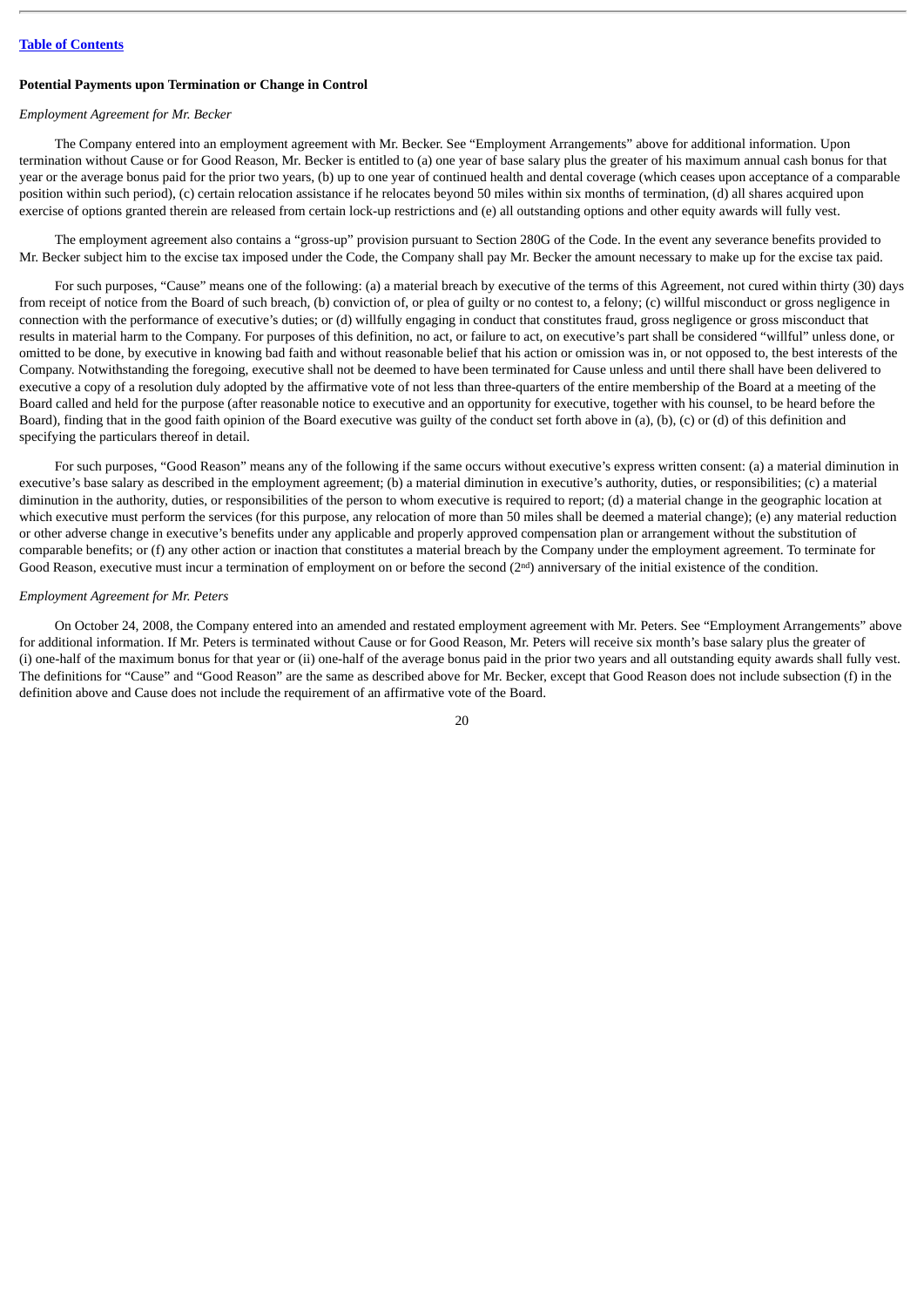The employment agreement also contains a "gross-up" provision pursuant to Section 280G of the Code. In the event any severance benefits provided to Mr. Peters subject him to the excise tax imposed under the Code, the Company shall pay Mr. Peters the amount necessary to make up for the excise tax paid.

#### *Employment Agreement for Mr. Orgas*

The Company entered into an employment agreement with Mr. Orgas. See "Employment Arrangements" above for additional information. Upon termination without Cause or for Good Reason, he will receive an amount equal to six months base salary and all outstanding equity awards shall fully vest. The definitions for "Cause" and "Good Reason" are the same as described above for Mr. Peters.

#### *Letters to Mr. Bleyl and Mr. Gillis*

On October 15, 2008, the Company provided employment offer letters to Mr. Bleyl and Mr. Gillis described above under "Employment Arrangements." While Mr. Bleyl and Mr. Gills are at-will employees, upon termination without Cause or a Change in Control followed by a termination within six months thereafter, they are entitled to six month's base salary and three months of continued health coverage paid by the Company, provided both amounts will terminate if the respective executive officer commences full-time employment elsewhere in such period.

For such purposes, "Cause" means a determination by the Company that employment be terminated for any of the following reasons: (a) failure or refusal to comply in any material respect with lawful policies, standards or regulations of Company; (b) a violation of a federal or state law or regulation applicable to the business of the Company; (c) conviction or plea of no contest to a felony under the laws of the United States or any State; (d) fraud or misappropriation of property belonging to the Company or its affiliates; (e) a breach in any material respect of the terms of any confidentiality, invention assignment or proprietary information agreement with the Company or with a former employer, (f) executive's failure to satisfactorily perform your duties after having received written notice of such failure and at least thirty (30) days to cure such failure, or (g) executive's misconduct or gross negligence in connection with the performance of your duties.

"Change of Control" is defined as (i) merger, reorganization, consolidation or other acquisition (or series of related transactions of such nature) pursuant to which more than fifty percent (50%) of the voting power of all equity of the Company would be transferred by the holders of the Company's outstanding shares (excluding a reincorporation to effect a change in domicile); (ii) a sale of all or substantially all of the assets of the Company; or (iii) any other transaction or series of transactions, in which the Company's shareholders immediately prior to such transaction or transactions own immediately after such transaction less than 50% of the voting equity securities of the surviving corporation or its parent.

#### *Equity Acceleration*

2007 Equity Incentive Plan. Awards outstanding under the 2007 Equity Incentive Plan will fully vest upon a Change in Control unless (a) assumed by the successor corporation; (b) replaced with a cash retention program providing the same value or (c) otherwise limited by the Plan Administrator. A Change in Control shall be deemed to have occurred if in a single transaction or series of related transactions:

- (a) any person (as such term is used in Section 13(d) and 14(d) of the Exchange Act, or persons acting as a group, other than a trustee or fiduciary holding securities under an employment benefit program, is or becomes a "beneficial owner" (as defined in Rule 13-3 under the 1934 Act), directly or indirectly of securities of the Company representing 51% or more of the combined voting power of the Company;
- (b) there is a merger, consolidation, or other business combination transaction of the Corporation with or into another corporation, entity or person, other than a transaction in which the holders of at least a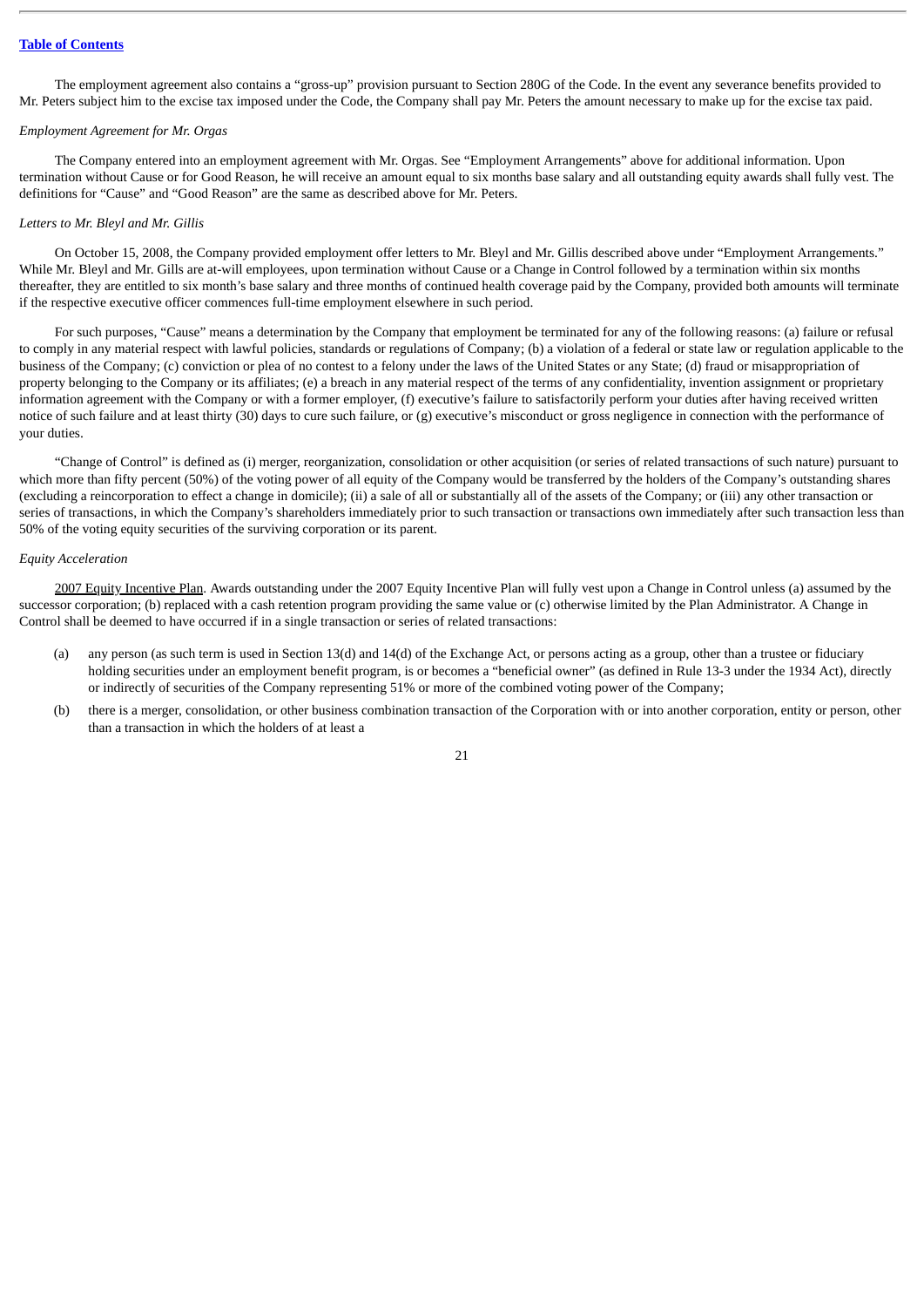majority of the shares of voting capital stock of the Company outstanding immediately prior to such transaction continue to hold (either by such shares remaining outstanding or by their being converted into shares of voting capital stock of the surviving entity) a majority of the total voting power represented by the shares of voting capital stock of the Company (or surviving entity) outstanding immediately after such transaction; or

(c) all or substantially all of the Company's assets are sold.

2009 Equity Incentive Plan. Awards outstanding under the 2009 Equity Incentive Plan will fully vest upon a Change in Control (a) if not fully converted and assumed, (b) if the awards are converted and assumed, after a Qualifying Termination, or (c) by the Participant for "Good Reason," if "Good Reason" is defined in the applicable Award Agreement or employment agreement. Qualifying Termination is defined as a termination of employment within twenty-four months following a Change in Control or by the Company other than for Cause, gross negligence, or deliberate misconduct which demonstrably harms the Company. A Change in Control shall be deemed to have occurred if in a single transaction or series of related transactions:

- (a) any person (as such term is used in Section 13(d) and 149d) of the Exchange Act), or persons acting as a group, other than a trustee or fiduciary holding securities under an employment benefit program, is or becomes a "beneficial owner" (as defined in Rule 13-3 under the Exchange Act), directly or indirectly of securities of the Company representing 51% or more of the combined voting power of the Company;
- (b) there is a merger, consolidation, or other business combination transaction of the Company with or into another corporation, entity or person, other than a transaction in which the holders of at least a majority of the shares of voting capital stock of the Company outstanding immediately prior to such transaction continue to hold (either by shares remaining outstanding or by their being converted into shares of voting capital stock of the surviving entity) a majority of the total voting power represented by the shares of voting capital stock of the Company (or surviving entity) outstanding immediately after such transaction;
- (c) during any period of two consecutive years, individuals who, at the beginning of such period, constitute the Board together with any new Director(s) (other than a Director designated by a person who shall have entered into an agreement with Company to effect a transaction described in (a) or (b) above) whose election by the Board or nomination for election by Company's shareholders was approved by a vote of at least two thirds of the Directors then still in office who either were directors at the beginning of the two year period or whose election or nomination for election was previously so approved, cease for any reason to constitute a majority thereof; or
- (d) all or substantially all of the Company's assets are sold.

The option award agreement also provides that if an executive is terminated without Cause, the option will be deemed to have vested through the next annual anniversary of the grant date.

The following tables provide information on potential benefits that could be received by Named Executive Officers upon a termination or Change in Control. The tables assume termination as of the close of business on December 31, 2009. The closing price for the Company's Common Stock on the last trading day of 2009 was \$14.87. Post-termination health care represents the approximate value of such benefits.

Upon a Change in Control of the Company the executive may be subject to certain excise taxes pursuant to Section 280G of the Internal Revenue Code. As discussed above, the Company has agreed to reimburse Mr. Becker and Mr. Peters for all excise taxes that are imposed on the executive under Section 280G and any income and excise taxes that are payable by the executive as a result of any reimbursements for Section 280G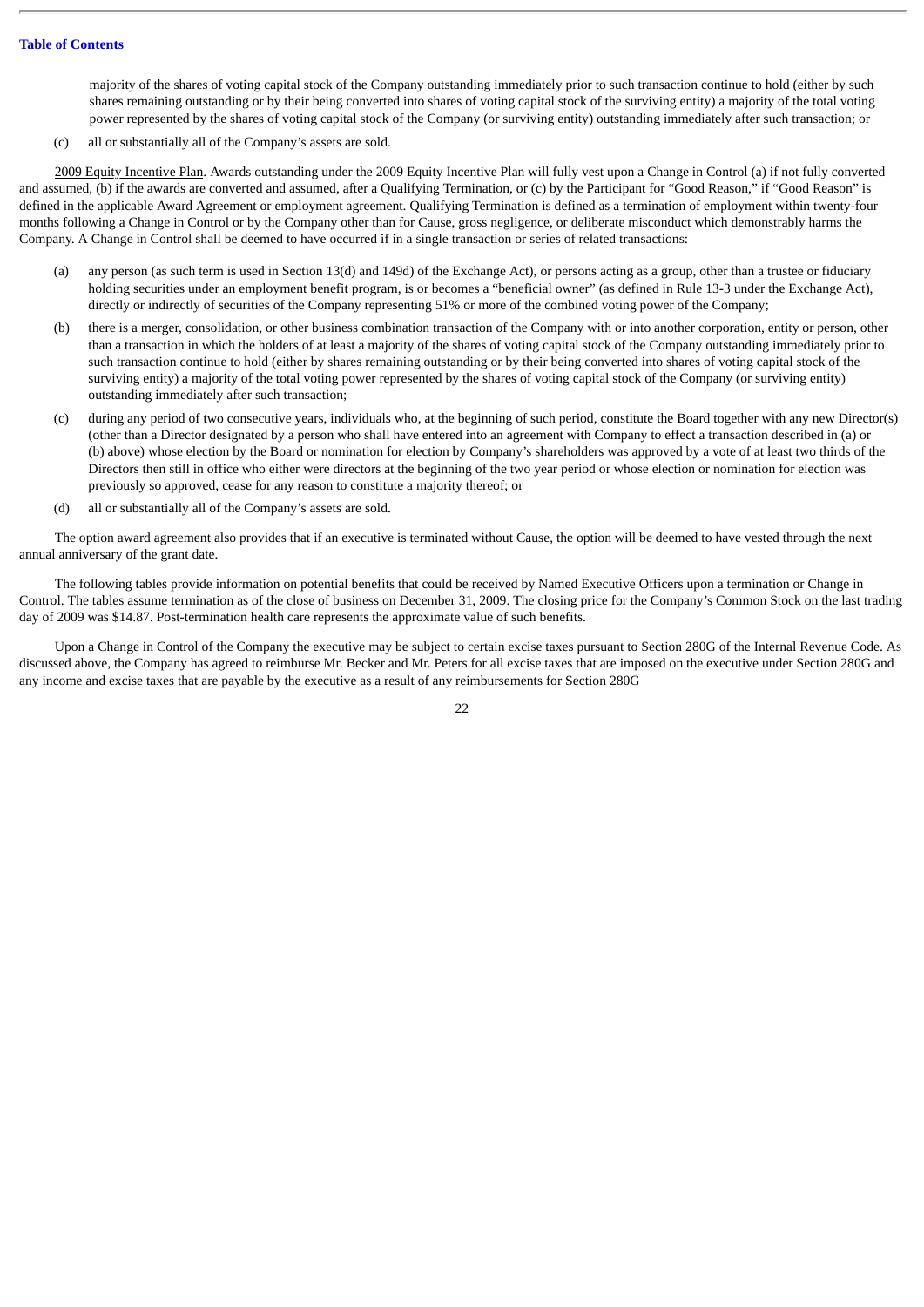excise taxes. Currently, amounts shown as compensation related to Change in Control do not trigger excise taxes as defined in Section 280G and therefore are not included in the tables below.

| <b>Todd Becker</b>                                                |                                                              |                      |  |  |  |  |
|-------------------------------------------------------------------|--------------------------------------------------------------|----------------------|--|--|--|--|
| <b>Executive Benefits and Payments</b><br><b>Upon Termination</b> | <b>Termination</b><br>without Cause<br>or for Good<br>Reason | Change in<br>Control |  |  |  |  |
| <b>Termination Compensation</b>                                   |                                                              |                      |  |  |  |  |
| Base Salary and Bonus (1)                                         | \$<br>1,350,000                                              | \$                   |  |  |  |  |
| Equity Vesting (2)                                                | 1,852,125                                                    | 1,852,125            |  |  |  |  |
| <b>Benefits and Perquisites</b>                                   |                                                              |                      |  |  |  |  |
| <b>Post-Termination Health Care</b>                               | 13,568                                                       |                      |  |  |  |  |
| Certain Relocation Benefits (3)                                   |                                                              |                      |  |  |  |  |
| <b>Total</b>                                                      | \$<br>3,215,693                                              | \$1,852,125          |  |  |  |  |

(1) Assumes a bonus of the greater of his maximum bonus for that year or the average of his bonuses during the prior two years.

(2) Represents accelerated vesting of all outstanding equity awards and release of restrictions on such awards.<br>(3) Mr. Becker receives certain relocation assistance in the event of termination without Cause, for Good Reas Omaha, Nebraska within six months of such time. The value of such assistance cannot be determined until such an event occurs.

| <b>Jerry Peters</b>                                               |                                                              |                                |  |  |  |
|-------------------------------------------------------------------|--------------------------------------------------------------|--------------------------------|--|--|--|
| <b>Executive Benefits and Payments</b><br><b>Upon Termination</b> | <b>Termination</b><br>without Cause<br>or for Good<br>Reason | Change in<br>Control           |  |  |  |
| <b>Termination Compensation</b>                                   |                                                              |                                |  |  |  |
| Base Salary and Bonus (1)                                         | \$<br>280,000                                                | \$<br>$\overline{\phantom{0}}$ |  |  |  |
| Equity Vesting (2)                                                | 614,865                                                      | 614,865                        |  |  |  |
| <b>Total</b>                                                      | 894,865                                                      | 614,865                        |  |  |  |

 (1) Assumes a bonus of the greater of one-half of his maximum bonus for that year or one-half the average of his bonuses during the prior two years. (2) Represents accelerated vesting of all outstanding equity awards and release of restrictions on such awards.

## **Mike Orgas**

| <b>Executive Benefits and Payments</b><br><b>Upon Termination</b> | <b>Termination</b><br>without Cause<br>or for Good<br>Reason | Change in<br>Control |
|-------------------------------------------------------------------|--------------------------------------------------------------|----------------------|
| <b>Termination Compensation</b>                                   |                                                              |                      |
| <b>Base Salary</b>                                                | S<br>125,000                                                 | S                    |
| Equity Vesting (1)                                                | 666,973                                                      | 666,973              |
| <b>Total</b>                                                      | 791,973                                                      | 666,973              |

(1) Represents accelerated vesting of all outstanding equity awards and release of restrictions on such awards.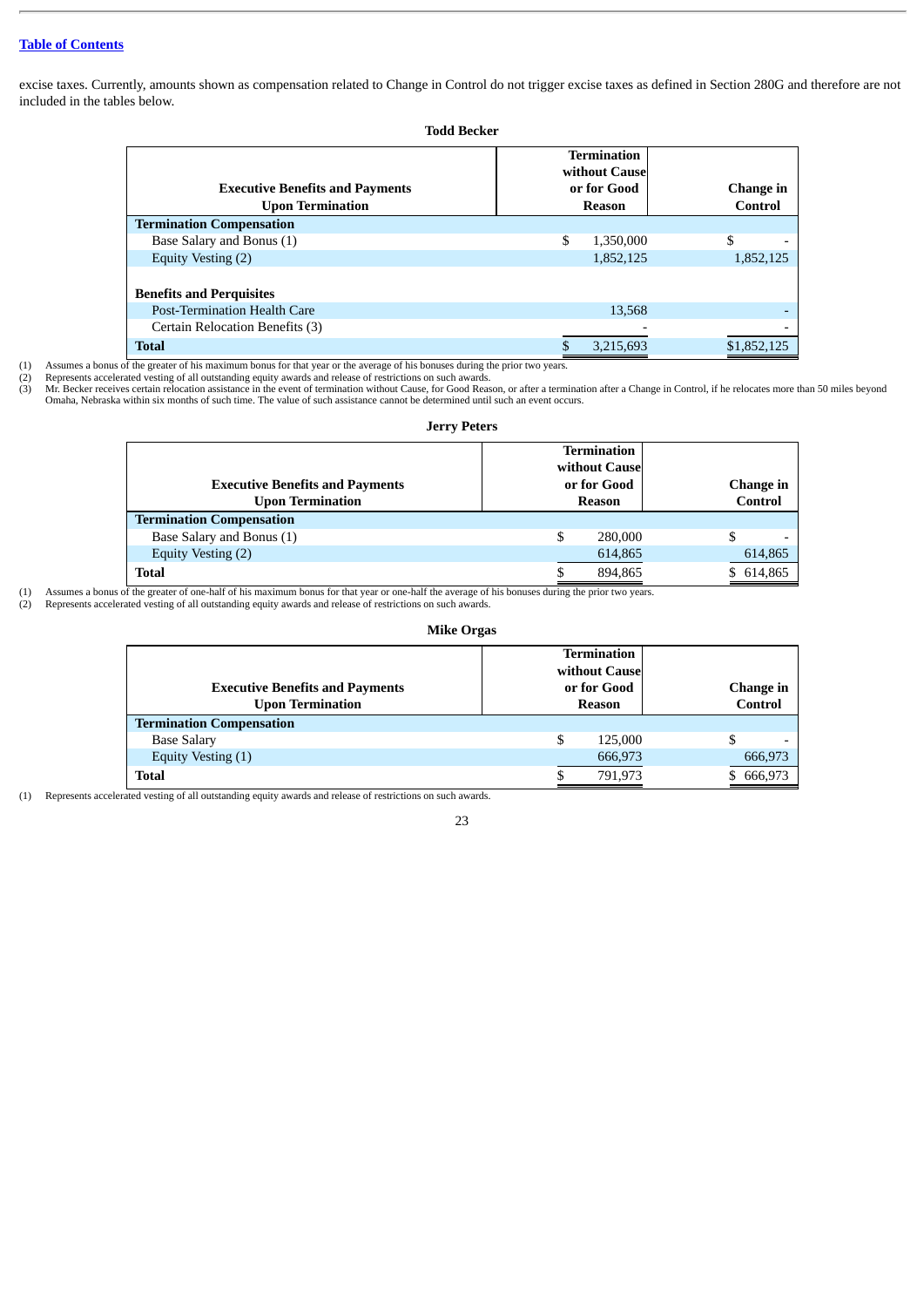|                                                                   | Steve Bievi                      |                                                       |                      |
|-------------------------------------------------------------------|----------------------------------|-------------------------------------------------------|----------------------|
| <b>Executive Benefits and Payments</b><br><b>Upon Termination</b> | Terminationl<br>without<br>Cause | <b>Termination</b><br>after a<br>Change in<br>Control | Change in<br>Control |
| <b>Termination Compensation</b>                                   |                                  |                                                       |                      |
| <b>Base Salary</b>                                                | \$<br>125,000                    | \$<br>125,000                                         | \$                   |
| Equity Vesting (1)                                                | 111,000                          | 847,209                                               | 847,209              |
| <b>Benefits and Perquisites</b>                                   |                                  |                                                       |                      |
| <b>Post-Termination Health Care</b>                               | 2,497                            | 2,497                                                 |                      |
| <b>Total</b>                                                      | 238,497                          | 974,706                                               | 847.209              |

**Steve Bleyl**

(1) In the event of Termination without Cause, vesting occurs for all outstanding options through the next annual anniversary of the grant date. In the event of a Change in Control and Termination after a Change in Control, vesting occurs for all outstanding equity awards and release of restrictions on such awards.

| <b>Ron Gillis</b>                                                 |                                 |         |                                                       |         |                                |
|-------------------------------------------------------------------|---------------------------------|---------|-------------------------------------------------------|---------|--------------------------------|
| <b>Executive Benefits and Payments</b><br><b>Upon Termination</b> | Termination<br>without<br>Cause |         | <b>Termination</b><br>after a<br>Change in<br>Control |         | <b>Change</b><br>in<br>Control |
| <b>Termination Compensation</b>                                   |                                 |         |                                                       |         |                                |
| <b>Base Salary</b>                                                | \$                              | 112,500 | \$                                                    | 112,500 | \$                             |
| Equity Vesting (1)                                                |                                 | 111,000 |                                                       | 509,274 | 509,274                        |
| <b>Benefits and Perquisites</b>                                   |                                 |         |                                                       |         |                                |
| Post-Termination Health Care                                      |                                 | 2,497   |                                                       | 2,497   | $\overline{\phantom{0}}$       |
| <b>Total</b>                                                      |                                 | 225.997 |                                                       | 624.271 | \$509.274                      |

(1) In the event of Termination without Cause, vesting occurs for all outstanding options through the next annual anniversary of the grant date. In the event of a Change in Control and Termination after a Change in Control, vesting occurs for all outstanding equity awards and release of restrictions on such awards.

#### <span id="page-27-0"></span>**Compensation Committee Report**

The Compensation Committee has reviewed and discussed the Compensation Discussion and Analysis contained in this Proxy Statement with management. Based on such review and discussions, the Compensation Committee recommended to the Board of Directors that the Compensation Discussion and Analysis be included in this Proxy Statement and incorporated into the Form 10-K, as amended, for the year ended December 31, 2009.

Respectfully submitted,

Alain Treuer, Chairman Jim Anderson Gary Parker Michael Walsh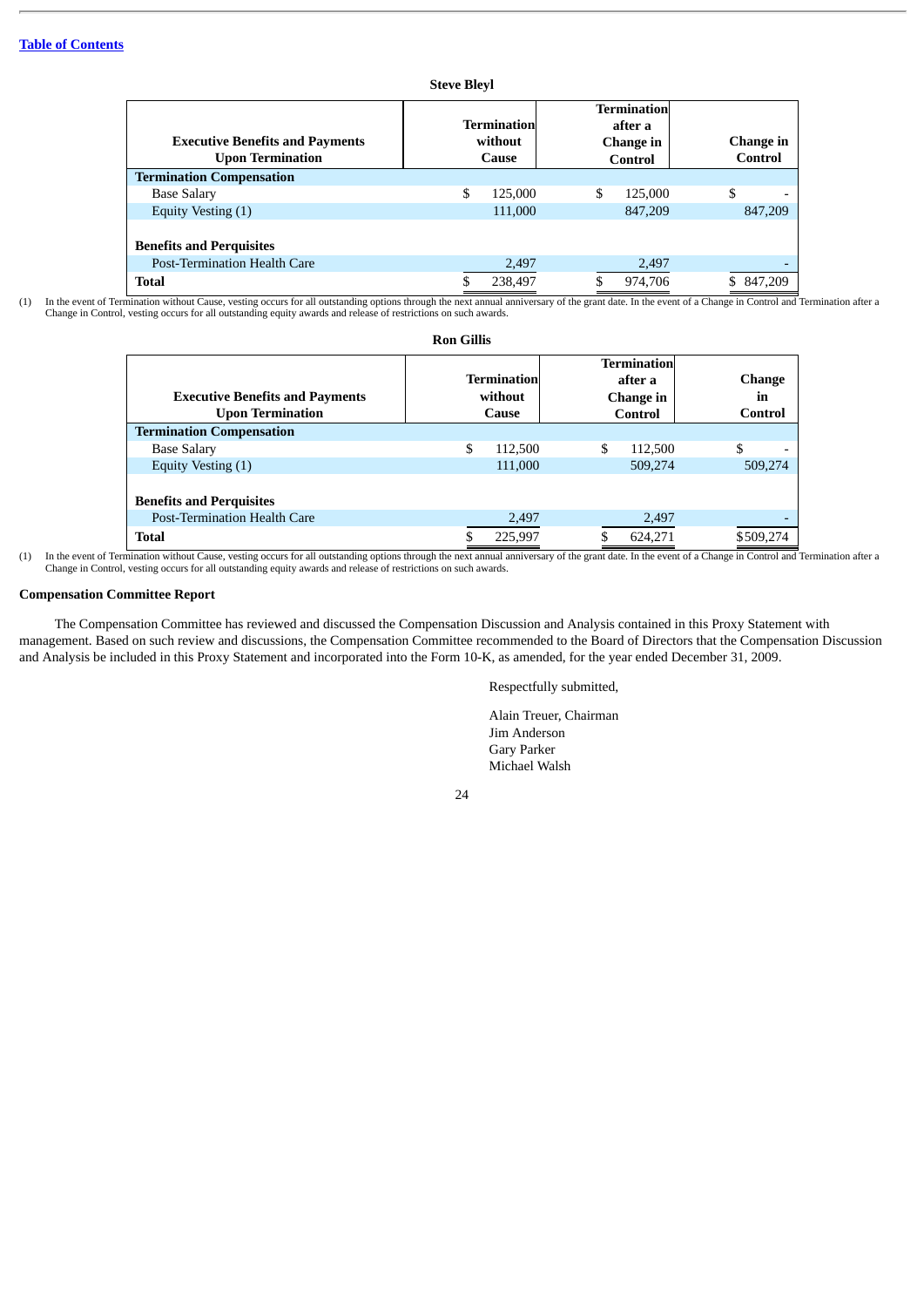#### <span id="page-28-0"></span>**Compensation Committee Interlocks and Insider Participation**

No members of the Compensation Committee have ever served as officers or employees of the Company, and no officers or other employees have ever served on the Company's Compensation Committee. During 2009, no executive officers of the Company served: (i) on a compensation committee of another entity which had an executive officer serving on the Compensation Committee; (ii) as a director of another entity which had an executive officer serving on the Compensation Committee; or (iii) as a member of a compensation committee of another entity which had an executive officer who served as a Director of the Company.

#### <span id="page-28-1"></span>**Compensation Risk Assessment**

With the help of its compensation consultant, in 2009 the Compensation Committee reviewed the Company's executive compensation policies and practices, and determined that the Company's executive compensation programs are not reasonably likely to have a material adverse effect on the Company. The Compensation Committee also reviewed the Company's compensation programs for certain design features which have been identified by experts as having the potential to encourage excessive risk-taking, including: (i) too much focus on equity; (ii) compensation mix overly weighted toward annual incentives; (iii) uncapped payouts; (iv) unreasonable goals or thresholds; or (v) steep payout cliffs at certain performance levels that may encourage short-term decisions to meet payout thresholds.

Moreover, the Compensation Committee determined that, for all employees, the Company's non-executive compensation programs do not encourage excessive risk and instead encourage behaviors that support sustainable value creation, as these programs are fully discretionary after performance for the relevant period has been achieved, recommended by senior management to the Compensation Committee and reviewed at such time to support the Company's goals and objectives.

#### **PRINCIPAL SHAREHOLDERS**

#### <span id="page-28-3"></span><span id="page-28-2"></span>**Holdings of Management and Principal Shareholders**

The following table sets forth certain information with respect to the beneficial ownership of the Company's Common Stock as of March 10, 2009 for: (i) each person or group (as that term is used in Section  $13(d)(3)$  of the Exchange Act) who is known by the Company to beneficially own more than five percent of the Company's Common Stock, (ii) each of the Company's Directors, including the nominees for election as Director, (iii) each of the Company's Named Executive Officers, and (iv) all Directors and executive officers, seventeen in number, as a group. On March 10, 2009, the Company had 31,743,958 shares of Common Stock outstanding, including all unvested restricted stock. Except as noted below, the persons listed below possess sole voting and investment power over their respective shares. The Shareholders' Agreement discussed above under "INFORMATION ABOUT THE BOARD OF DIRECTORS AND CORPORATE GOVERNANCE – Board of Directors" also provides certain registration rights with respect to the shares of Company common stock held by the parties. The Shareholders' Agreement is filed as Appendix F to the Company's Registration Statement on Form S-4 filed on September 5, 2008.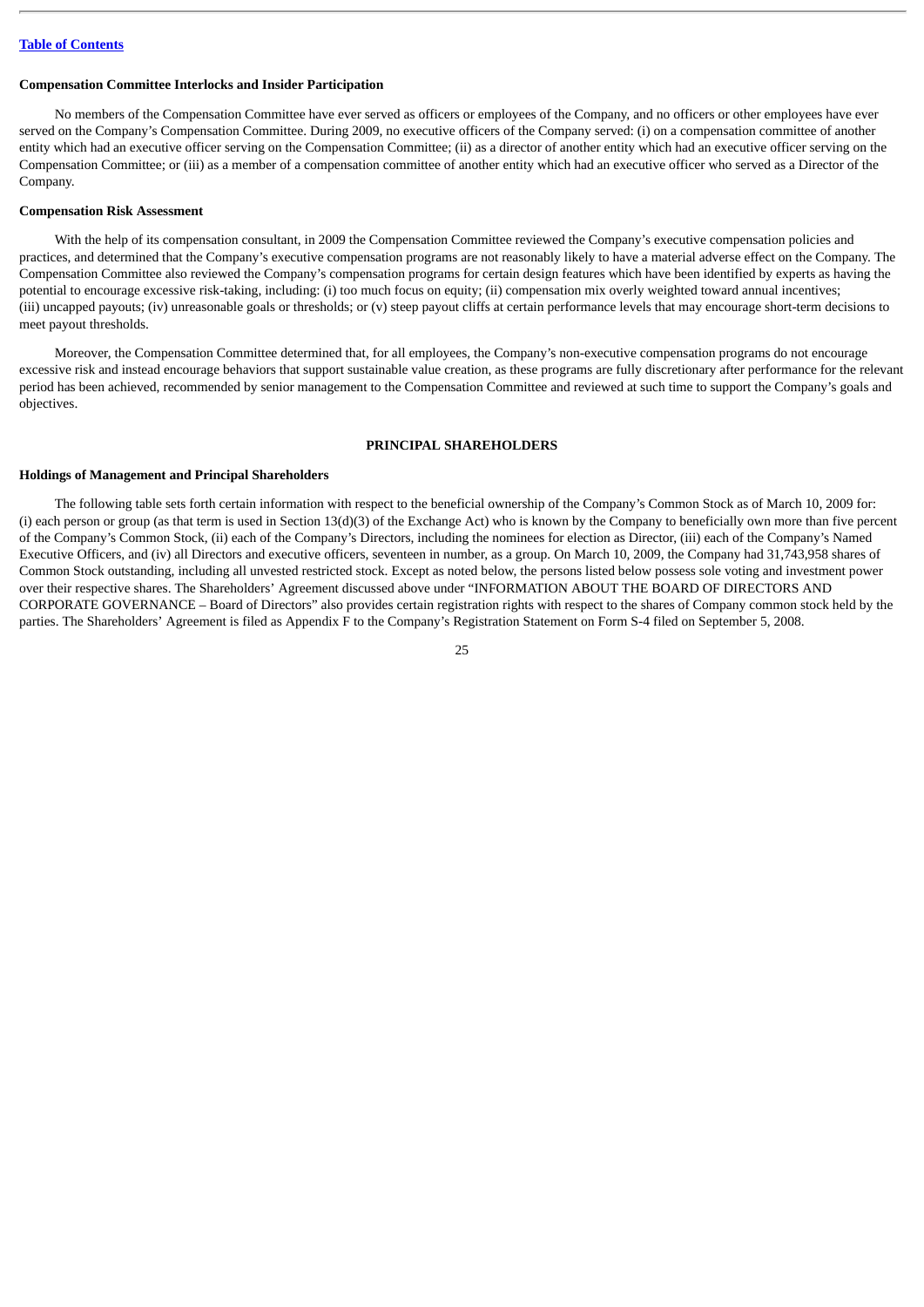|                                          | <b>Shares</b>            |            |
|------------------------------------------|--------------------------|------------|
|                                          | <b>Beneficially</b>      | Percentage |
| Name and Address of Beneficial Owner (1) | Owned (2)                | of Total   |
| NTR plc (3)                              | 11,227,653               | 35.4%      |
| Wilon Holdings, S.A. (4)                 | 2,070,716                | 6.5%       |
| 53rd E Street                            |                          |            |
| Urbanizacion Marbella                    |                          |            |
| MGM Tower 16th Floor                     |                          |            |
| Panama City, Republic of Panama          |                          |            |
| Alain Treuer (4)                         | 2,070,716                | 6.5%       |
| Wayne B. Hoovestol (5)                   | 946,592                  | 3.0%       |
| Gary Parker (6)                          | 526,000                  | 1.7%       |
| Todd A. Becker (7)                       | 435,016                  | 1.4%       |
| Brian Peterson (8)                       | 255,100                  | $\ast$     |
| Jerry L. Peters (9)                      | 145,385                  | $\ast$     |
| Steve Bleyl (10)                         | 105,988                  | $\ast$     |
| Michael C. Orgas (11)                    | 83,107                   | $*$        |
| Ron B. Gillis (12)                       | 58,528                   | $\ast$     |
| Gordon Glade (13)                        | 21,334                   | $*$        |
| Jim Anderson                             | 5,000                    | $\ast$     |
| <b>James Crowley</b>                     | 1,000                    | $*$        |
| Jim Barry                                | $\overline{\phantom{a}}$ | $\ast$     |
| Michael Walsh                            | $\overline{\phantom{a}}$ | $*$        |
| <b>Executive Officers and Directors</b>  |                          |            |
| as a Group $(17$ persons $)(14)$         | 4,763,569                | 14.8%      |

\* Less than 1%.

(1) Except where otherwise indicated, the address of the beneficial owner is deemed to be the same address as the Company.<br>(2) Beneficial ownership is determined in accordance with SEC rules and generally includes holding

Example in accordance with a marrier with SEC rules and generally includes holding voting and investment power with respect to the securities. Shares of Common Stock subject to options Beneficial ownership is determined in currently exercisable, or exercisable within 60 days, are deemed outstanding for computing the percentage of the total number of shares beneficially owned by the designated person, but are not deemed

outstanding for computing the percentage for any other person.<br>(3) Based on Amendment No. 3 to its Schedule 13D filed on March 19, 2010 with the SEC. Excludes shares beneficially owned by Wilon Holdings, S.A. and Wayne Hoo by NTR plc, but which NTR disclaims beneficial ownership of such shares except to the extent of its pecuniary interest. Includes ownership by NTR's wholly-owned subsidiaries:

|     |                                                                                                                                                          | Shares Beneficially Owned | % of Total |
|-----|----------------------------------------------------------------------------------------------------------------------------------------------------------|---------------------------|------------|
| (1) | NTR US Biosystems Holdings Limited<br>(f/k/a Bioverda International Holdings Ltd.)<br>Burton Court, Burton Hall Drive<br>Sandyford<br>Dublin, Ireland 18 | 5.234,000                 | 16.5%      |
| (2) | Greenstar North America Holdings, Inc.<br>3411 Richmond<br>Suite 700<br>H <sub>outon</sub> TY 77046                                                      | 5,993,653                 | 18.9%      |

Houston, TX 77046<br>(4) Based on Amendment No. 2 to its Schedule 13D filed on March 23, 2010 with the SEC. Excludes shares beneficially owned by NTR and Wayne Hoovestol that may be beneficially owned by Wilon, but which Wilon disclaims beneficial ownership of such shares except to the extent of its pecuniary interest. All 2,070,716 shares are owned by Wilon. Although Alain Treuer has voting and investment power with respect to the s

which Mr. Hoovestol disclaims beneficial ownership of such shares except to the extent of his pecuniary interest. Includes options exercisable within 60 days of March 10, 2010 for 50,000 shares. Also includes 30,000 shares

(6) Includes 494,000 shares owned by an entity of which Mr. Parker has 100% ownership.<br>(7) Includes options exercisable within 60 days of March 10, 2010 for 175,000 shares.

Includes options exercisable within 60 days of March 10, 2010 for 175,000 shares.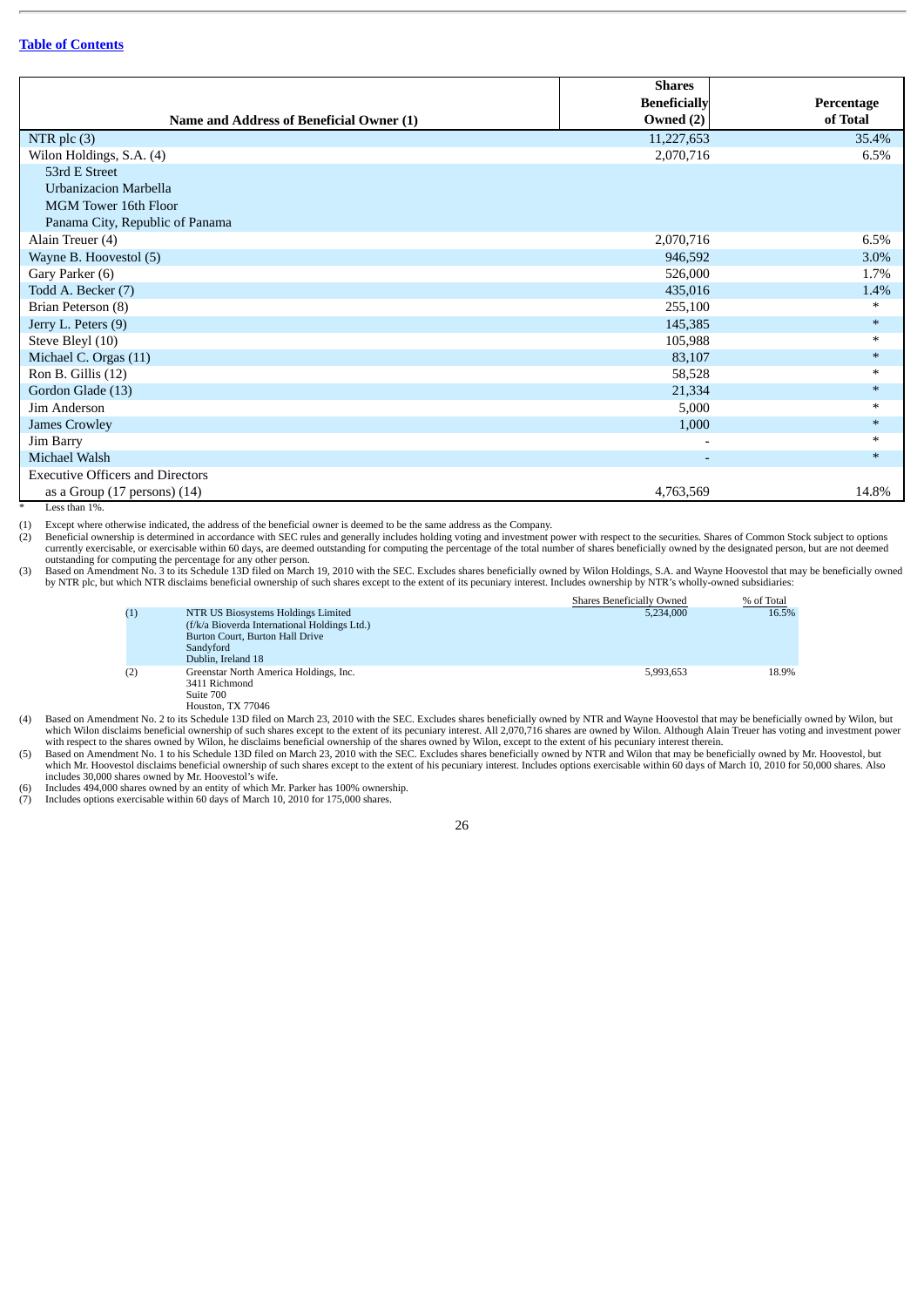- (8) Includes options exercisable within 60 days of March 10, 2010 for 60,000 shares. Also includes 15,000 shares that Mr. Peterson owns jointly with his child.<br>(9) Includes options exercisable within 60 days of March 10, 2
- Includes options exercisable within 60 days of March 10, 2010 for 85,000 shares.
- (10) Includes options exercisable within 60 days of March 10, 2010 for 25,000 shares. (11) Includes options exercisable within 60 days of March 10, 2010 for 25,000 shares.
- (12) Includes options exercisable within 60 days of March 10, 2010 for 25,000 shares.
- $(13)$  Includes 17,334 shares owned by entities in which Mr. Glade has ownership.
- (14) Includes options exercisable within 60 days of March 10, 2010 for 478,750 shares for executive officers and Directors as a group. Includes holdings of Wilon Holdings, S.A.

#### **CERTAIN RELATIONSHIPS AND RELATED PARTY TRANSACTIONS**

#### <span id="page-30-1"></span><span id="page-30-0"></span>**Policies and Procedures Regarding Related Party Transactions**

The Board has adopted a written policy governing related party transactions. The Related Party Policy requires the Audit Committee to review each Related Party Transaction (defined below) and determine whether it will approve or ratify such transaction.

For purposes of the Related Party Policy, a "Related Party Transaction" is any transaction, arrangement or relationships with a Related Party (defined below) where the aggregate amount involved is expected to exceed \$120,000 in any calendar year. "Related Party" includes (a) any person who is or was (at any time during the last year) an executive officer, Director or nominee for election as a Director; (b) any person or group who is a beneficial owner of more than 5% of the Company's voting securities; (c) any immediate family member of a person described in provisions (a) or (b) of this sentence; or (d) any entity in which any of the foregoing persons is employed, is a partner or has a greater than 10% beneficial ownership interest. Certain smaller specified transactions are deemed preapproved by the Audit Committee.

In determining whether a Related Party Transaction will be approved or ratified, the Audit Committee may consider factors such as (a) the extent of the Related Party's interest in the transaction; (b) the availability of other sources of comparable products or services; (c) whether the terms are competitive with terms generally available in similar transactions with persons that are not Related Parties; (d) the benefit to the Company; and (e) the aggregate value of the transaction.

#### <span id="page-30-2"></span>**Related Party Transactions**

#### *Sales and Financing Contracts*

Three subsidiaries have executed separate financing agreements for equipment with AXIS Capital Inc. Gordon F. Glade, President and Chief Executive Officer of AXIS Capital is a member of the Company's Board of Directors. A total of \$1.6 million and \$1.5 million is included in debt at December 31, 2009 and 2008, respectively, under these financing arrangements. Principal and interest payments totaled \$0.5 million and \$0.1 million respectively, during 2009. The highest amount outstanding during the year was \$1.8 million and the weighted average interest rate for all financing agreements is 8.3%.

The Company has entered into fixed-price ethanol purchase and sale agreements with Center Oil Company. Gary R. Parker, President and Chief Executive Officer of Center Oil, is a member of the Company's Board of Directors. The purchase and sale agreements are executed to hedge prices on a portion of the Company's expected ethanol production. During the year ended December 31, 2009, cash receipts from Center Oil totaled \$112.0 million and payments to Center Oil totaled \$15.5 million on these contracts. During the nine months ended December 31, 2008, cash receipts and payments totaled \$18.8 million and \$0.4 million, respectively, on these contracts. The Company had \$2.3 million included in accounts receivable at December 31, 2009 and no outstanding payables in current liabilities under these purchase and sale agreements. At December 31, 2008, the Company did not have any outstanding payables or receivables related to these purchase and sale agreements.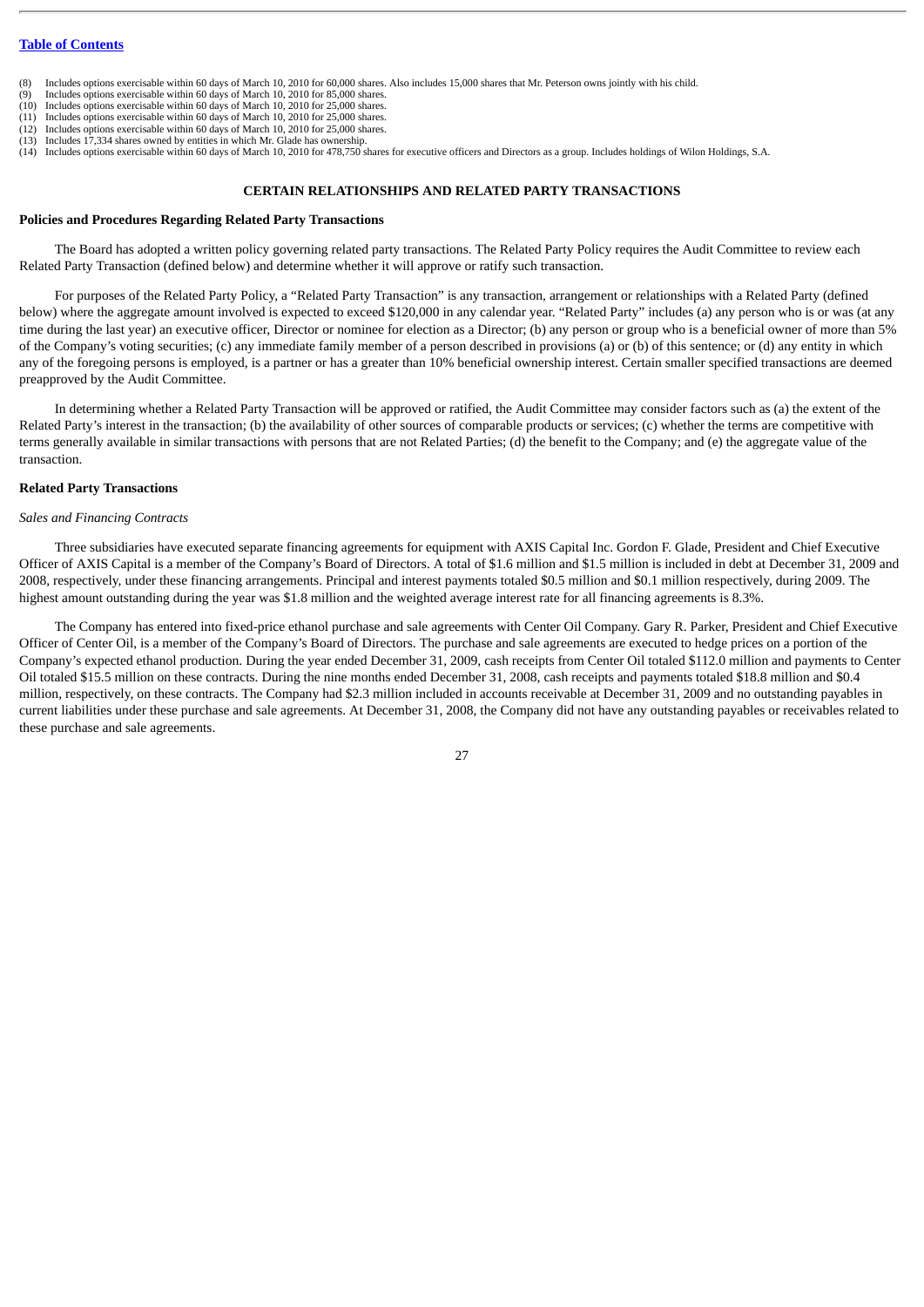#### *Blendstar Acquisition*

On January 20, 2009, the Company acquired 51% of Blendstar LLC from Bioverda U.S. Holdings LLC, an affiliate of NTR plc, for \$8.9 million. The purchase price is comprised of a \$7.5 million January 2009 payment and the assumption of a liability to the former owners of this 51% interest, payable in three annual installments of \$0.5 million, the first of which occurred in July 2009 and the present value of which was originally recorded at \$1.4 million.

#### **INDEPENDENT PUBLIC ACCOUNTANTS**

#### <span id="page-31-1"></span><span id="page-31-0"></span>**Change in Accountants**

On June 2, 2009, the Company dismissed L.L. Bradford & Company, LLC ("L.L. Bradford") as its independent registered public accounting firm effective upon the filing of the Company's Form 10-Q for the second quarter ending June 30, 2009. The Company's Audit Committee participated in and approved the decision to change independent accountants. The Company notified L.L. Bradford of this decision on June 2, 2009.

The reports of L.L. Bradford on the consolidated financial statements for the past two fiscal years contained no adverse opinion or disclaimer of opinion and were not qualified or modified as to uncertainty, audit scope or accounting principle. In connection with its audits for the two most recent fiscal years and through the interim period through June 2, 2009, there have been no disagreements with L.L. Bradford on any matter of accounting principles or practices, financial statement disclosure, or auditing scope or procedure, which disagreements if not resolved to the satisfaction of L.L. Bradford would have caused them to make reference thereto in their reports on the consolidated financial statements for such years.

During the two most recent fiscal years and through June 2, 2009, there have been no reportable events (as defined in Regulation S-K Item 304(a)(l)(v)).

The Company requested that L.L. Bradford furnish it with a letter addressed to the SEC stating whether or not it agrees with the above statements. A copy of that letter was filed as Exhibit 16.1 to the Company's Form 8-K filed on June 5, 2009.

On June 2, 2009, the Company's Audit Committee selected KPMG LLP ("KPMG") as independent registered public accountants of the Company for the fiscal year ended December 31, 2009. During Green Plains' two most recent fiscal years and in the subsequent period through June 2, 2009, neither Green Plains, nor anyone acting on its behalf, consulted with KPMG regarding either: (i) the application of accounting principles to a specified transaction, either completed or proposed, or the type of audit opinion that might be rendered on Green Plains' financial statements, and no written report nor oral advice was provided by KPMG, or (ii) any matter that was either the subject of a disagreement, as that term is defined in Item 304(a)(l)(iv) of Regulation S-K, or a reportable event, as that term is defined in Item  $304(a)(l)(v)$  of Regulation S-K.

#### <span id="page-31-2"></span>**Availability of Accountants**

Representatives from KPMG are expected to be present at the Annual Meeting, and they will have the opportunity to make a statement if they desire to do so. Such representatives are also expected to be available to respond to appropriate questions.

#### <span id="page-31-3"></span>**Fees**

For the nine-month transition period ended December 31, 2008 (the "2008 transition period") and through the filing of the Company's Form 10-Q for the second quarter ended June 30, 2009, the Company retained L.L.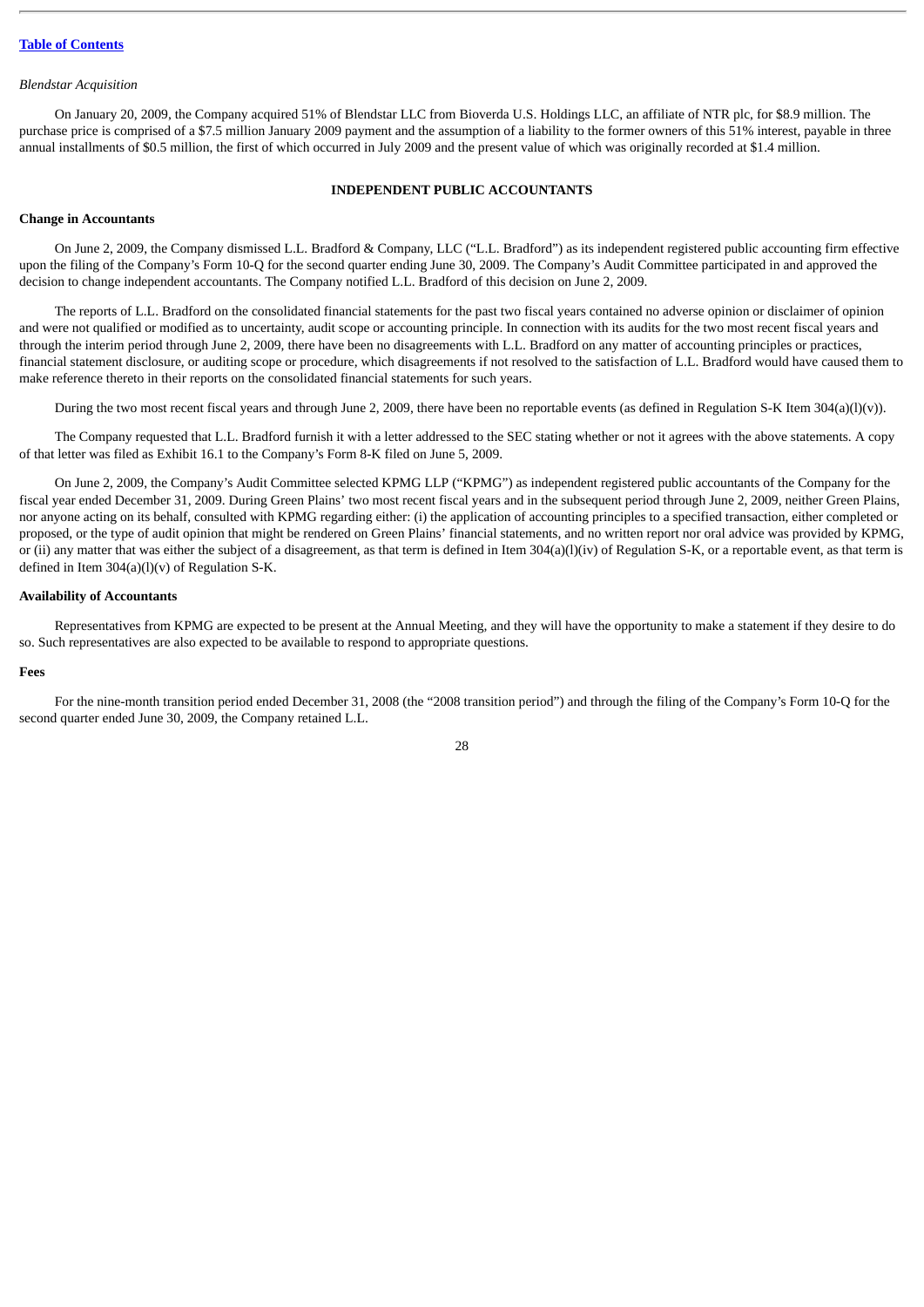Bradford as its independent auditor. For the year ended December 31, 2009, KPMG was the Company's independent auditor. The following table sets forth aggregate fees billed to the Company for professional services rendered by KPMG for the year ended December 31, 2009 and by L.L. Bradford for the 2008 transition period.

|                           | 2009                     | 2008(1)                  |
|---------------------------|--------------------------|--------------------------|
| <b>Audit Fees</b>         | \$392,321                | \$213,895                |
| <b>Audit-Related Fees</b> | $\overline{\phantom{0}}$ | 22,900                   |
| <b>Tax Fees</b>           | $\overline{\phantom{0}}$ |                          |
| All Other Fees            | $\overline{\phantom{0}}$ | $\overline{\phantom{a}}$ |
| Total                     | \$392,321                | \$236,795                |

(1) 2008 amounts include costs incurred during 2009 related to updating the December 31, 2008 opinion included in the Company's report on Form 10-K, as amended, for the year ended December 31, 2009.

*Audit Fees.* Audit fees billed by L.L. Bradford and KPMG were for professional services rendered for the annual audit of the Company's consolidated financial statements, quarterly review of the Company's consolidated financial statements, and other fees that are normally provided by the independent auditor in connection with statutory and regulatory filings or engagements.

*Audit-Related Fees.* Audit-related fees billed by L.L. Bradford were for professional services rendered for assurance and related services that were reasonably related to the performance of the audit or review of the Company's consolidated financial statements, other than those previously reported under "Audit Fees." Audit-related fees for the 2008 transition period related to professional services performed in connection with the Company's regulatory filings on Forms S-8 and S-4.

*Tax Fees.* The Company did not utilize L.L. Bradford or KPMG for tax services related to the Company's 2008 transition period or in 2009.

*All Other Fees.* There were no other fees billed by L.L. Bradford or KPMG related to the Company's 2008 transition period or in 2009.

#### <span id="page-32-0"></span>**Pre-Approval of Audit and Non-Audit Services**

The Company has adopted policies and procedures for pre-approval of all audit and non-audit services to be provided to the Company by its independent auditor. It is the Company's policy that the Audit Committee pre-approve all audit, tax and other non-audit services. A proposal for audit or non-audit services must include a description and purpose of the services, estimated fees and other terms of the services. To the extent a proposal relates to non-audit services, a determination that such services qualify as permitted non-audit services and an explanation as to why the provision of such services would not impair the independence of the independent auditor are also required.

All of the services provided by KPMG during 2009, and by L.L. Bradford during the 2008 transition period and during the first and second quarters of 2009, were approved in advance by the Company's Audit Committee. The Audit Committee has considered whether the provision of the services performed by the Company's principal accountant is compatible with maintaining the principal accountant's independence.

#### **AUDIT COMMITTEE REPORT**

<span id="page-32-1"></span>The Company has an Audit Committee established in accordance with section 3(a)(58)(A) of the Securities Exchange Act of 1934. The Board has designated Mr. James Crowley as its audit committee financial expert as defined in Rule 407(d)(5) of Regulation S-K. Mr. Crowley also serves as the Audit Committee Chairman.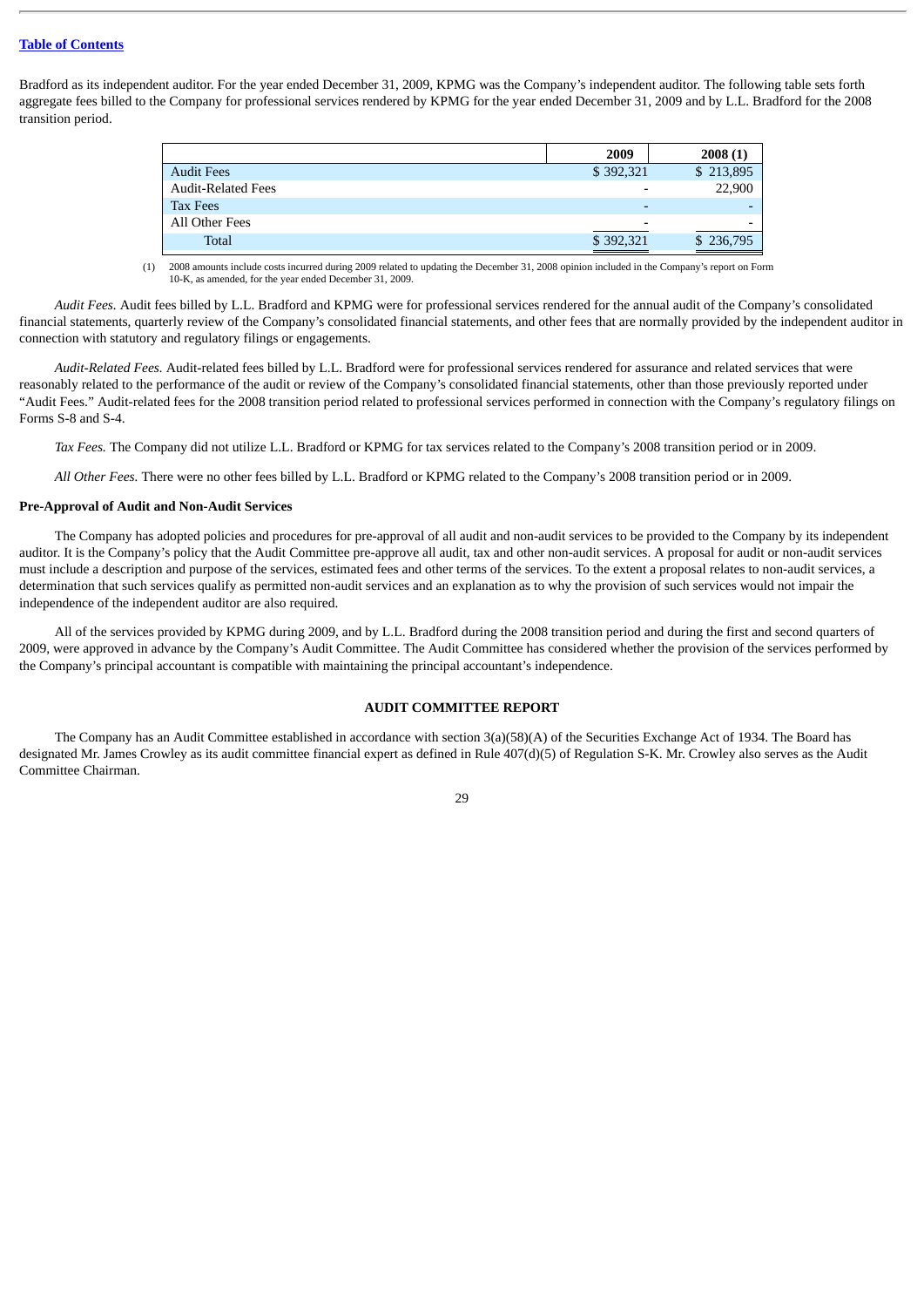Management is responsible for the Company's internal controls and the financial reporting process. The independent accountants are responsible for performing an independent audit of the Company's internal control over financial reporting and an independent audit of the Company's financial statements in accordance with generally accepted auditing standards and to issue reports thereon. The Audit Committee's responsibility is to monitor and oversee these processes.

The Audit Committee has reviewed and discussed with management the Company's audited consolidated financial statements for the year ended December 31, 2009, which has primary responsibility for the financial statements. KPMG, the Company's independent auditor for the year ended December 31, 2009, is responsible for expressing an opinion as to whether the Company's audited consolidated financial statements are presented fairly in all material respects in conformity with generally accepted accounting principles. The Audit Committee met with KPMG and Company management to discuss the Company's financial reports. The Audit Committee discussed with KPMG the matters required to be discussed by Statement of Auditing Standard No. 114 (Communication with Audit Committees), as may be modified or supplemented. Additionally, the Audit Committee received the written disclosures and the letter from KPMG required to be delivered to them under the applicable requirements of the Public Company Oversight Board regarding communications concerning independence, and the Audit Committee considered whether KPMG maintained its independence during the year ended December 31, 2009. Based on these discussions, the Audit Committee recommended to the Board that the audited consolidated financial statements be included in the Company's report on Form 10-K, as amended, for the year ended on December 31, 2009.

Respectfully submitted,

James Crowley, Chairman Jim Anderson Gordon Glade Brian Peterson

#### **SECTION 16(a) BENEFICIAL OWNERSHIP REPORTING COMPLIANCE**

<span id="page-33-0"></span>Section 16(a) of the Exchange Act requires the Company's Directors, executive officers and persons who beneficially own more than 10% of the Company's Common Stock to file initial reports of ownership and reports of changes in ownership with the SEC. Such persons are required by SEC regulations to furnish the Company with copies of all Section 16(a) forms filed by such persons.

Based on a review of such forms received by the Company, the Company believes that all of its Directors, executive officers and 10% shareholders complied in a timely manner with the Section 16(a) filing requirements for the Company's most recent calendar year, with the exception of Wayne Hoovestol and Todd Becker, each of whom filed one late report for one transaction.

#### **OTHER MATTERS**

#### <span id="page-33-2"></span><span id="page-33-1"></span>**Annual Report**

**This Proxy Statement has been preceded or accompanied by a copy of the Company's Annual Report, which includes financial and other information about the activities of the Company, but is not to be deemed a part of the proxy soliciting material. The Company's annual reports on Form 10-K, quarterly reports on Form 10-Q, current reports on Form 8-K and amendments to those reports filed or furnished pursuant to Section 13(a) or 15(d) of the Exchange Act are available free of charge on the Company's website at** *www.gpreinc.com* **as soon as reasonably practicable after the Company files or furnishes such**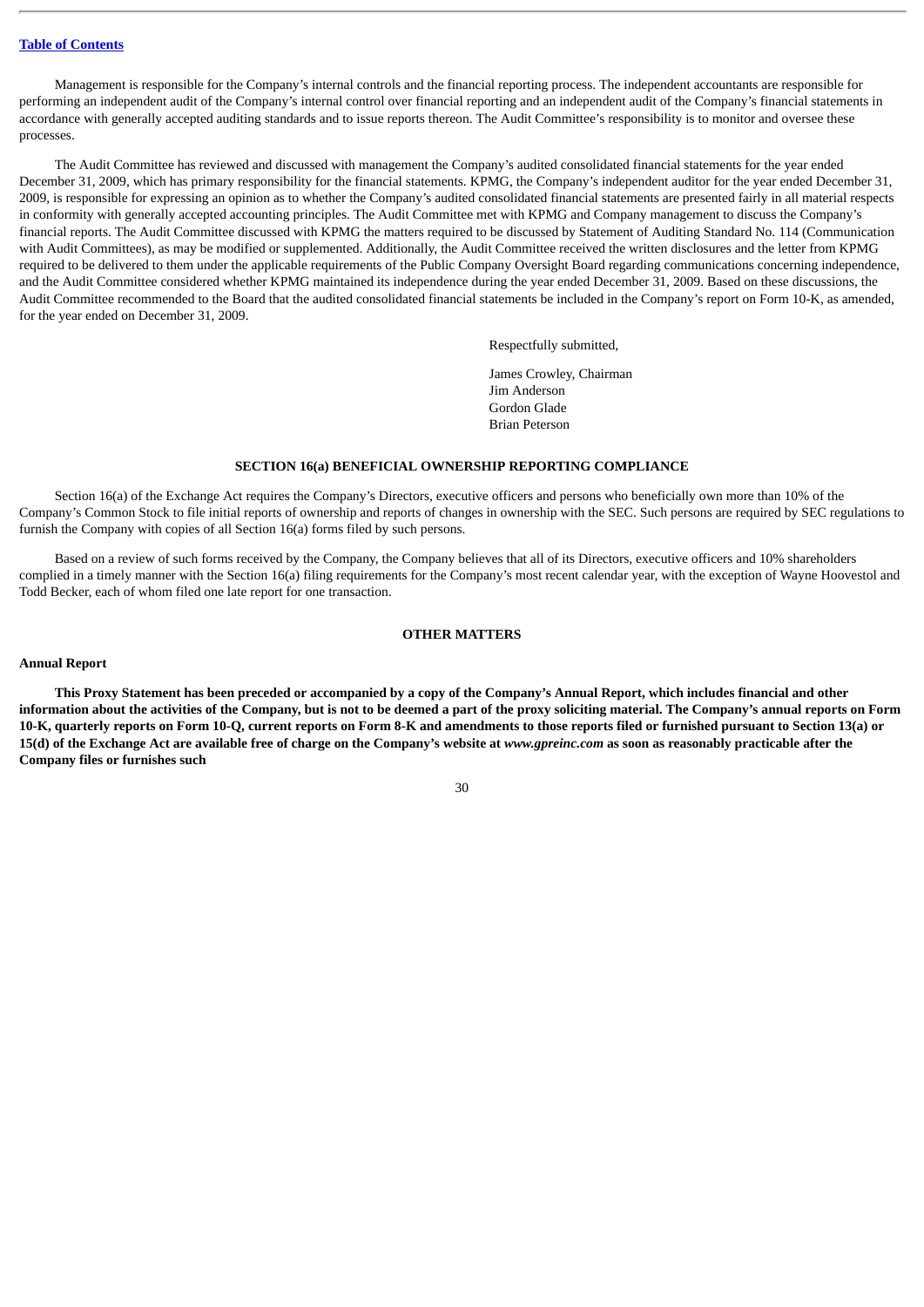**information electronically with the SEC. A copy of the annual report on Form 10-K and the exhibits filed with the Company's annual report on Form 10-K will be mailed to shareholders without charge upon written request to Green Plains Renewable Energy, Inc., Attention: Michelle S. Mapes, Corporate Secretary, 9420 Underwood Avenue, Suite 100, Omaha, Nebraska 68114. Such requests must include a good faith representation that the requesting party was either a holder of record or beneficial owner of the Company's Common Stock on March 10, 2010. The information found on the Company's website is not part of this or any other report the Company files with or furnishes to the SEC.**

#### <span id="page-34-0"></span>**Shareholder Proposals**

Pursuant to Rule 14a-4(c) under the Exchange Act, if the Company does not receive advance notice of a shareholder proposal to be raised at its next annual meeting of shareholders in accordance with the requirements of the Company's bylaws, the proxies solicited by the Company may confer discretionary voting authority to vote proxies on the shareholder proposal without any discussion of the matter in the proxy statement. The Company's bylaws provide that timely written notice of a shareholder proposal must be delivered to, or mailed and received by, the Corporate Secretary of the Company at the principal executive offices of the Company not less than 50 nor more than 75 days prior to the meeting (which for a May 5<sup>th</sup> meeting date is on or before March 16<sup>th</sup> and on or after February 19<sup>th</sup>). Only proposals properly delivered in this time frame may be brought before the meeting. As to each matter a shareholder proposes to bring before the 2011 annual meeting of shareholders, the shareholder's notice must set forth: (i) a brief description of the business desired to be brought and the reasons for conducting such business at such meeting, (ii) the name and record address of the shareholder proposing such business and any other shareholders known by such shareholder to be supporting such proposal, (iii) the class and number of shares of the Company which are beneficially owned by the shareholder and by any other shareholders known by such shareholder to be supporting such proposal, and (iv) any material or financial interest of the shareholder in such business. The Company's bylaws also provide that the chairman of an annual meeting shall, if the facts warrant, determine and declare at any meeting of the shareholders that business was not properly brought before the meeting and, if he should so determine, declare that such business shall not be transacted.

Any shareholder who desires to have a proposal included in the proxy soliciting material relating to the Company's 2011 annual meeting of shareholders must comply with Rule 14a-8 under the Exchange Act and must send a signed proposal to the Corporate Secretary of the Company at 9420 Underwood Avenue, Suite 100, Omaha, Nebraska 68114. This proposal must be received no later than December 9, 2010 to be considered for inclusion in the proxy statement for the 2011 annual meeting of shareholders.

#### <span id="page-34-1"></span>**Discretionary Authority**

At the time of mailing of this Proxy Statement, the Board was not aware of any other matters that might be presented at the meeting. If any matter not described in this Proxy Statement should properly be presented, the person named on the accompanying Proxy Card will vote such proxy in accordance with his judgment.

By Order of the Board of Directors,

Michelle Arapes

Michelle S. Mapes *Corporate Secretary*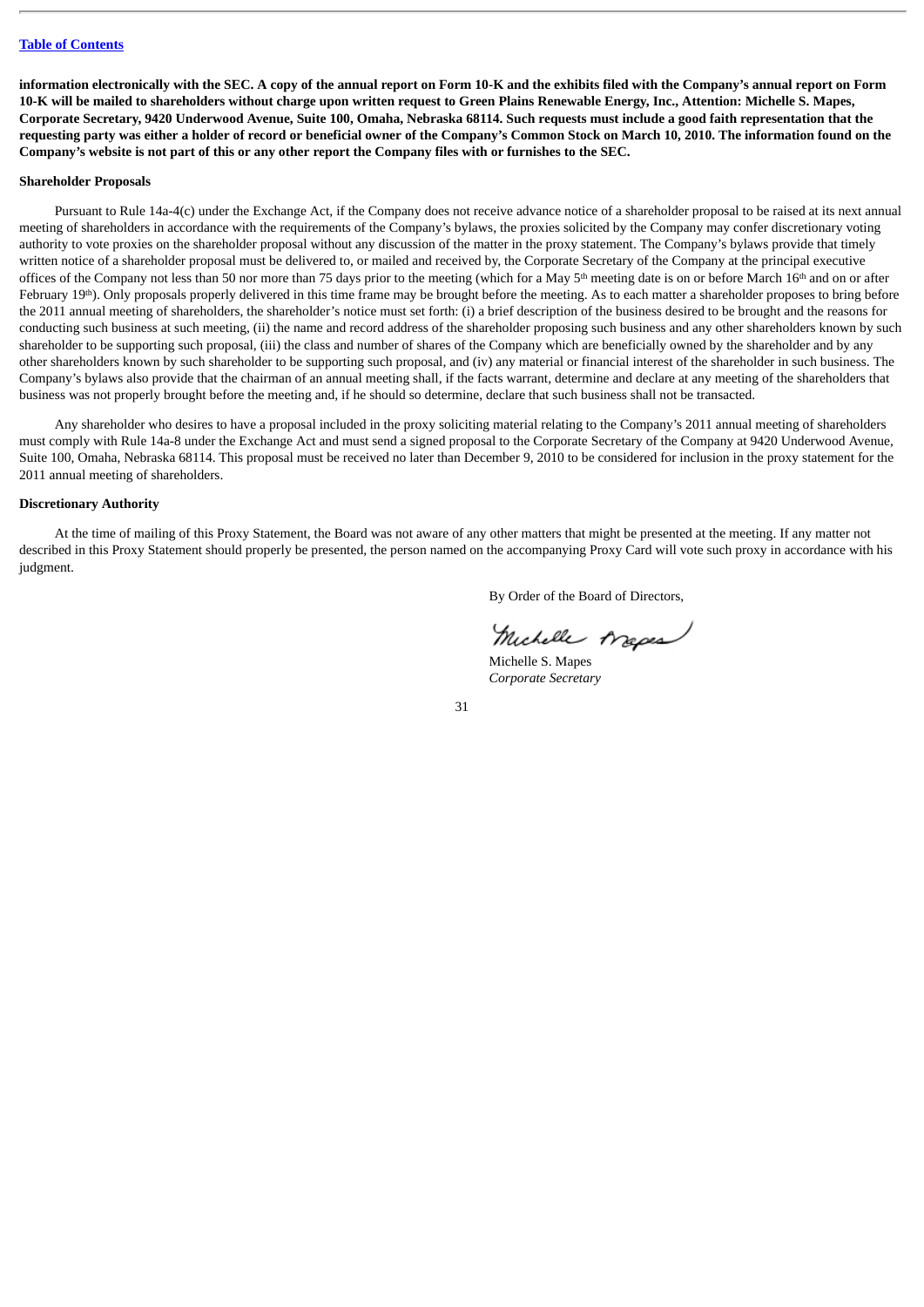## Green Plains Renewable Energy, Inc. Audit Committee Charter

#### <span id="page-35-0"></span>**ORGANIZATION**

There shall be a committee of the Board of Directors (the "Board") of Green Plains Renewable Energy, Inc. (the "Company") designated as the Audit Committee. The Audit Committee shall be composed of directors who are independent of the management of the Company and are free of any relationship that, in the opinion of the Board, would interfere with their exercise of independent judgment as a committee member.

#### **STATEMENT OF POLICY**

The Audit Committee shall provide assistance to the Board in fulfilling their responsibility to the shareholders, potential shareholders, creditors and other stakeholders related to corporate accounting, reporting practices of the Company, and the quality and integrity of the Company's financial reports. In so doing, it is the responsibility of the Audit Committee to maintain a free and open means of communication between committee members, the independent registered public accountants and Company management.

#### **AUTHORITY**

The Audit Committee shall have the authority to conduct or authorize investigations into any matters within the committee's scope of responsibilities. In connection with such investigations or otherwise, in the course of fulfilling its responsibilities under this charter, the Audit Committee shall have the authority to:

- Appoint, oversee, approve the compensation of and, where appropriate, replace the independent registered public accountants.
- Resolve any disagreements between management and the independent registered public accountants regarding financial reporting.
- Pre-approve and review disclosure, where required, of all audit and non-audit services provided by the independent registered public accountant.
- Approve the appointment, compensation, removal or replacement of the Company's chief audit executive.
- Oversee the operations of the Company's internal audit department.
- Retain special legal, accounting, or other consultants or advisors to advise it.
- Determine the funding for such consultants or advisors, and may request any officer or employee of the Company, its outside legal counsel or independent registered public accountants to attend a meeting of the Audit Committee or to meet with any members of, or consultants or advisors to, the Audit Committee.
- Determine the funding by the Company of ordinary administrative expenses of the Audit Committee that are necessary and appropriate in carrying out its duties.
- Authorize any related party transaction or transactions in accordance with Board-approved parameters outlined in the Company's Related Party Policy.
- Meet with company officers, internal auditors, independent registered public accountants, or outside counsel, as necessary.
- Seek any information it requires from employees all of whom are directed to cooperate with the committee's requests or external parties.

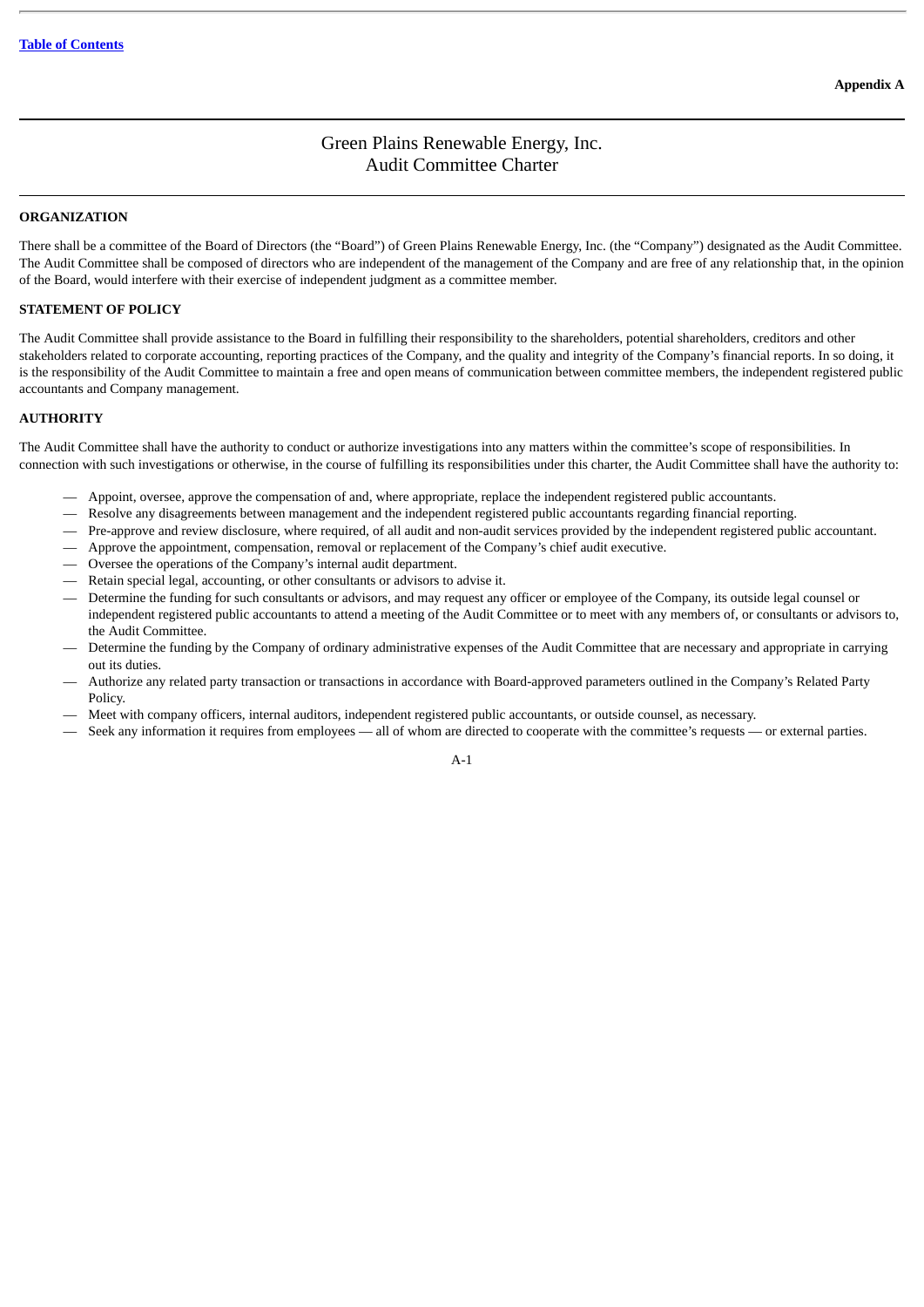The responsibilities of a member of the Audit Committee shall be in addition to such member's duties as a member of the Board.

While the Audit Committee shall have the responsibilities and powers set forth in this charter, it shall not be the duty of the Audit Committee to plan or conduct audits or to determine whether the Company's financial statements are complete, accurate, or in accordance with generally accepted accounting principles. These are the responsibilities of management and the independent registered public accountants. Nor shall it be the duty of the Audit Committee to conduct investigations or to assure compliance with laws and regulations or the Company's own policies.

#### **COMPOSITION**

The Audit Committee shall be comprised of three or more directors as determined by the Board, each of whom shall be independent directors. All members of the Audit Committee shall have a working familiarity with basic finance and accounting practices, and at least one member of the Audit Committee shall be designated by the Committee as the audit committee financial expert in accordance with Rule 407(d)(5) of Regulation S-K and NASDAQ Rule 4350 (d)(2). The members of the Audit Committee shall be appointed by the Board at the annual organizational meeting of the Board or until their successors shall be duly qualified and appointed. Unless a chair is appointed by the full Board, the members of the Audit Committee may designate a chair by majority vote of the full Audit Committee membership.

#### **MEETINGS**

The Audit Committee shall meet at least quarterly, or more frequently as circumstances dictate. As part of its responsibility to foster open communication, the Audit Committee or its members are expected to meet for discussions with Company management frequently. There will be at least two formal meetings with Company management in the presence of the independent registered public accountants. The Audit Committee will hold separate executive sessions to discuss any matters that the Audit Committee believes should be discussed privately.

#### **RESPONSIBILITIES**

In carrying out its responsibilities, the Audit Committee's policies and procedures will remain flexible, in order to best react to changing conditions and to ensure that the corporate accounting and reporting practices of the Company are in accordance with all requirements and are of the highest quality. In carrying out these responsibilities, the Audit Committee will:

#### *General*

- Maintain an effective Audit Committee charter approved by the Board. Review and assess the adequacy of the committee charter annually, requesting Board approval for proposed changes, and ensure appropriate disclosure as may be required by law or regulation.
- Influence the overall Company "tone" for quality financial reporting, sound business risk controls and ethical behavior.
- Monitor compliance with the Company code of conduct and regulatory requirements, and review and assess conflicts of interest and related-party transactions.
- Establish and review procedures for receipt, retention and treatment of complaints received by the Company regarding accounting, internal controls and auditing matters, including procedures for confidential, anonymous submission of concerns by employees regarding questionable accounting and auditing matters.
- Review and approve required stock exchange certifications, if any, and proxy statement disclosure.
- Periodically review and update the Audit Committee responsibilities calendar to reflect changes in regulatory requirements and authoritative guidance.

A-2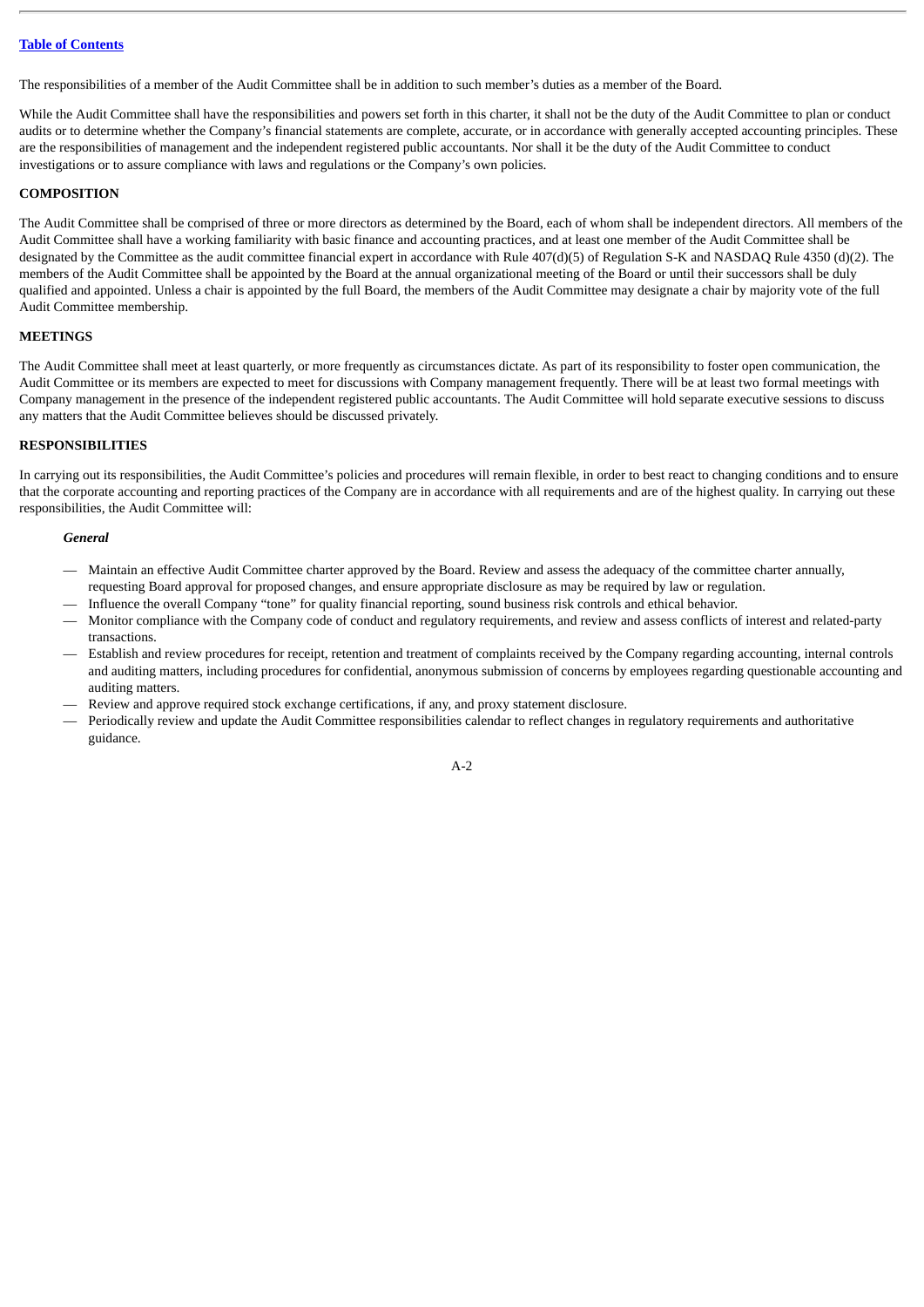- Evaluate the committee's and individual members' performance on a regular basis.
- Institute and oversee special investigations as needed.
- Perform other activities related to this charter as requested by the Board.
- Confirm annually that all responsibilities outlined in this charter have been carried out.

#### *Financial Statements*

- Review significant accounting and reporting issues, including complex or unusual transactions and highly judgmental areas, and recent professional and regulatory pronouncements, and understand their impact on the financial statements. Concur on changes to accounting principles.
- Review with management and the independent registered public accountants the results of the audit, including any difficulties encountered.
- Review the interim and annual financial statements and consider whether they are complete, consistent with information known to committee members, and reflect appropriate accounting principles.
- Review operational data and other sections of the interim and annual report and related regulatory filings before release and consider the accuracy and completeness of the information.
- Review with management and the independent registered public accountants all matters required to be communicated to the committee under Generally Accepted Auditing Standards.
- Understand how management develops interim financial information, and the nature and extent of internal and independent registered public accountants' involvement.
- Monitor the integrity and quality of annual and interim financial reporting to shareholders with management and the independent registered public accountants to determine that the independent registered public accountants are satisfied with the disclosure and content of the financial statements to be presented to the shareholders.

#### *Internal Controls*

- Emphasize the adequacy of internal controls to identify any payments, transactions or procedures that might be deemed illegal or otherwise improper. Review the Company's policy statements to enforce adherence to its code of conduct.
- On a regular basis, monitor the integrity and quality of internal financial and operating information used by management in its decision-making processes.
- Consider the effectiveness of the organization's risk management and internal control system, including information technology security and control.
- Review and discuss with the CEO and CFO the organization's internal/disclosure controls and procedures and any material control weaknesses and fraud.
- Understand the scope of internal audit's review of risk management and internal controls over financial and operational reporting, and obtain reports on significant findings and recommendations, together with management's responses.
- Understand the scope of the independent registered public accountants' review of internal controls over financial reporting, and obtain reports on significant findings and recommendations, together with management's responses.
- Review with management and the independent registered public accountants their respective assessments and attestation of the effectiveness of the organization's internal controls and procedures for financial reporting.

#### *Internal Audit*

- Review with management and the chief audit executive the charter, plans, activities, staffing, resources and organizational structure of the internal audit activity.
- Ensure there are no unjustified restrictions or limitations imposed upon internal audit personnel, and review and concur in the appointment, replacement or dismissal of the chief audit executive.

#### A-3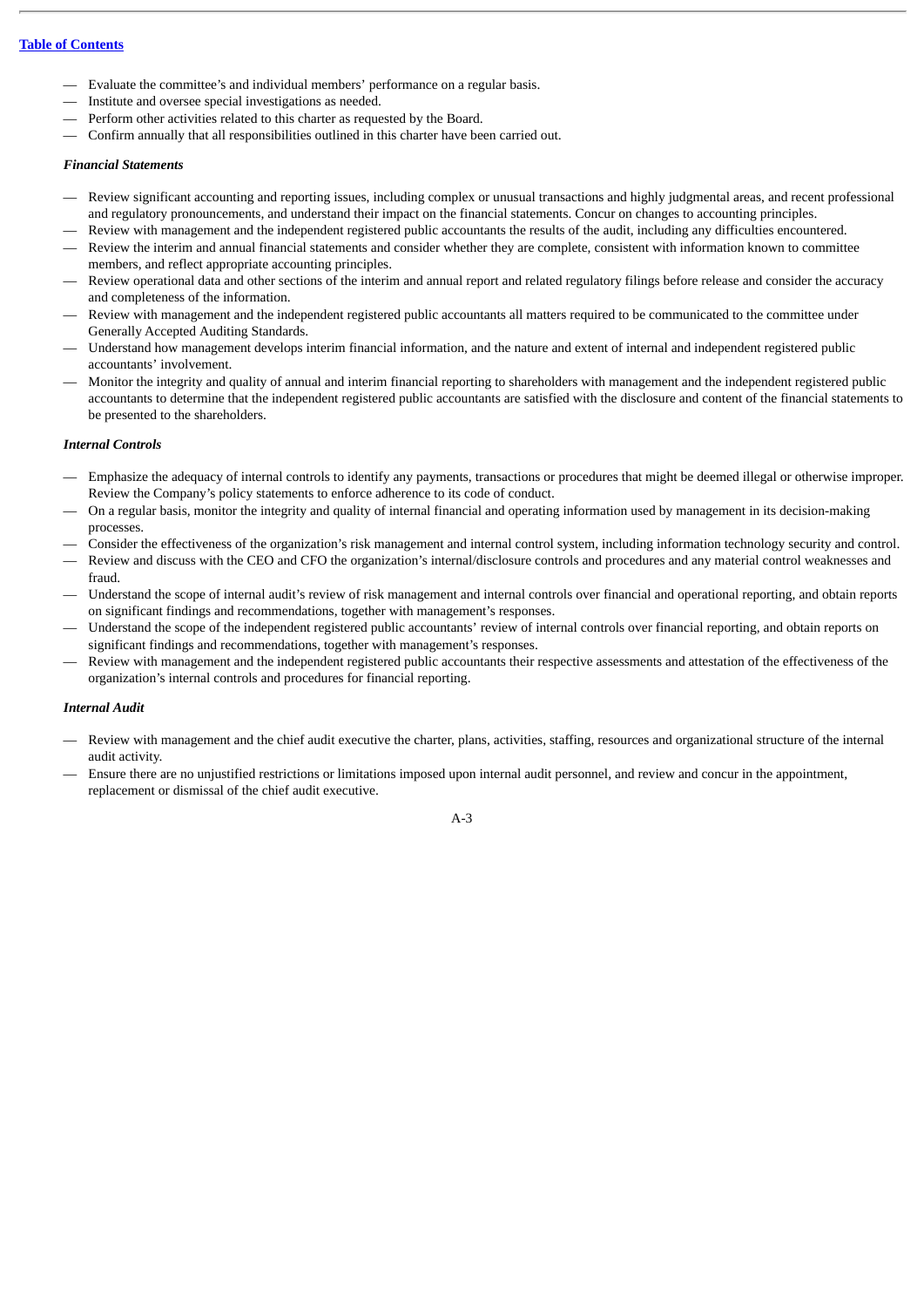- Set clear Company hiring policies for partners and employees of the external audit firm consistent with prevailing regulatory requirements.
- Review the effectiveness of the internal audit activity, including compliance with The Institute of Internal Auditors' *International Standards for the Professional Practice of Internal Auditing.*
- Review the performance of the chief audit executive and exercise final approval on his/her appointment, compensation and discharge.
- On a regular basis, meet separately with the chief audit executive to discuss any matters that the committee or internal audit personnel believe should be discussed privately.

#### *Independent Registered Public Accountants*

- Review and recommend to the Board the Audit Committee's choice of independent registered public accounting firm and the level of fees for audits of the Company's financial statements. Recommend dismissal when necessary. The Company's independent registered public accountants shall ultimately be accountable to the Audit Committee and the Board as representatives of the shareholders.
- Maintain an active dialog with the independent registered public accountants to identify and disclose any relationship or services that may affect the objectivity and independence of the auditors.
- Meet with the independent registered public accountants and financial management of the Company to review the scope of the proposed audit for the current year and the audit procedures to be utilized, and at the conclusion thereof review the results of such audit, including any comments or recommendations of the independent registered public accountants.
- Provide sufficient opportunity for the independent registered public accountants to meet with the members of the Audit Committee without members of management present. Among the items to be discussed in these meetings are the independent registered public accountants' evaluation of the Company's financial and accounting personnel, and the cooperation that the independent registered public accountants received during the course of the audit.
- Ensure that the independent registered public accountants review interim financial statements and discuss with them the results of their review before the Company files its Form 10-Q.
- Consider and review with the independent registered public accountants:
	- o Any significant findings in the independent registered public accountants' SAS 71 interim financial statement review prior to the Company's filing of its Form 10-Q.
	- o The adequacy of the Company's internal controls including computerized information system controls and security.
	- o Any significant findings and recommendations of the independent registered public accountants together with management's responses thereto.
- Provide a report of the Audit Committee's findings that result from its financial reporting oversight responsibilities including representation that the Audit Committee has:
	- Discussed with the independent registered public accountants the matters required to be discussed by Statement on Auditing Standards No. 61, Communication with Audit Committees, as amended,
	- o Received and reviewed the written disclosures and the letter from the independent registered public accountants required by Independence Discussions with Audit Committees, as amended, by the Independence Standards Board,
	- o Discussed with the auditors the auditors' independence.
	- o This report from the Audit Committee is to be included in proxy statements filed by the Company.
- Conduct an annual quality discussion with the independent registered public accountants wherein the independent registered public accountants discuss their judgment about the quality, not just the acceptability, of the Company's accounting principles as applied in it financial reporting. — Assess independent auditor performance.

 $A-4$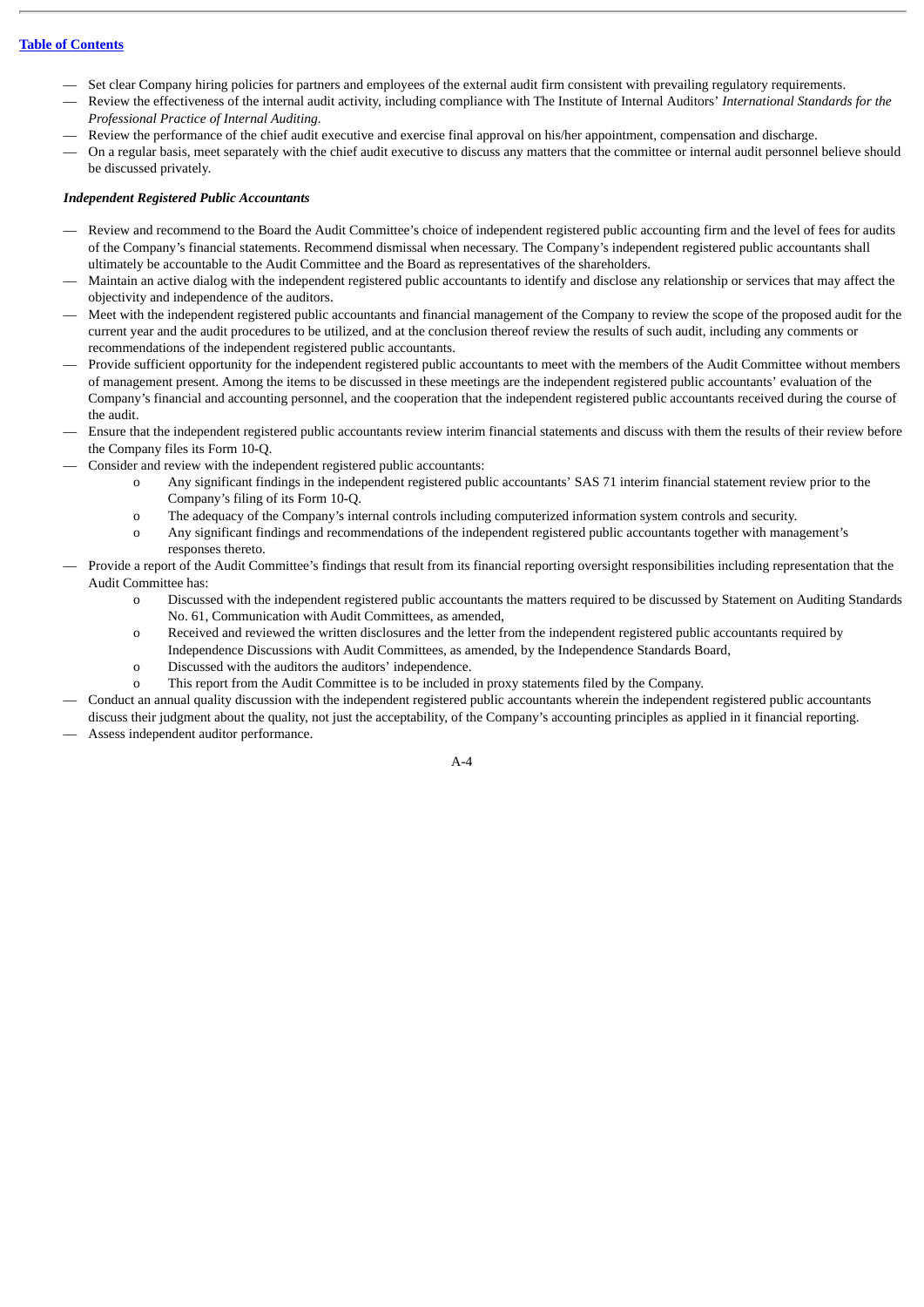

000004

| <b>MR A SAMPLE</b>         |
|----------------------------|
| <b>DESIGNATION (IF ANY</b> |
|                            |
| ADD 1                      |
| ADD <sub>2</sub>           |
| ADD 3                      |
| ADD <sub>4</sub>           |
| ADD <sub>5</sub>           |
| ADD 6                      |
|                            |

## اسلالتيا ببالتيا بابتان بالتا بابتا التبايا ببالتيا

# C123456789

000000000.000000 ext 000000000.000000 ext 000000000.000000 ext 000000000.000000 ext 000000000.000000 ext 000000000.000000 ext

## **Electronic Voting Instructions**

**You can vote by Internet or telephone! Available 24 hours a day, 7 days a week!**

Instead of mailing your proxy, you may choose one of the two electronic voting methods outlined below to vote your proxy.

#### VALIDATION DETAILS ARE LOCATED BELOW IN THE TITLE BAR.

**Proxies submitted by the Internet or telephone must be received by 11:59 p.m., Eastern Time, on May 4, 2010.**



#### **Vote by Internet**

•Log on to the Internet and go to

**www.envisionreports.com/GPRE**

•Follow the steps outlined on the secured website.



#### **Vote by telephone**

•Call toll free 1-800-652-VOTE (8683) within the USA, US territories & Canada any time on a touch tone telephone. There is **NO CHARGE** to you for the call.

•Follow the instructions provided by the recorded message.

#### **Vote by mail**

Using a **black ink** pen, mark your votes with an **X** as shown in this example. Please do not write outside the designated Using a **black ink** pen, mark your votes with an **X** as shown<br>in this example. Please do not write outside the designated<br>areas.

•Mark, sign, and date your proxy card and return it in the postagepaid envelope we have provided or return it to Vote Processing, c/o P.O. Box 43070, Providence, RI 02940-3070.

**Annual Meeting Proxy Card** 

9012 1234 5678 345

#### **q IF YOU HAVE NOT VOTED VIA THE INTERNET OR TELEPHONE, FOLD ALONG THE PERFORATION, DETACH AND RETURN THE BOTTOM PORTION IN THE ENCLOSED ENVELOPE. q**

|                    |     |          | $\overline{\textbf{A}}$ Election of Directors — The Board of Directors recommends that you vote <u>FOR</u> the following nominees. |     |          |                  |     |          |  |
|--------------------|-----|----------|------------------------------------------------------------------------------------------------------------------------------------|-----|----------|------------------|-----|----------|--|
| 1. Nominees:       | For | Withhold |                                                                                                                                    | For | Withhold |                  | For | Withhold |  |
| 01 - James Crowley |     |          | 02 - Gordon Glade                                                                                                                  |     |          | 03 - Gary Parker |     |          |  |

NOTE: In his discretion, the Proxy is authorized to vote on such other business as may properly come before the meeting.

## **Non-Voting Items**

| <b>Change of Address</b> — Please print your new address below. | Comments — Please print your comments below. |                        |
|-----------------------------------------------------------------|----------------------------------------------|------------------------|
|                                                                 |                                              | <b>Meeting Attenda</b> |
|                                                                 |                                              | Mark the box to th     |
|                                                                 |                                              | vou plan to attend     |

### nce

e right if the Annual Meeting.  $\Box$ 

## **Authorized Signatures — This section must be completed for your vote to be counted — Date and sign below.**

Please sign exactly as your name(s) appear(s) hereon. When signing as attorney, executor, administrator, or other fiduciary, please give full title as such. Joint owners should each sign personally. All holders must sign. If a corporation or partnership, please sign in full corporate or partnership name, by authorized officer.

| Date (mm/dd/yyyy) — Please print date below. | Signature $1$ — Please keep signature within the box.  | Signature $2$ — Please keep signature within the box.                                                                                                                                                     |
|----------------------------------------------|--------------------------------------------------------|-----------------------------------------------------------------------------------------------------------------------------------------------------------------------------------------------------------|
|                                              |                                                        |                                                                                                                                                                                                           |
|                                              | C 1234567890<br>JNT<br>0 2 5 0 9 9 1<br>1 <i>U</i> P X | MR A SAMPLE (THIS AREA IS SET UP TO ACCOMMODATE)<br>140 CHARACTERS) MR A SAMPLE AND MR A SAMPLE AND<br>MR A SAMPLE AND MR A SAMPLE AND MR A SAMPLE AND<br>MR A SAMPLE AND MR A SAMPLE AND MR A SAMPLE AND |